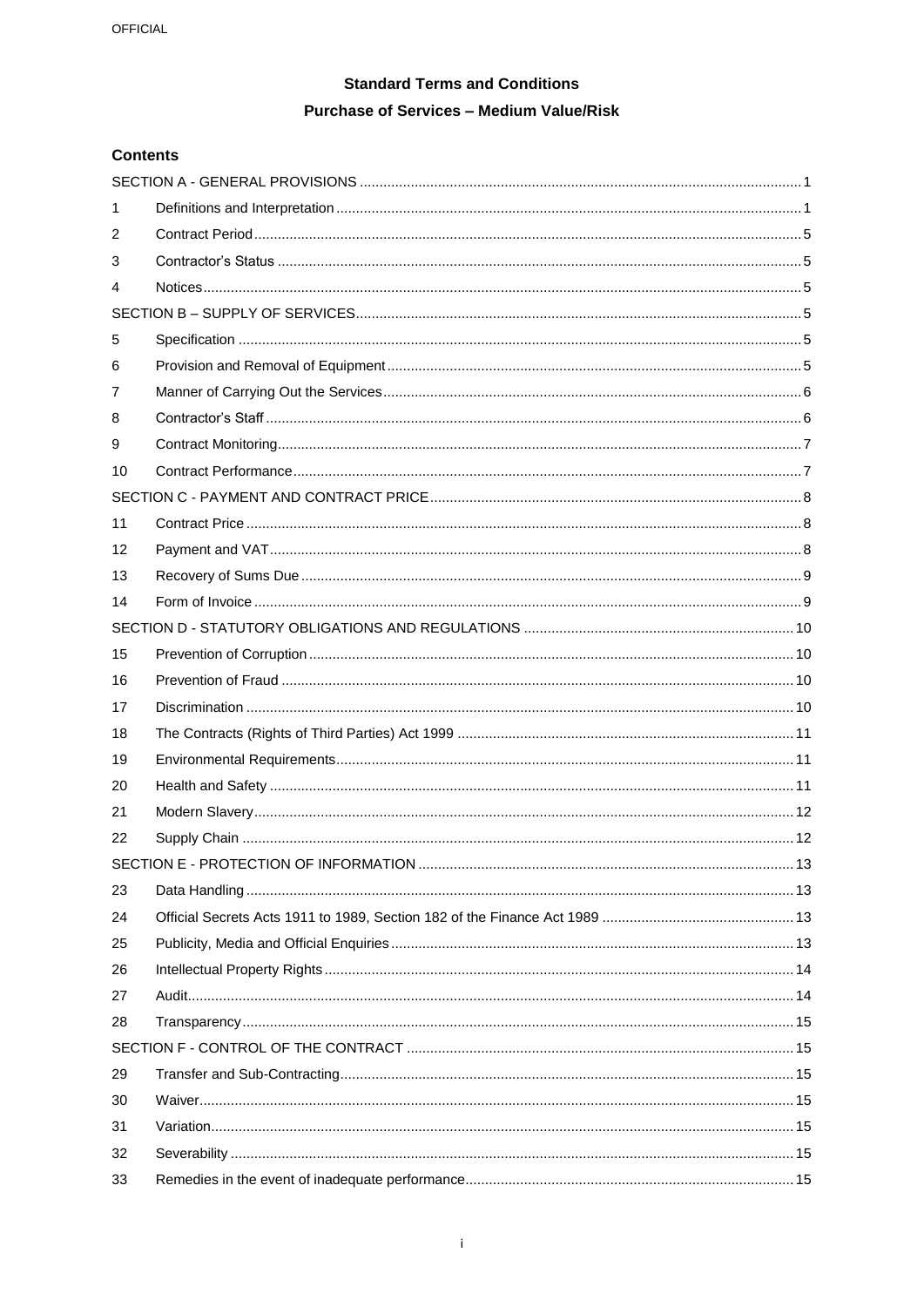## OFFICIAL

| 34 |  |  |  |  |
|----|--|--|--|--|
| 35 |  |  |  |  |
| 36 |  |  |  |  |
|    |  |  |  |  |
| 37 |  |  |  |  |
| 38 |  |  |  |  |
|    |  |  |  |  |
| 39 |  |  |  |  |
| 40 |  |  |  |  |
| 41 |  |  |  |  |
| 42 |  |  |  |  |
| 43 |  |  |  |  |
| 44 |  |  |  |  |
|    |  |  |  |  |
| 45 |  |  |  |  |
| 46 |  |  |  |  |
|    |  |  |  |  |
| 47 |  |  |  |  |
| 48 |  |  |  |  |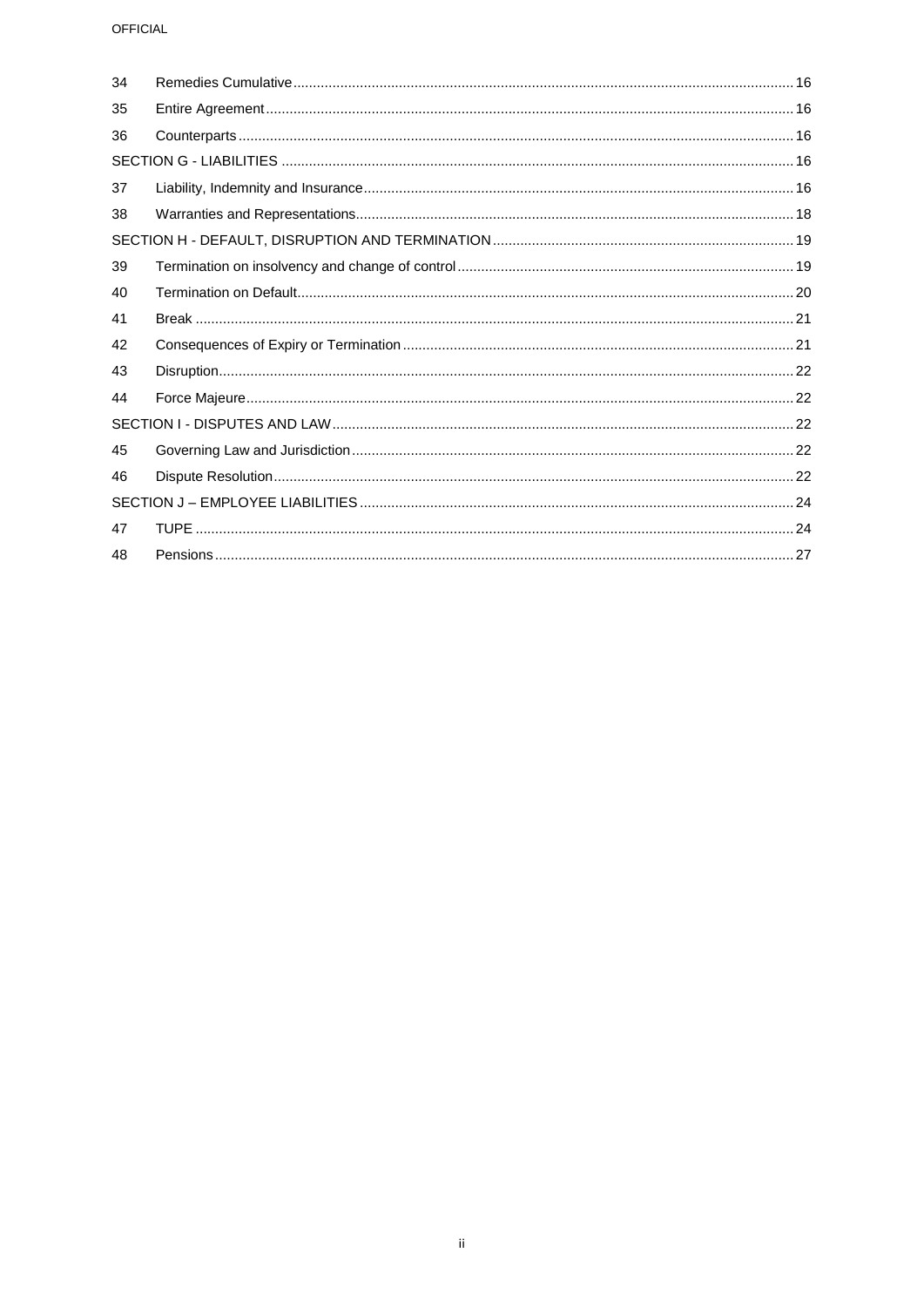## **THIS CONTRACT WILL BE PUBLISHED IN ACCORDANCE WITH THE ELECTED LOCAL POLICING BODIES (SPECIFIED INFORMATION) ORDER 2011 (AS AMENDED)**

## <span id="page-2-0"></span>**SECTION A - GENERAL PROVISIONS**

#### <span id="page-2-1"></span>**1 Definitions and Interpretation**

- 1.1 In the Contract unless the context otherwise requires the following terms shall have the meanings given to them below:
	- 1.1.1 "Administering Authority" means the relevant Administering Authority of the Fund for the purposes of the LGPS Regulations;
	- 1.1.2 "Approval" means the written consent of the Customer;
	- 1.1.3 "Commencement Date" means the date specified as such in Section 2 of the Contract Schedule;
	- 1.1.4 "Contract" means this written agreement between the Customer and the Contractor consisting of the Contract Schedule, these Terms and Conditions, the Schedules and all other documents attached to the Contract Schedule;
	- 1.1.5 "Contract Information" means the contents of the Contract, the contents of the Tender, information regarding the tender process for the Contract and information on the amounts paid to the Contractor under the Contract;
	- 1.1.6 "Contracting Authority" means any contracting authority as defined in Regulation 2 of the PCR;
	- 1.1.7 "Contractor" means the person, firm or company identified in Section 2 of the Contract Schedule;
	- 1.1.8 "Contractor's Final Staff List" means the list of all the Staff engaged (in whatever capacity) in or wholly or mainly assigned to the performance of the Services or any part of the Services at the End Date;
	- 1.1.9 "Contractor's Provisional Staff List" means a list prepared and updated by the Contractor of all the Staff engaged (in whatever capacity) in, or wholly or mainly assigned to, the performance of the Services or any part of the Services at the date of preparation of the list;
	- 1.1.10 "Contract Period" means the period of the Contract as specified in Section 2 of the Contract Schedule;
	- 1.1.11 "Contract Price" means the price (exclusive of any applicable VAT), payable to the Contractor by the Customer under the Contract, as set out in Schedule 2 (Pricing), for the full and proper performance by the Contractor of its obligations under the Contract but before taking into account the effect of any adjustment of price in accordance with clause [12.12;](#page-10-2)
	- 1.1.12 "Contracts Finder" means the government's publishing portal for public sector procurement opportunities;
	- 1.1.13 "Customer" means the party identified in Section 2 of the Contract Schedule together with the Chief Officer(s) and/or the Policing Body(ies) of the relevant police force(s)/police force area(s) of that party;
	- 1.1.14 "Customer Contact" means the individual(s), whether a contract manager, category consultant or otherwise, who are to act for the Customer as the day to day point of contact for communications from the Contractor to the Customer in relation to the Contract, being the individual(s) identified in Section 2 of the Contract Schedule or otherwise notified to the Contractor from time to time;
	- 1.1.15 "Customer Material" has the meaning set out in clause [26.1;](#page-15-2)
	- 1.1.16 "Data Protection Law" means:

(a) the retained EU law version of the General Data Protection Regulation;

- (b) the Data Protection Act 2018 to the extent that it relates to the processing of personal data and privacy; and
- (c) any other applicable Law about the processing of personal data and privacy;
- 1.1.17 "Default" means any breach of the obligations of a Party set out in the Contract (including fundamental breach or breach of a fundamental term) or any other default,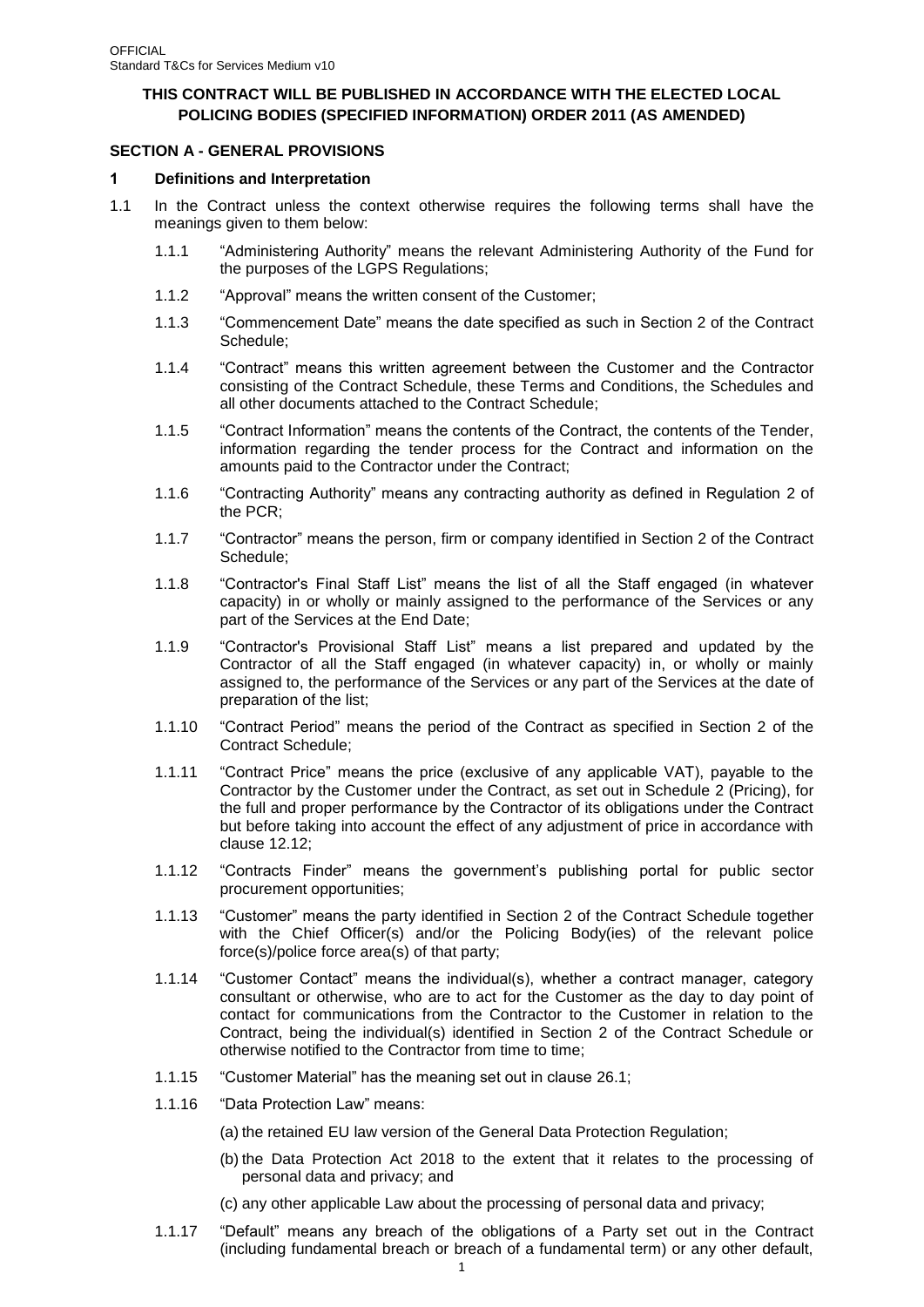negligent act, negligent omission, negligence or negligent statement of the relevant Party (or, in the case of the Contractor, the Staff) in connection with or in relation to the subject-matter of the Contract and in respect of which such Party is liable to the other;

- 1.1.18 "End Date" means the date on which an Exit Employee becomes employed by the Customer or a Replacement Contractor or a sub-contractor thereof (as the case may be) by virtue of the TUPE Regulations;
- 1.1.19 "Entrance Employee" means any person whose contract of employment transfers under the TUPE Regulations to the Contractor or a Sub-contractor on the date of and by virtue of Service Commencement, being all those persons who are listed in Schedule 7 (Entrance Employees);
- 1.1.20 "Exit Employee" means any person:
	- (a) who is engaged in the performance of the Services when the Contractor or any Sub-contractor ceases for whatever reason, whether directly or indirectly, to provide the Services or any part of them; and
	- (b) whose contract of employment has effect by virtue of the TUPE Regulations as if originally made between such person and the Customer or a Replacement Contractor or a sub-contractor of a Replacement Contractor (as the case may be);
- 1.1.21 "Fair Deal Employees" means those:
	- (a) Entrance Employees and/or
	- (b) employees who are not Entrance Employees but to whom the TUPE Regulations apply on the Relevant Transfer Date to transfer their employment to the Contractor (or a Sub-contractor),

who at the Relevant Transfer Date are or become entitled to New Fair Deal protection in respect of the LGPS;

- 1.1.22 "Force Majeure" means in relation to either Party any event which is beyond the reasonable control of that Party and which materially and adversely affects its ability to perform its obligations under the Contract;
- 1.1.23 "Fund" means the pension fund within the LGPS identified in Section 2 of the Contract Schedule;
- 1.1.24 "Good Industry Practice" means standards, practices, methods and procedures conforming to the Law and the exercise of that degree of skill, diligence, prudence and foresight which, at the relevant time, would reasonably and ordinarily be expected from a skilled and experienced person or body engaged in the same or a similar type of undertaking as the relevant Party under the same or similar circumstances, seeking in good faith to comply with its contractual and other obligations;
- 1.1.25 "Intellectual Property Rights" means patents, inventions, trademarks, service marks, logos, design rights (whether registerable or otherwise), applications for any of the foregoing, copyright, database rights, domain names, trade or business names, moral rights and other similar rights or obligations whether registerable or not in any country (including the United Kingdom) and the right to sue for passing off;
- 1.1.26 "Law" means any applicable UK law, statute, bye-law, regulation, order, regulatory policy, guidance or industry code, rule of court or directives or requirements of any Regulatory Body, delegated or subordinate legislation or notice of any Regulatory Body;
- 1.1.27 "LGPS" means the Local Government Pension Scheme as governed by the LGPS Regulations;
- 1.1.28 "LGPS Admission Agreement" means an admission agreement (substantially in the form appended to the Contract at Annex A) within the meaning set out in Schedule 1 of the Local Government Pension Scheme Regulations 2013;
- 1.1.29 "LGPS Admission Body" means an admission body (within the meaning of Part 3 of Schedule 2 of the Local Government Pension Scheme Regulations 2013);
- 1.1.30 "LGPS Eligible Employees" means any Fair Deal Employee who at the relevant time is an eligible employee as defined in the LGPS Admission Agreement or otherwise any Fair Deal Employee who immediately before the Relevant Transfer Date was a member of, or was entitled to become a member of, or but for their compulsory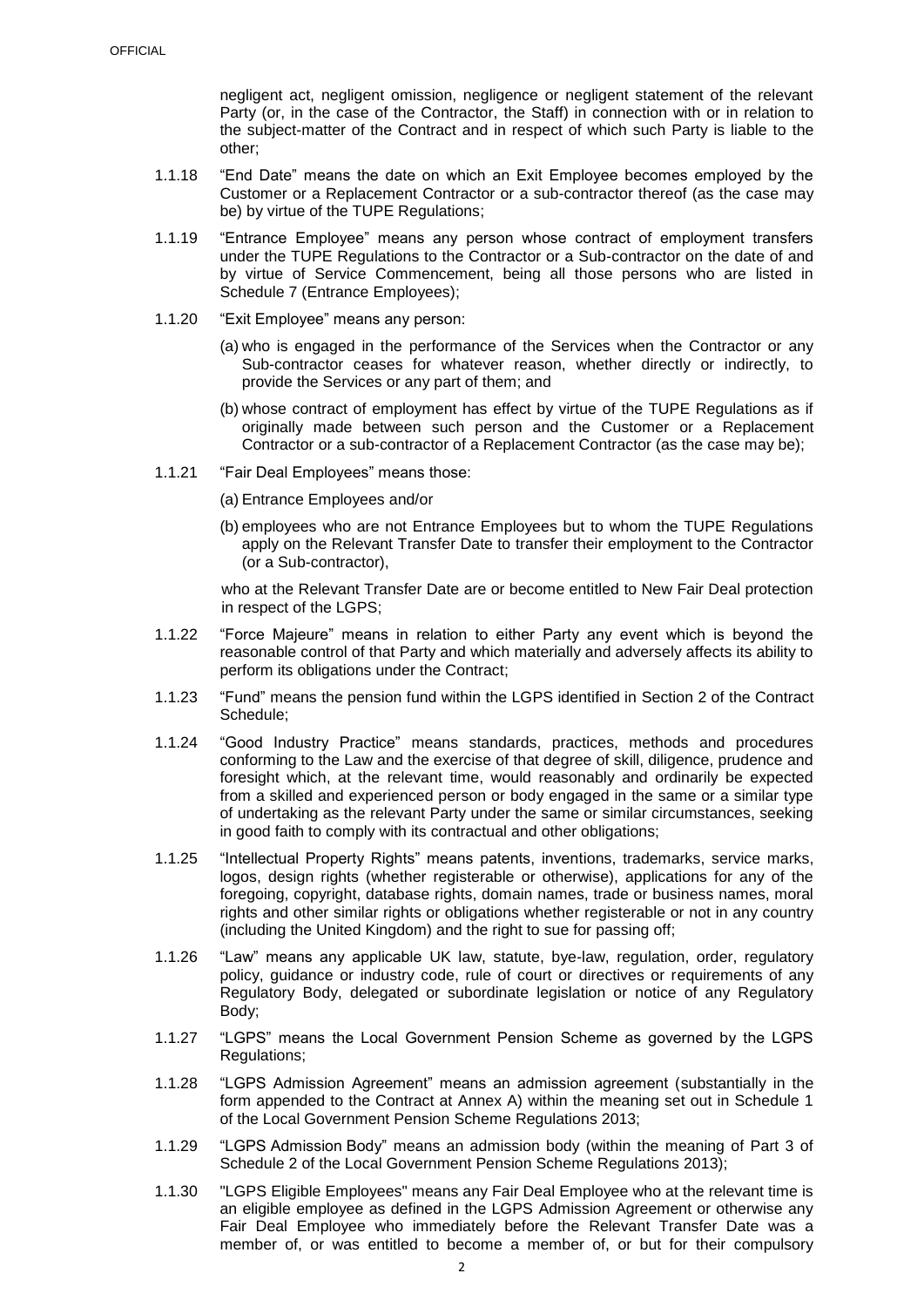transfer of employment would have been entitled to be or become a member of, the LGPS;

- 1.1.31 "LGPS Regulations" means the Local Government Pension Scheme Regulations 2013 (SI 2013/2356) and the Local Government Pension Scheme (Transitional Provisions, Savings and Amendment) Regulations 2014, and any other regulations (in each case as amended from time to time) which are from time to time applicable to the LGPS;
- 1.1.32 "New Fair Deal" means the revised Fair Deal position set out in the HM Treasury guidance: "*Fair Deal for Staff Pensions: Staff Transfer from Central Government*" issued in October 2013 immediately prior to the Relevant Transfer Date;
- 1.1.33 "Outgoing Contractor" means any employer of the Entrance Employees immediately prior to the date of Service Commencement;
- 1.1.34 "Party" means the Customer and/or the Contractor (as the context requires);
- 1.1.35 "PCR" means the Public Contracts Regulations 2015;
- 1.1.36 "Premises" means the location(s) at which the Services are to be performed, as set out in the Specification;
- 1.1.37 "Receipt" means the physical or electronic arrival of the invoice at the address of the Customer detailed in Section 2 of the Contract Schedule or at any other address given by the Customer to the Contractor for the submission of invoices, provided that if any such invoice arrives on a day that is not a Working Day or after 5.00pm on a Working Day, then it shall not be deemed to have been received until 10.00am on the next following Working Day;
- 1.1.38 "Regulatory Body" means any government department or regulatory, statutory or other entity, committee, ombudsman or body which, whether under statute, rules, regulations, codes of practice or otherwise, is entitled to regulate, investigate or influence the matters dealt with in the Contract or any other affairs of the Customer;
- 1.1.39 "Relevant Transfer" means a transfer of employment to which the TUPE Regulations applies;
- 1.1.40 "Relevant Transfer Date" means in relation to a Relevant Transfer, the date upon which the Relevant Transfer takes place and shall include the date of Services Commencement, where appropriate;
- 1.1.41 "Replacement Contractor" means any third party supplier appointed by the Customer to supply any services which are substantially similar to any of the Services and which the Customer receives in substitution for any of the Services following the expiry, termination or partial termination of the Contract;
- 1.1.42 "Required Insurances" has the meaning given to that expression in clause [37.4;](#page-18-0)
- 1.1.43 "Services" means the services to be provided by the Contractor to the Customer as specified in the Specification (including any training, installation, commissioning or other support services relating to the performance of the Services);
- 1.1.44 "Services Commencement" means the commencement of the performance of the Services by the Contractor;
- 1.1.45 "Specification" means the description of the Services to be provided under the Contract as set out or referred to in Schedule 1 (Specification) including, where appropriate, the address or location of the Premises;
- 1.1.46 "Staff" means all employees, staff, workers, agents and consultants of the Contractor, and of any Sub-contractor or other third party with whom the Contractor contracts in order to perform the Services or any part of them, who are engaged in the performance of the Services from time to time:
- 1.1.47 "Staff Expenses" means any expenses in connection with the engagement of Staff, including wages and salaries, bonuses, commissions, expenses, sick pay, maternity pay, holiday pay (including accrued but unused holiday entitlement), income tax, national insurance contributions and contributions to occupational or personal pension schemes;
- 1.1.48 "Staffing Information" means in relation to all persons detailed on the Contractor's Provisional Staff List, such information as the Customer may reasonably request (subject to Data Protection Law), but including in an anonymised format: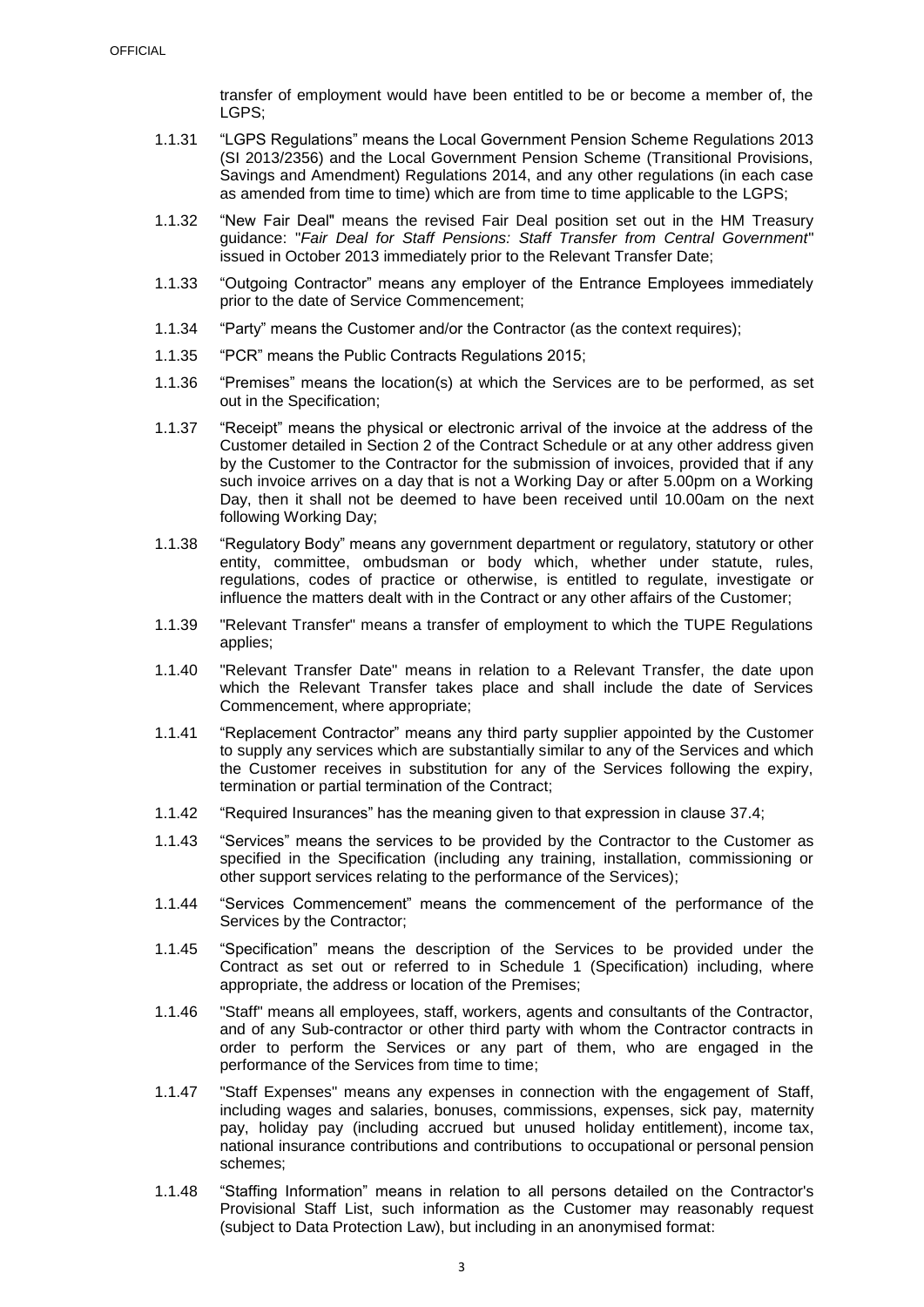- (a) their ages, dates of commencement of employment or engagement and gender;
- (b) details of whether they are employees, workers, self-employed, contractors or consultants, agency workers or otherwise and whether they have previously worked for a public sector organisation;
- (c) the identity of their employer or relevant contracting party;
- (d) their relevant notice periods and any other terms relating to termination of employment or engagement, including any redundancy procedures and contractual redundancy payment schemes;
- (e) the current wages, salaries, profit sharing, incentive and bonus arrangements applicable to them;
- (f) details of other employment-related benefits including medical insurance, life assurance, pension or other retirement benefit schemes, share option schemes and customer car schemes applicable to them;
- (g) any outstanding or potential contractual, statutory or other liabilities in respect of such individuals (including in respect of personal injury claims);
- (h) details of any such individuals on long-term sickness absence, maternity or other statutory leave or otherwise absent from work;
- (i) copies of all relevant documents and materials relating to such information including copies of relevant contracts of employment or engagement (or relevant standard contracts if applied generally in respect of such individuals);
- (j) any other "employee liability information" as such term is defined in Regulation 11 of the TUPE Regulations; and
- (k) details of all collective agreements with a brief summary of the current state of negotiations with such bodies and details of any current industrial disputes and claims for recognition by any trade union;
- 1.1.49 "Sub-contractor" means any sub-contractor or agent of the Contractor;
- 1.1.50 "Tender" means the document(s) submitted by the Contractor to the Customer in response to the Customer's invitation to suppliers for formal offers to supply it with the Services;
- 1.1.51 "TUPE Regulations" means the Transfer of Undertakings (Protection of Employment) Regulations 2006;
- 1.1.52 "VAT" means value added tax in accordance with the provisions of the Value Added Tax Act 1994; and
- 1.1.53 "Working Day" means a day other than a Saturday, Sunday or public holiday in England when banks in London are open for business.
- 1.2 The interpretation and construction of the Contract shall be subject to the following provisions:
	- 1.2.1 words importing the singular meaning include where the context so admits the plural meaning and vice versa;
	- 1.2.2 words importing the masculine include the feminine and the neuter;
	- 1.2.3 reference to a clause is a reference to the whole of that clause unless stated otherwise;
	- 1.2.4 reference to any statute, enactment, order, regulation or other similar instrument shall be construed as a reference to the statute, enactment, order, regulation or instrument as amended by any subsequent enactment, modification, order, regulation or instrument as subsequently amended or re-enacted;
	- 1.2.5 reference to any document, shall be construed as referring to that document as it may from time to time be amended, modified, extended or replaced (whether before or after the date of the Contract);
	- 1.2.6 reference to any person shall include natural persons and partnerships, firms and other incorporated bodies and all other legal persons of whatever kind and however constituted and their successors and permitted assigns or transferees;
	- 1.2.7 the words "include", "includes" and "including" are to be construed as if they were immediately followed by the words "without limitation"; and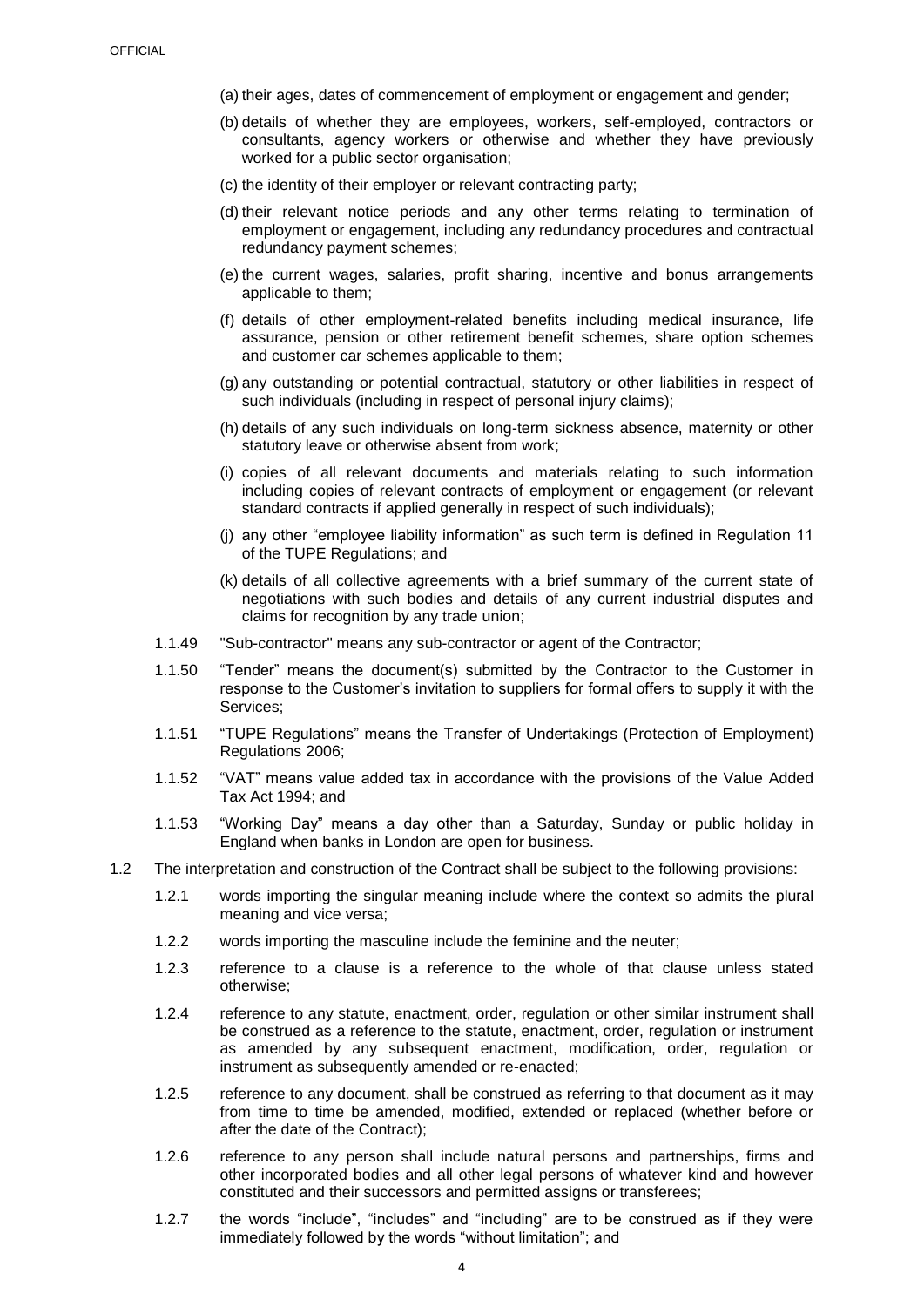1.2.8 headings are included in the Contract for ease of reference only and shall not affect the interpretation or construction of the Contract.

## <span id="page-6-0"></span>**2 Contract Period**

2.1 The Contract shall come into effect on the Commencement Date and shall remain in force throughout the Contract Period unless it is otherwise terminated in accordance with the provisions of the Contract or otherwise lawfully terminated or extended.

## <span id="page-6-1"></span>**3 Contractor's Status**

3.1 At all times during the Contract Period the Contractor shall be an independent contractor and nothing in the Contract shall create a contract of employment, a relationship of agency or partnership or a joint venture between the Parties and accordingly neither Party shall be authorised to act in the name of, or on behalf of, or otherwise bind the other Party save as expressly permitted by the terms of the Contract.

## <span id="page-6-2"></span>**4 Notices**

- 4.1 Except as otherwise expressly provided within the Contract, no notice or consent required or permitted to be given by one Party to the other Party shall have any validity under the Contract unless made in writing by or on behalf of the Party concerned.
- <span id="page-6-6"></span>4.2 Any notice or consent which is to be given by either Party to the other Party shall only be valid if given by letter (sent by hand, first class post, recorded delivery or special delivery). Such letters shall be addressed to the other Party at the address for that Party set out in Section 2 of the Contract Schedule. Any such notice or consent shall be deemed to have been duly received:
	- 4.2.1 if hand delivered, at the time of actual delivery; or
	- 4.2.2 if dispatched by first class post, recorded delivery or special delivery, 2 Working Days after the day on which the relevant letter was posted to the correct address,

provided in each case that if the deemed receipt time occurs either on a day that is not a Working Day or after 5.00pm on a Working Day, then the notice or consent in question shall not in fact be deemed to have been received until 10.00am on the next following Working Day (such times being local time at the address of the recipient).

- 4.3 Either Party may change its address for service by serving a notice in accordance with this clause [4.](#page-6-2)
- 4.4 At the same time as giving any notice or other communication to the Customer in accordance with clause [4.2,](#page-6-6) the Contractor shall provide a copy of the relevant notice or communication to the Customer Contact (or, where there is more than one, to each of them) using the email address(es) set out in Section 2 of the Contract Schedule or otherwise notified to the Contractor for these purposes from time to time.

## <span id="page-6-3"></span>**SECTION B – SUPPLY OF SERVICES**

# <span id="page-6-4"></span>**5 Specification**

5.1 In consideration of the payment of the Contract Price, the Contractor shall perform the Services during the Contract Period in accordance with the Customer's requirements as set out in the Specification and the provisions of the Contract.

# <span id="page-6-5"></span>**6 Provision and Removal of Equipment**

- 6.1 The Contractor shall provide (or procure the provision of) all the tools, plant, materials and equipment necessary for the performance of the Services. In the event that the Contractor or any of the Staff brings any tools, plant, materials or equipment onto the Premises it shall be at the Contractor's own risk and the Customer shall have no liability for any loss of or damage to any tools, plant, materials or equipment unless and to the extent that the Contractor is able to demonstrate that such loss or damage was caused by or contributed to by the Customer's Default.
- 6.2 The Contractor shall not deliver any tools, plant, materials or equipment nor begin any of the Services without obtaining prior Approval.
- 6.3 On completion of any specific element of the Services, on request and on termination or expiry of the Contract, the Contractor shall remove (at its own cost) its tools, plant, equipment and any unused materials from the Premises and shall leave the Premises in a clean, safe and tidy condition. The Contractor is solely responsible for making good any damage to the Premises or any objects contained therein, other than fair wear and tear, which is caused by the Contractor or any Staff.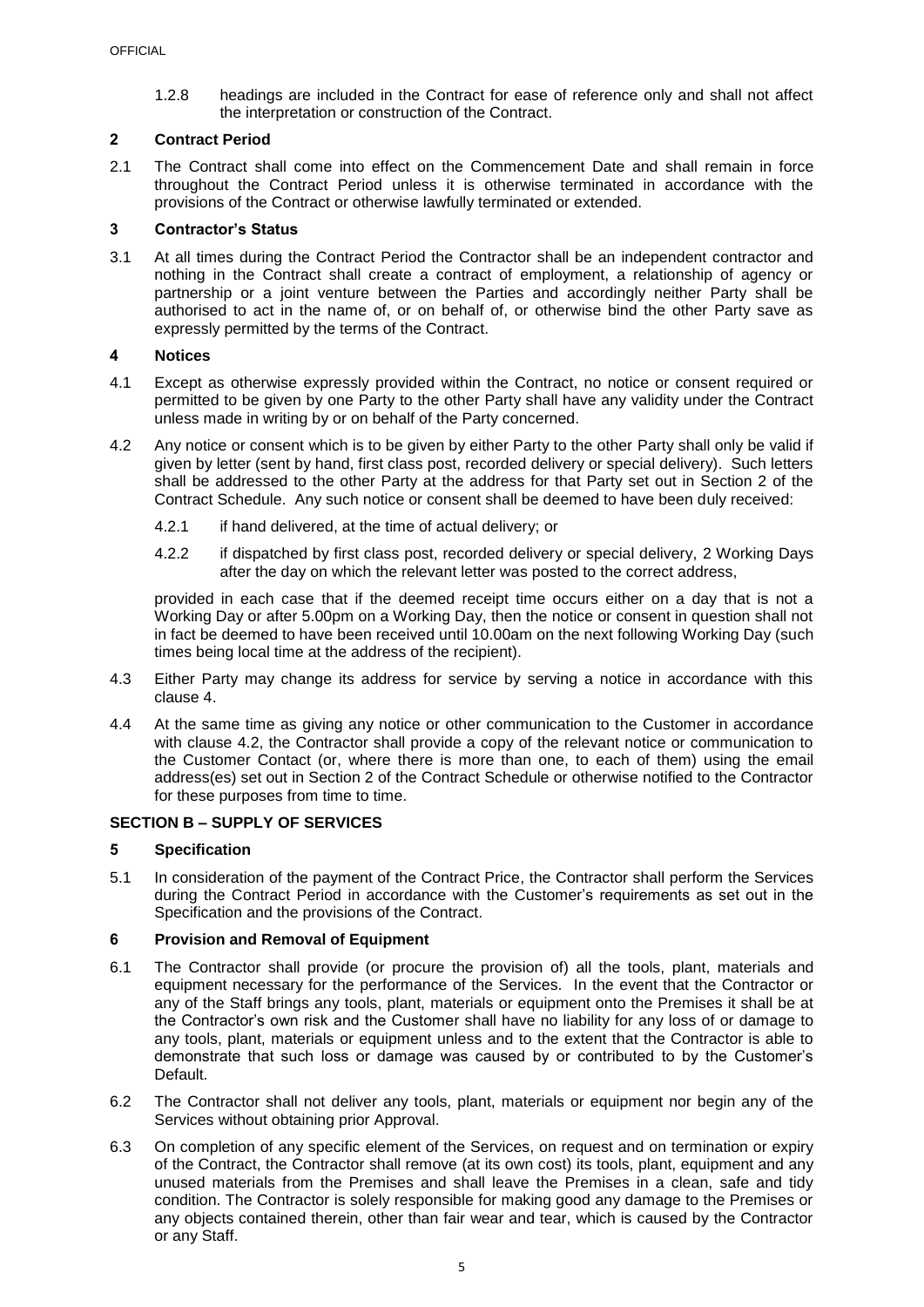## <span id="page-7-0"></span>**7 Manner of Carrying Out the Services**

- 7.1 Where applicable, the Contractor shall maintain accreditation with the relevant industry authorisation body.
- 7.2 If the Customer informs the Contractor in writing that the Customer reasonably believes that any part of the Services does not meet the requirements of the Contract or differs in any way from those requirements, and this is other than as a result of a Default by the Customer, the Contractor shall, at its own expense, re-schedule and re-perform the Services in accordance with the requirements of the Contract within such reasonable time as may be specified by the Customer.

## <span id="page-7-1"></span>**8 Contractor's Staff**

- 8.1 The Contractor shall ensure that:
	- 8.1.1 all Staff performing the Services shall do so with all due skill, care and diligence and shall possess such qualifications, skills and experience as are necessary for the proper performance of the Services; and
	- 8.1.2 it engages an adequate number of trained and competent Staff to perform the Services in accordance with the Contract and shall provide evidence of such competency if reasonably requested to do so by the Customer.
- 8.2 At the Customer's written request, the Contractor shall provide a list of the names and addresses of all persons who may require admission in connection with the Contract to the Premises, specifying the capacities in which they are concerned with the Contract and giving such other particulars as the Customer may reasonably request.
- <span id="page-7-2"></span>8.3 The Contractor shall ensure that the Staff accessing or admitted to the Premises, comply with:
	- 8.3.1 the Customer's rules, procedures, policies, regulations and requirements (including those relating to site security arrangements and standards of professional conduct) notified to the Contractor or the Staff from time to time; and
	- 8.3.2 all relevant professional conduct legislation, codes of practice and any other appropriate standards, policies, procedures and documentation relating to standards of professional conduct (including the Independent Police Complaints Commission (Complaints and Misconduct) (Contractors) Regulations 2015) as may be in force from time to time.
- 8.4 The Customer may, by written notice to the Contractor, refuse to admit onto, or withdraw permission to remain on, the Premises and/or direct the Contractor to end the involvement in the provision of the Services:
	- 8.4.1 any member of the Staff; or
	- 8.4.2 any person employed or engaged by any member of the Staff,
		- (a) whose admission or continued presence or involvement would, in the reasonable opinion of the Customer, be undesirable and/or represent a security risk; or
		- (b) the Customer reasonably believes does not have the required levels of training and expertise; or
		- (c) who is or has acted in any manner in breach of the provisions of clause [15](#page-11-1) or clause [16;](#page-11-2) or
		- (d) whom the Customer can demonstrate has failed to comply with the rules, regulations, codes of conduct, policies or other requirements referred to in clause [8.3;](#page-7-2) or
		- (e) whom the Customer has other reasonable grounds for requiring their removal.
- 8.5 Following the removal of any Staff for any reason, the Contractor shall, at its own cost, ensure that such person is replaced promptly with another person with necessary training and skill to meet the requirements of the performance of the Services undertaken by the member of Staff removed.
- 8.6 Any access to, or occupation of, the Premises which the Customer may grant the Contractor from time to time shall be on a non-exclusive licence basis free of charge. The Contractor shall use the Premises solely for the purpose of performing its obligations under the Contract and shall limit access to the Premises to such Staff as is necessary for that purpose. The Contractor shall cooperate (and ensure that the Staff cooperate) with such other persons working concurrently on the Premises as the Customer may reasonably request.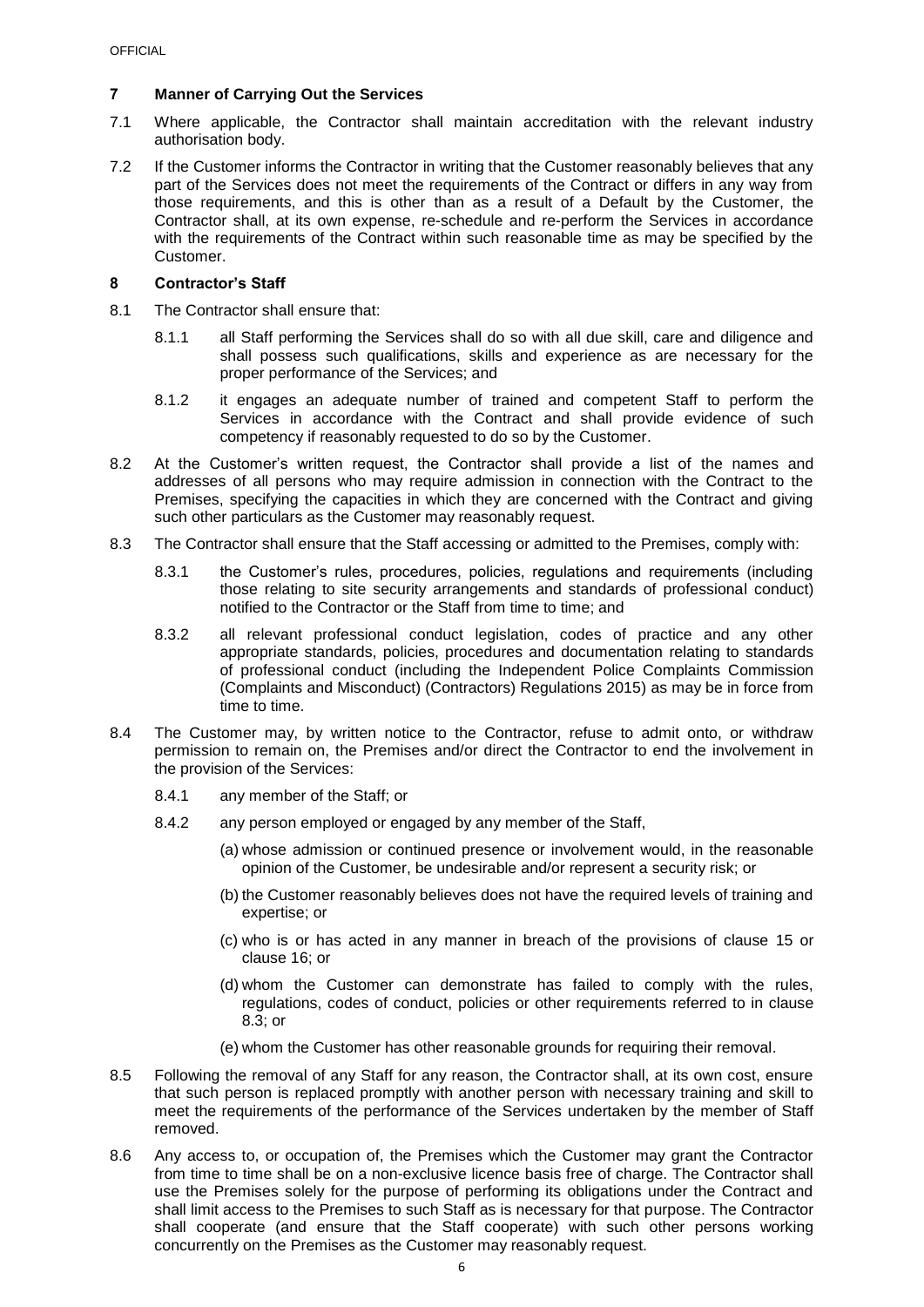- 8.7 The Contractor acknowledges and agrees that the Customer is entitled to determine the appropriate lead investigator for any complaints or suspected misconduct of any member of Staff.
- 8.8 The Contractor acknowledges that the Customer shall be free to search any member of Staff on or entering the Premises and shall procure that the Staff cooperate fully with the Customer for these purposes. The Contractor shall also ensure that all of the Staff carry out their duties and act (while on the Premises or while performing the Services) in an orderly and appropriate manner, having regard to the nature of their duties and that they shall at all times be dressed appropriately in view of their job category and/or the Services they are to perform.
- 8.9 If and when requested by the Customer, the Contractor shall procure (in respect of the Staff) from each person identified by the request a signed statement that he understands that the Official Secrets Acts 1911 to 1989 applies to him both during the carrying out and after expiry or termination of the Contract.
- 8.10 The Contractor shall ensure that any Staff who work, or ordinarily work, in the UK are paid at least the national minimum wage in accordance with the National Minimum Wage Act 1998.
- 8.11 The Contractor alone shall be responsible for the supervision, direction, control, wages, taxes, national insurance and benefits of the Staff. The Contractor assumes full responsibility for their acts and omissions and acknowledges that they are not employees or agents of the Customer.

### <span id="page-8-0"></span>**9 Contract Monitoring**

- 9.1 For the duration of the Contract, the Parties shall meet at such intervals and in such places specified in Schedule 6 (Monitoring) or otherwise reasonably requested by the Customer, for the purpose of discussing the performance of the Services, whether the Customer's objectives are being met, whether any anticipated benefits/outcomes are being achieved, any lessons learned for future procurements and any other appropriate matters.
- 9.2 Without prejudice to any other provisions of the Contract, the Contractor shall provide such information (including the information set out in Schedule 6 (Monitoring)) in relation to the performance of its obligations and compliance with the Law required under the Contract (including information in respect of claims, progress against relevant timescales or milestones and information required by the Customer for the purposes of re-tendering the Services) as the Customer may reasonably request from time to time. The Contractor shall:
	- 9.2.1 provide such information in the format and within the timescales reasonably specified by the Customer;
	- 9.2.2 ensure that all such information is accurate and complete; and
	- 9.2.3 in respect of any information required by the Customer for re-tendering purposes, notify the Customer without delay of any changes to information previously provided to the Customer.

## <span id="page-8-1"></span>**10 Contract Performance**

- 10.1 The Contractor shall perform its obligations under the Contract:
	- 10.1.1 with appropriately experienced, qualified and trained personnel with all due skill, care and diligence;
	- 10.1.2 in a timely, reliable and professional manner;
	- 10.1.3 in accordance with Good Industry Practice; and
	- 10.1.4 in compliance with all applicable Laws.
- 10.2 The Contractor acknowledges that the Customer relies on the skill and judgment of the Contractor in the performance of the Services and the performance of the Contractor's obligations under the Contract.
- <span id="page-8-2"></span>10.3 Throughout the Contract Period, the Contractor shall:
	- 10.3.1 have at all times all licences, approvals and consents necessary to enable the Contractor and Staff to perform the Services;
	- 10.3.2 not, in the performance of its obligations under the Contract, in any manner endanger the safety or unlawfully interfere with the safety or convenience of the public.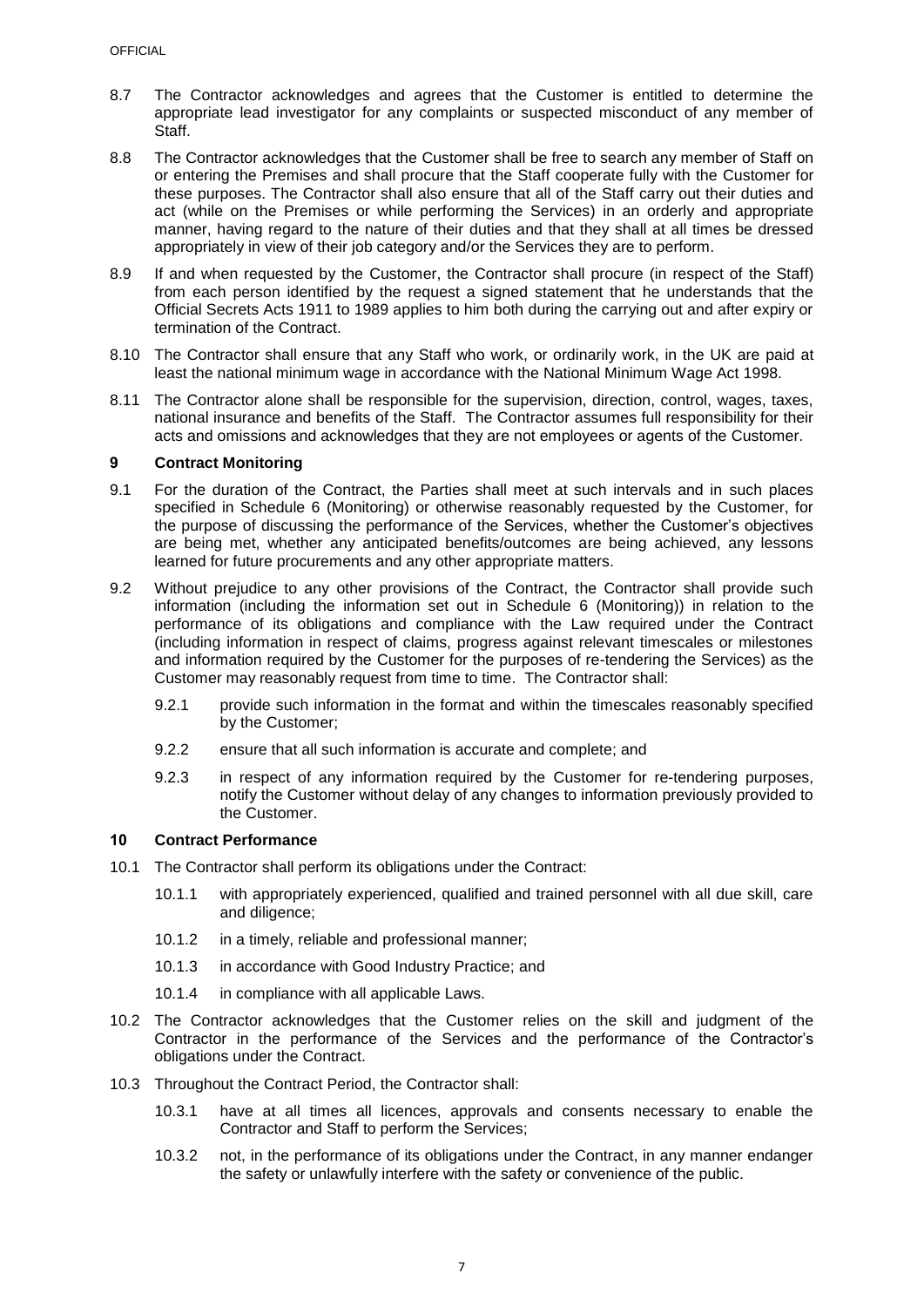# **SECTION C - PAYMENT AND CONTRACT PRICE**

#### <span id="page-9-0"></span>**11 Contract Price**

- 11.1 In consideration of the Contractor's performance of its obligations under the Contract, the Customer shall pay the Contract Price in accordance with clause [12.](#page-9-1)
- 11.2 The Customer shall, in addition to the Contract Price and following Receipt of a valid VAT invoice, pay the Contractor a sum equal to the VAT chargeable on the value of the Services provided in accordance with the Contract.

#### <span id="page-9-1"></span>**12 Payment and VAT**

- <span id="page-9-2"></span>12.1 Unless otherwise specified in Schedule 2 (Pricing), the Contractor shall submit invoices for the Services monthly in arrears.
- 12.2 Unless otherwise specified in Schedule 2 (Pricing), the Customer shall pay all sums due to the Contractor within 30 days of Receipt of a valid undisputed invoice submitted in accordance with clause [12.1.](#page-9-2)
- 12.3 The Contractor shall ensure that each invoice contains the information set out in clause [14.](#page-10-1)
- 12.4 The Customer shall accept and process for payment an electronic invoice submitted for payment by the Contractor where the invoice is undisputed and where it complies with the standard on electronic invoicing.
- <span id="page-9-5"></span>12.5 Where the Contractor enters into a sub-contract with a Sub-contractor for the purpose of performing any of its obligations under the Contract, it shall ensure that provisions are included in such a sub-contract which requires:
	- 12.5.1 payment to be made of all sums due by the Contractor to the Sub-contractor within a specified period not exceeding 30 days from the Receipt of a valid invoice; and
	- 12.5.2 the Contractor to consider and verify invoices and to raise queries on any disputed invoices in terms equivalent to those imposed on the Customer as set out in clauses [12.9](#page-9-3) and [12.10;](#page-9-4) and
	- 12.5.3 the Sub-contractor to include, in any sub-contract which it in turn awards, suitable provisions to impose, as between the parties to that sub-contract, requirements to the same effect as those required by this clause [12.5.](#page-9-5)
- 12.6 The Contractor shall add VAT to the Contract Price at the prevailing rate as applicable.
- <span id="page-9-6"></span>12.7 The Contractor shall indemnify and keep indemnified the Customer in full and hold it harmless on demand from and against any liability (including any interest, penalties or costs incurred), which is levied, demanded or assessed on the Customer at any time in respect of the Contractor's failure to account for or to pay any VAT relating to payments made to the Contractor under the Contract. Any amounts due under this clause [12.7](#page-9-6) shall be paid by the Contractor to the Customer not less than 5 Working Days before the date upon which the VAT or other liability is payable by the Customer.
- 12.8 The Contractor shall not suspend the performance of the Services unless the Contractor is entitled to terminate the Contract under clause [40.2](#page-21-1) for failure to pay undisputed sums of money. Interest shall be payable by the Customer on the late payment of any undisputed sums of money properly invoiced at the statutory rate set out in the Late Payment of Commercial Debts (Interest) Act 1998.
- <span id="page-9-3"></span>12.9 The Customer shall consider and verify any invoices submitted for payment by the Contractor in a timely fashion and, subject to clause [12.10,](#page-9-4) the Customer acknowledges and agrees that any undue delay by it in considering or verifying any invoices pursuant to this clause [12.9](#page-9-3) shall not be sufficient justification for regarding an invoice as invalid and/or disputed.
- <span id="page-9-4"></span>12.10 If the Customer receives an invoice which it reasonably believes includes a sum which is not valid and properly due or any other inaccuracy which renders the invoice invalid (a "disputed invoice"):
	- 12.10.1 the Customer shall notify the Contractor in writing as soon as reasonably practicable;
	- 12.10.2 the Customer's failure to pay the disputed invoice shall not be deemed to be a Default of the Contract;
	- 12.10.3 to the extent such element is readily identifiable, the Customer shall pay any element of the disputed invoice which is not in dispute by its due date;
	- 12.10.4 once the dispute has been resolved, where either Party is required to make a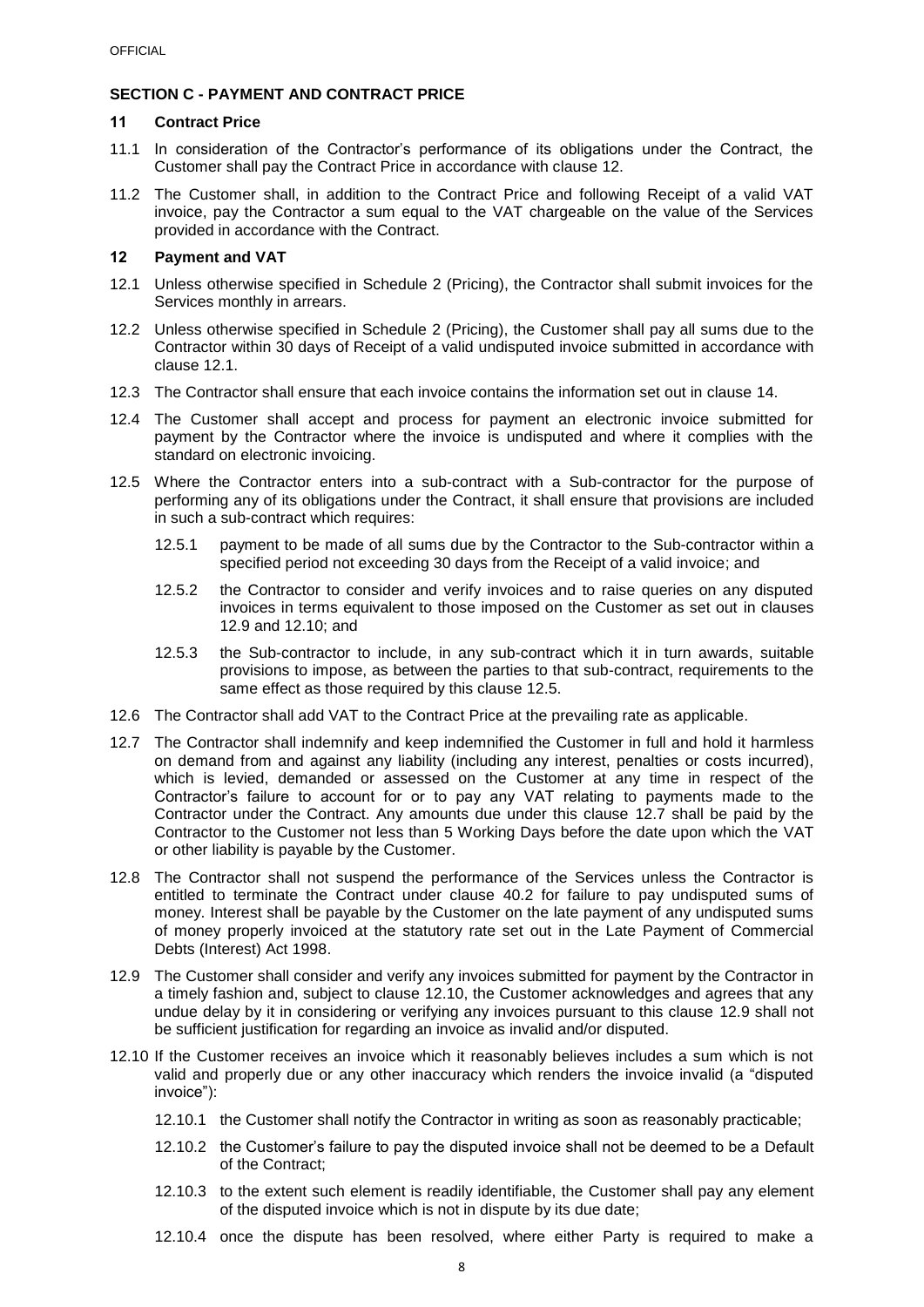balancing payment, it shall do so within 5 Working Days and, where the Contractor is required to issue a credit note and/or fresh invoice, it shall do so within 5 Working Days.

- 12.11 Payment of any invoice in full or in part shall be without prejudice to any claims or rights of the Customer against the Contractor in respect of the provision of the Services.
- <span id="page-10-2"></span>12.12 The Contract Price shall only be adjusted to such extent and in such manner (if at all) as is specified in Schedule 2 (Pricing).

### <span id="page-10-0"></span>**13 Recovery of Sums Due**

- 13.1 Wherever under the Contract any sum of money is recoverable from or payable by the Contractor (including any sum which the Contractor is liable to pay to the Customer in respect of any Default), the Customer may unilaterally deduct that sum from any sum then due, or which at any later time may become due to the Contractor under the Contract or under any other agreement with the Customer.
- <span id="page-10-3"></span>13.2 Any overpayment by either Party, whether of the Contract Price or of VAT or otherwise, shall be a sum of money recoverable by the Party who made the overpayment from the Party in receipt of the overpayment.
- 13.3 The Contractor shall make all payments due to the Customer without any deduction whether by way of set-off, counterclaim, discount, abatement or otherwise unless the Contractor has a valid court order requiring an amount equal to such deduction to be paid by the Customer to the Contractor.
- 13.4 Unless otherwise specified in the Contract, any sum payable by the Contractor to the Customer under the Contract or by either Party to the other under clause [13.2](#page-10-3) shall be paid in cleared funds, within 5 Working Days of a demand for the same being notified by the recipient Party to the paying Party, to such bank or building society account as the recipient Party may from time to time direct.

#### <span id="page-10-1"></span>**14 Form of Invoice**

- 14.1 Unless otherwise agreed in writing by the Customer, all invoices shall include the following information:
	- 14.1.1 the Contract number and/or purchase order number (unless the Customer has confirmed in writing that such details are not required);
	- 14.1.2 the specification number;
	- 14.1.3 an invoice number;
	- 14.1.4 the project number;
	- 14.1.5 a detailed description of the Services provided;
	- 14.1.6 where applicable, rate description (ie standard hours/time and a half/double time) and amount;
	- 14.1.7 a detailed description of any recoverable expenses and the amounts of such;
	- 14.1.8 the location, date or time period of performance of the Services;
	- 14.1.9 the Contractor's VAT number;
	- 14.1.10 the amount due exclusive of VAT, any other duty or any early settlement discount;
	- 14.1.11 the VAT rate and VAT amount;
	- 14.1.12 the amount of any other duty payable;
	- 14.1.13 the amount of any early settlement discount to be deducted;
	- 14.1.14 the amount due inclusive of VAT, any other duty and/or any early settlement discount;
	- 14.1.15 the name of the Customer Contact;
	- 14.1.16 the name of the person at the Customer with responsibility to authorise payment (if different to the Customer Contact);
	- 14.1.17 details of the Contractor's BACS details or other method of payment;
	- 14.1.18 the Contractor's contact details; and
	- 14.1.19 the date of the invoice.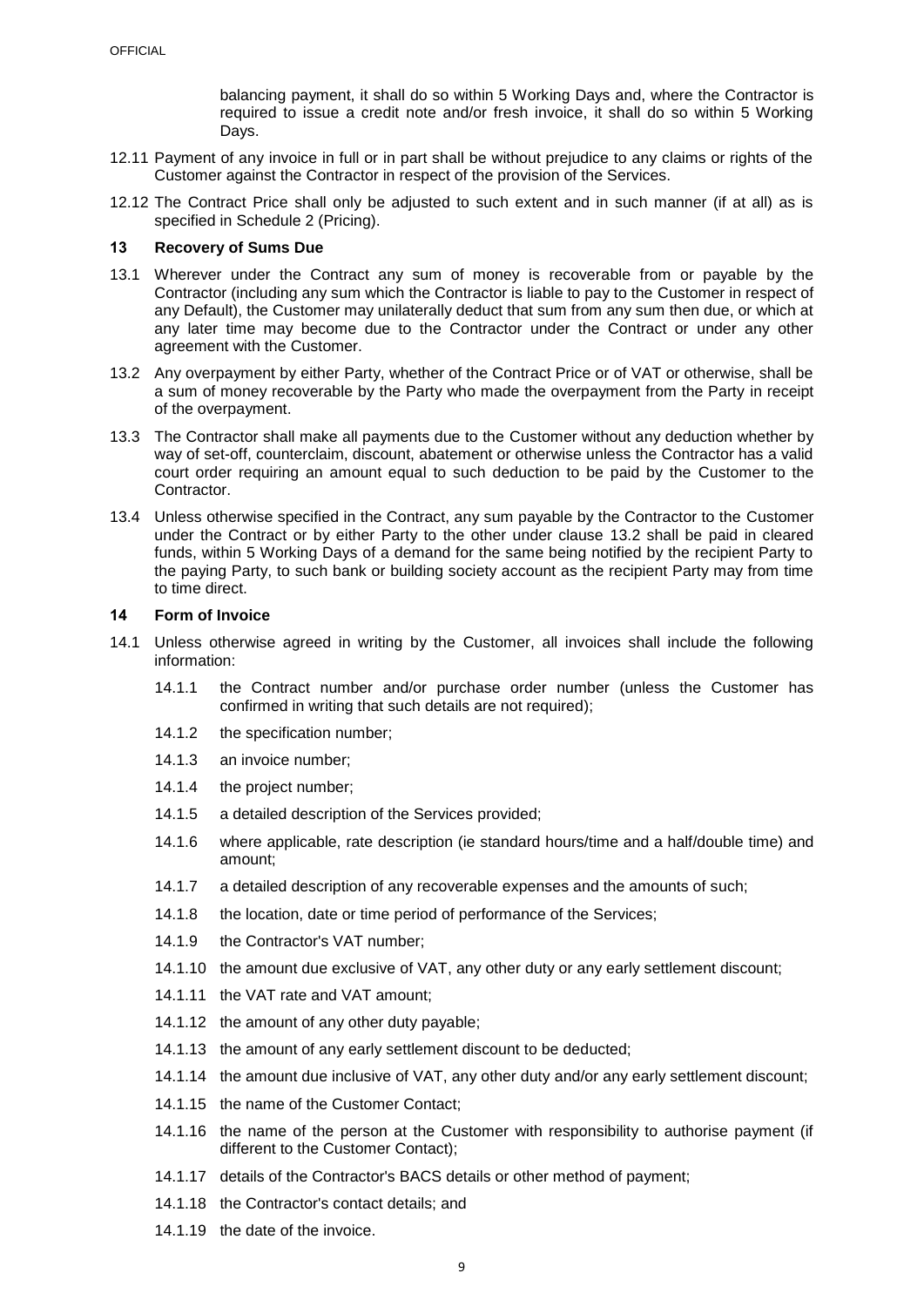14.2 The Contractor shall ensure that each invoice is:

- 14.2.1 addressed to the Customer at the address set out in Section 2 of the Contract Schedule; and
- 14.2.2 supported by any other documentation reasonably requested by the Customer to substantiate the invoice.

## <span id="page-11-0"></span>**SECTION D - STATUTORY OBLIGATIONS AND REGULATIONS**

#### <span id="page-11-1"></span>**15 Prevention of Corruption**

- <span id="page-11-4"></span>15.1 The Contractor or anyone associated with the Contractor shall not:
	- 15.1.1 offer or give or agree to give, to the Customer or any other public body (or any person employed by or on behalf of the Customer or any other public body) any gift or consideration of any kind as an inducement or reward for doing, refraining from doing, or for having done or refrained from doing, any act in relation to the obtaining or execution of the Contract or any other contract with the Customer or any other public body, or for showing or refraining from showing favour or disfavour to any person in relation to the Contract or any such contract; or
	- 15.1.2 commit any offence under the Bribery Act 2010 or any other applicable Law creating offences in respect of bribery, corruption or fraudulent acts in relation to the Contract or any other contract with the Customer.
- 15.2 For the purpose of this clause [15,](#page-11-1) whether a person is associated with another person shall be determined in accordance with section 8 of the Bribery Act 2010 and a person associated with the Contractor includes any Sub-contractor.
- <span id="page-11-5"></span>15.3 The Contractor warrants that it has not paid commission or agreed to pay commission to the Customer or any other public body or any person employed by or on behalf of the Customer or any other public body in connection with the Contract.
- 15.4 If the Contractor, any of the Staff or anyone acting on the Contractor's behalf, engages in conduct prohibited by clause [15.1](#page-11-4) or clause [15.3,](#page-11-5) the Customer may:
	- 15.4.1 terminate the Contract immediately by giving notice in writing to the Contractor and recover from the Contractor the amount of any loss suffered by the Customer resulting from the termination, including the cost reasonably incurred by the Customer of making other arrangements for the performance of services in replacement for the Services and any additional expenditure incurred by the Customer throughout the remainder of the Contract Period; and/or
	- 15.4.2 recover in full from the Contractor any other loss sustained by the Customer in consequence of any Default of those clauses.

#### <span id="page-11-2"></span>**16 Prevention of Fraud**

- 16.1 The Contractor shall take all reasonable steps, in accordance with Good Industry Practice, to prevent fraud by any of the Staff and/or within the Contractor (including its shareholders, members and directors) in connection with the receipt of monies from the Customer.
- 16.2 The Contractor shall notify the Customer immediately if it has reason to suspect that any fraud in relation to any contract with the Customer has occurred or is occurring or is likely to occur.
- 16.3 If the Contractor or any of the Staff commits fraud in relation to the Contract or any other contract with the Customer, the Customer may:
	- 16.3.1 terminate the Contract immediately by giving notice in writing to the Contractor and recover from the Contractor the amount of any loss suffered by the Customer resulting from the termination, including the cost reasonably incurred by the Customer of making other arrangements for the performance of services in replacement for the Services and any additional expenditure incurred by the Customer throughout the remainder of the Contract Period; and/or
	- 16.3.2 recover in full from the Contractor any other loss sustained by the Customer in consequence of any Default of this clause [16.](#page-11-2)

### <span id="page-11-3"></span>**17 Discrimination**

<span id="page-11-6"></span>17.1 The Contractor shall not unlawfully discriminate either directly or indirectly on such grounds as race, colour, ethnic or national origin, disability, sex or sexual orientation, religion or belief, or age and without prejudice to the generality of the foregoing the Contractor shall not unlawfully discriminate within the meaning and scope of the Human Rights Act 1998, the Disability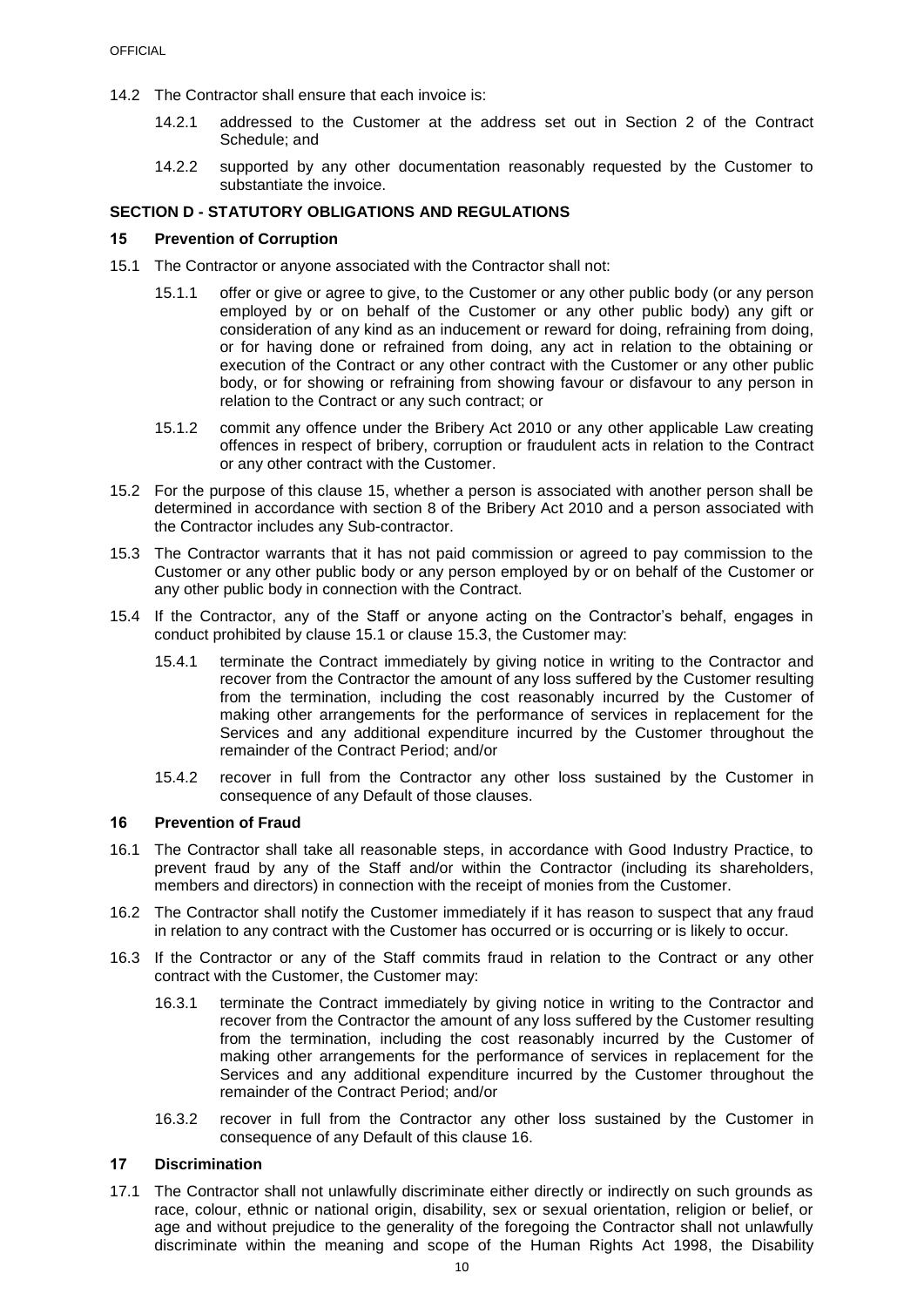Discrimination Act 2005, the Equality Act 2010 or any other relevant Law relating to discrimination in employment or any equivalent law (including any equivalent legislation or regulation in force from time to time in any other jurisdiction in which any activities are carried out under or in connection with the Contract by the Contractor or any of the Staff).

17.2 The Contractor shall take all reasonable steps to secure the observance of the provisions of clause [17.1](#page-11-6) by all of the Staff engaged in the execution of the Contract.

## <span id="page-12-0"></span>**18 The Contracts (Rights of Third Parties) Act 1999**

- <span id="page-12-3"></span>18.1 Save as set out in clauses [47.16](#page-28-1) and [48.7,](#page-29-0) a person who is not a Party to the Contract shall have no right to enforce any of its provisions which, expressly or by implication, confer a benefit on him, without the prior written agreement of the Parties. This clause [18.1](#page-12-3) does not affect any right or remedy of any person which exists or is available apart from the Contracts (Rights of Third Parties) Act 1999.
- 18.2 No consent of the Replacement Contractor (or any sub-contractor of a Replacement Contractor) or of a Fair Deal Employee is necessary for any variation (including any release or compromise in whole or in part of any liability) or termination of the Contract or any one or more clauses of it.

#### <span id="page-12-1"></span>**19 Environmental Requirements**

- 19.1 The Contractor shall (and shall ensure that all of the Staff shall), when working on the Premises or any other premises in connection with the Contract, comply with all relevant environmental Law.
- 19.2 The Contractor shall perform its obligations under the Contract in accordance with the spirit and objectives of the Customer's environmental policy, which is to conserve energy, water, wood, paper and other resources, reduce waste and phase out the use of ozone depleting substances and minimise the release of greenhouse gases, volatile organic compounds and other substances damaging to health and the environment.
- 19.3 In so far as the Contractor or any of the Staff dispose of any waste goods or other items (including electronic products) in the course of or in connection with the performance of the Contractor's obligations under the Contract, the Contractor shall ensure that those goods or other items are disposed of in an environmentally friendly manner and in accordance with all applicable Law, including (where applicable) the Environmental Protection Act 1990, the Environment Act 1995 and the Waste Electrical and Electronic Equipment Regulations 2013.
- 19.4 If and when requested to do so by the Customer at any time, the Contractor shall provide the Customer with such documents and/or permit representatives of the Customer to have such access to the Contractor's premises, systems, procedures and personnel as the Customer may reasonably require for the purposes of verifying compliance on the part of the Contractor with its obligations under this clause [19.](#page-12-1)

## <span id="page-12-2"></span>**20 Health and Safety**

- 20.1 The Contractor shall, and shall ensure that all of the Staff shall, when working on the Premises or any other premises in connection with the Contract comply with all applicable health and safety Law and with any appropriate standards, policies, procedures and documentation relating to health and safety notified to the Contractor by the Customer from time to time.
- <span id="page-12-4"></span>20.2 The Contractor shall provide applicable hazard information such as material safety data sheets and shall inform the Customer of all regulations, guidance and significant risks (statutory or otherwise) which the Contractor knows or believes to be associated with the performance of the Services and/or any combination of the Services with any other services.
- 20.3 In the event of any release or spillage of substances hazardous to the environment, the Contractor will notify the Customer and the appropriate statutory bodies immediately and ensure that all necessary remedial action is taken to protect the environment.
- 20.4 Notwithstanding clause [20.2,](#page-12-4) the Contractor shall, at the Customer's written request, remove from the Premises any materials brought into the Premises by the Contractor, which in the reasonable opinion of the Customer are either hazardous, noxious or not in accordance with the Contract and substitute proper and suitable materials at the Contractor's expense as soon as reasonably practicable.
- 20.5 The Contractor shall notify the Customer of past enforcement action taken against the Contractor and provide such details of prosecutions, fines, accident history and frequency rate as may be considered necessary by the Customer.
- 20.6 The Contractor shall provide the Customer on request with a copy of its health and safety policy, risk assessments, method statements and safe systems and procedures.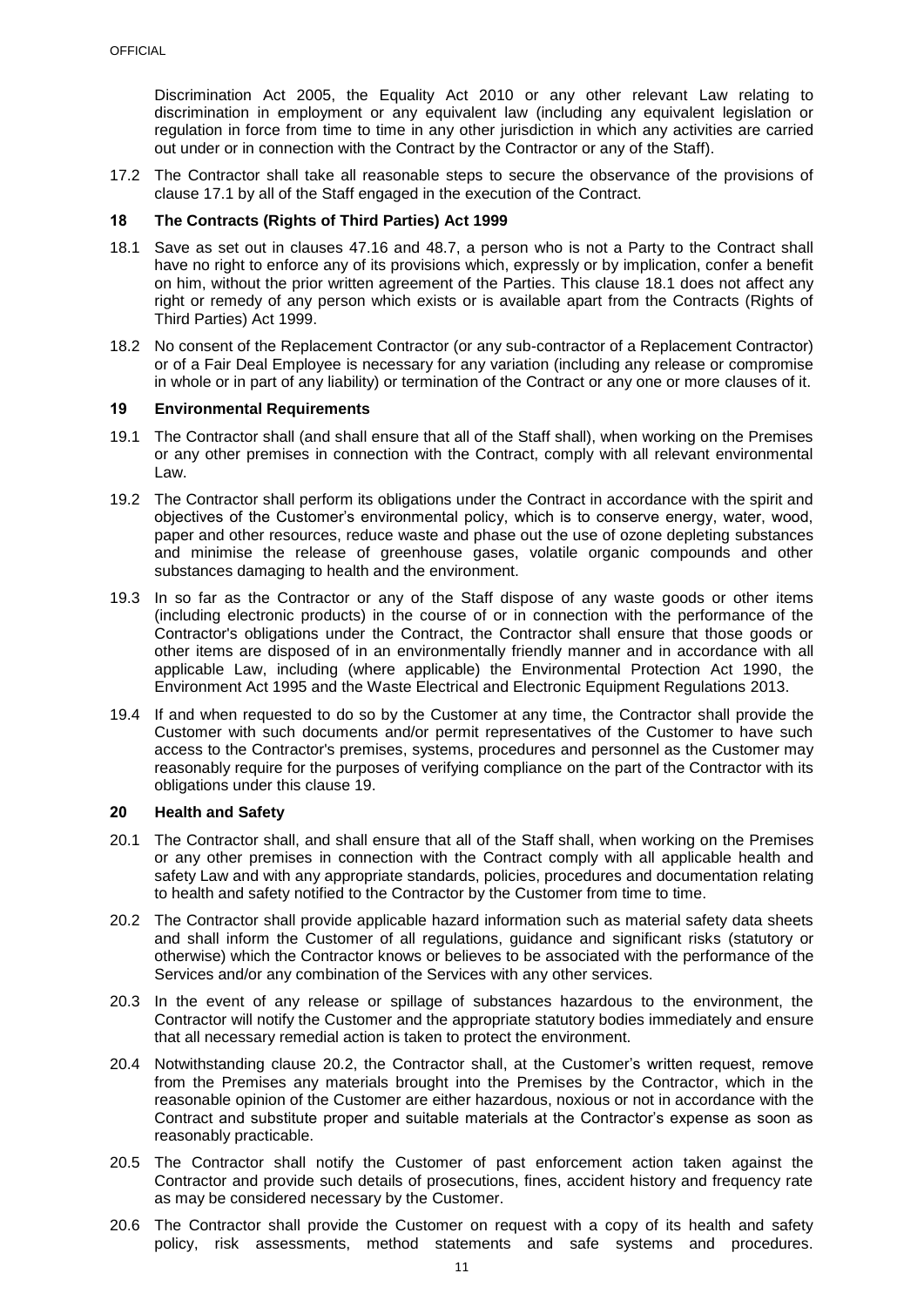Notwithstanding this, the Contractor shall ensure that the Staff comply at all times with the Customer's health and safety policies and procedures in place from time to time in so far as they relevant to the Contract.

- 20.7 The Contractor shall comply with any health and safety related conditions stipulated by the Customer from time to time. Such conditions override details contained in the Contractor's internal documentation.
- 20.8 The Contractor shall notify the Customer in writing without delay of all incidents, which either could have led, or did lead, to injury and/or damage. Where incidents are reportable under the Reporting of Injuries, Diseases and Dangerous Occurrence Regulations 2013, the Contractor shall supply the Customer with a completed copy of all relevant forms and reports required to be submitted pursuant to those Regulations.
- 20.9 If and when requested to do so by the Customer at any time, the Contractor shall provide the Customer with such documents and/or permit representatives of the Customer to have such access to the Contractor's premises, systems, procedures and personnel as the Customer may reasonably require for the purposes of verifying compliance on the part of the Contractor with its obligations under this clause [20.](#page-12-2)

### <span id="page-13-0"></span>**21 Modern Slavery**

- <span id="page-13-4"></span><span id="page-13-2"></span>21.1 The Contractor undertakes, warrants and represents that:
	- 21.1.1 neither the Contractor nor any of its officers or Staff has:
		- (a) committed an offence under the Modern Slavery Act 2015 (an "**MSA Offence**"); or
		- (b) been notified that it is subject to an investigation relating to an alleged MSA Offence or prosecution under the Modern Slavery Act 2015; or
		- (c) become aware of any circumstances within its supply chain that could give rise to an investigation relating to an alleged MSA Offence or prosecution under the Modern Slavery Act 2015;
	- 21.1.2 it shall comply with the Modern Slavery Act 2015; and
	- 21.1.3 it shall notify the Customer immediately in writing if it becomes aware or has reason to believe that it, or any of its officers or Staff have breached or potentially breached any of the Contractor's obligations under clause [21.1.1.](#page-13-2) Any notice under this clause [21.1.3](#page-13-3) shall set out full details of the circumstances concerning the breach or potential breach of the Contractor's obligations.
- <span id="page-13-3"></span>21.2 Any breach of clause [21.1](#page-13-4) by the Contractor shall be deemed a material breach of the Contract entitling the Customer to terminate the Contract pursuant to clause [40.1.3.](#page-21-2)
- 21.3 The Contractor shall ensure that any sub-contract which it enters into is in writing and includes an obligation on its sub-contractor to comply with the Modern Slavery Act 2015.
- 21.4 The Contractor shall, during the Contract Period and for a period of 6 years thereafter, maintain such records relating to the Services provided to the Customer under the Contract as may be necessary to trace the supply chain of such Services and to enable the Customer to determine the Contractor's compliance with this clause [21.](#page-13-0)
- 21.5 The Contractor shall prepare and deliver to the Customer on the anniversary of the Commencement Date in each year, an annual slavery and human trafficking report setting out the steps it has taken to ensure slavery and human trafficking is not taking place in any of its supply chains or in any part of its business.
- <span id="page-13-5"></span>21.6 The Contractor shall conduct a programme of regular training for its officers, Staff and other members of its supply chain to ensure compliance with the Modern Slavery Act 2015.
- 21.7 The Contractor shall keep a record of all training offered and completed under clause [21.6](#page-13-5) and shall make a copy of such records available to the Customer on request.

#### <span id="page-13-1"></span>**22 Supply Chain**

- <span id="page-13-7"></span><span id="page-13-6"></span>22.1 The Contractor shall:
	- 22.1.1 subject to clause [22.3,](#page-14-4) advertise on Contracts Finder all subcontract opportunities arising from or in connection with the provision of the Services above a minimum threshold of £25,000 that arise during the Contract Period;
	- 22.1.2 within 90 days of awarding a subcontract to a subcontractor, update the notice on Contracts Finder with details of the successful subcontractor;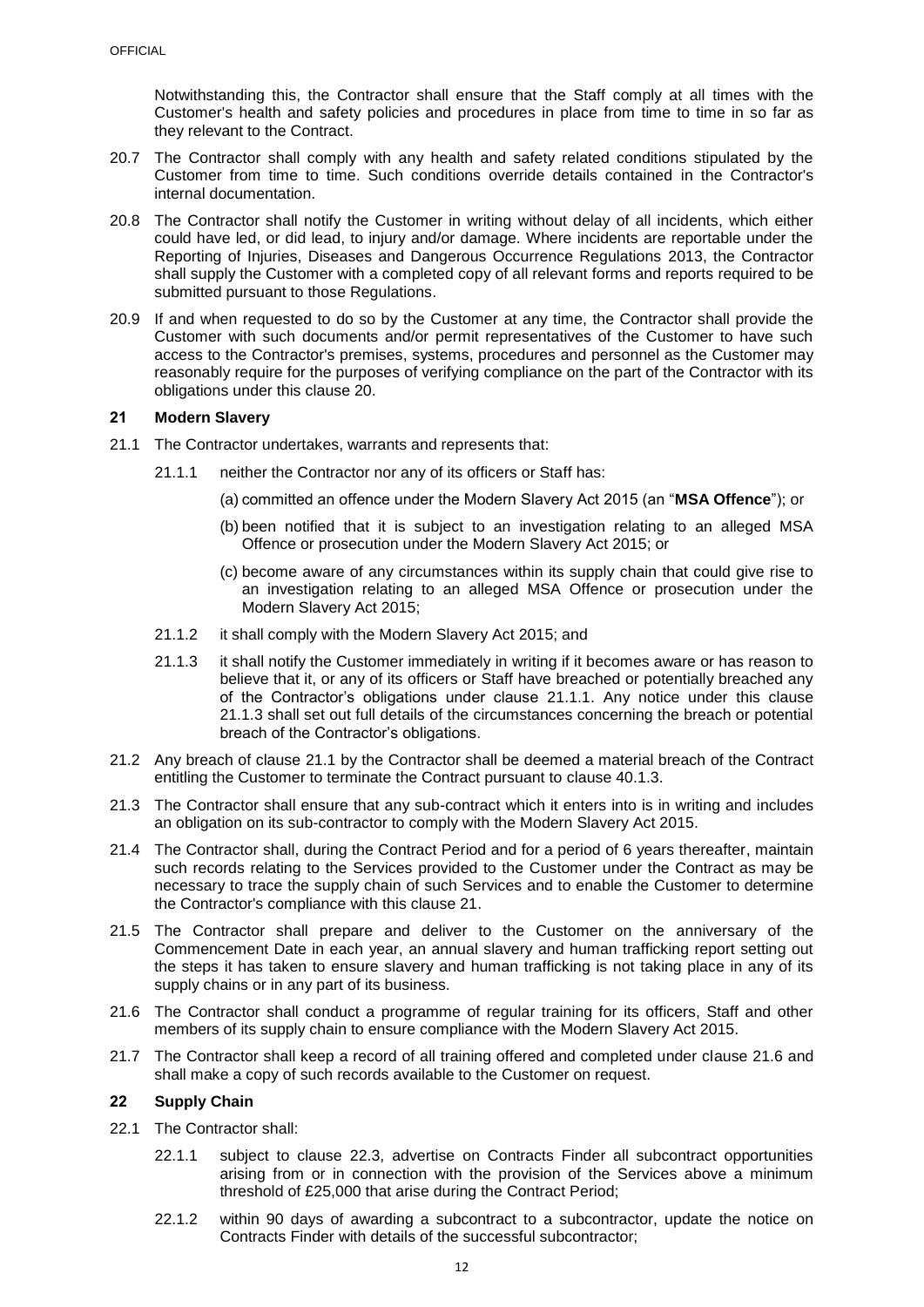- <span id="page-14-5"></span>22.1.3 monitor the number, type and value of the subcontract opportunities placed on Contracts Finder advertised and awarded in its supply chain during the Contract Period;
- 22.1.4 provide reports on the information at clause [22.1.3](#page-14-5) to the Customer in the format and frequency as reasonably specified by the Customer; and
- 22.1.5 promote Contracts Finder to its suppliers and encourage those organisations to register on Contracts Finder.
- 22.2 Each advert referred to in clause [22.1.1](#page-13-6) shall provide a full and detailed description of the subcontract opportunity with each of the mandatory fields being completed on Contracts Finder by the Contractor.
- <span id="page-14-4"></span>22.3 The obligation at clause [22.1.1](#page-13-6) shall only apply in respect of subcontract opportunities arising after the contract award date.
- 22.4 Notwithstanding clause [22.1,](#page-13-7) the Customer may, by giving its prior written approval, agree that a subcontract opportunity is not required to be advertised on Contracts Finder.

## <span id="page-14-0"></span>**SECTION E - PROTECTION OF INFORMATION**

### <span id="page-14-1"></span>**23 Data Handling**

- 23.1 The Contractor shall comply with its obligations as set out in Schedule 5 (Data Handling).
- 23.2 If requested to do so by the Customer, the Contractor shall procure that the Staff enter into a direct confidentiality agreement with the Customer on terms substantially similar to those set out in Schedule 5 (Data Handling).
- 23.3 Without prejudice to any other rights or remedies that the Customer may have, the Contractor acknowledges that a Default by the Contractor of Schedule 5 (Data Handling) is likely to cause irreparable and unquantifiable damage to the Customer and agrees that the Customer shall be entitled at its own discretion and without proof of special damages, to apply for and obtain the remedies of injunctive and/or other equitable relief for any threatened or actual Default by the Contractor of the provisions of Schedule 5 (Data Handling).
- 23.4 On award of the Contract and following award, if either Party proposes any change to the Services and/or to the way in which they are provided, prior to commencing the Services or implementing any change (as appropriate) the Parties shall undertake (and the Contractor shall fully support) a Data Protection Impact Assessment ("DPIA").
- 23.5 Following completion of the DPIA, if the Customer reasonably requests, the Contractor shall enter into a data processing contract with the Customer ("DPC") on reasonable terms (including terms materially similar to those set out in Schedule 5 (Data Handling)) and the Contractor shall not process any personal data for or on behalf of the Customer unless and until such a DPC is put in place and signed by both Parties.
- 23.6 The Parties agree that nothing in the Contract is intended to undermine, exclude or in any way limit the rights of Data Subjects (as defined in Data Protection Law) as set out in Data Protection Law against the Customer, the Contractor, any Sub-contractor or sub-processor.

## <span id="page-14-2"></span>**24 Official Secrets Acts 1911 to 1989, Section 182 of the Finance Act 1989**

- <span id="page-14-6"></span>24.1 The Contractor shall comply with, and shall ensure that the Staff comply with, the provisions of:
	- 24.1.1 the Official Secrets Acts 1911 to 1989; and
	- 24.1.2 Section 182 of the Finance Act 1989.
- 24.2 In the event that the Contractor or any of the Staff fail to comply with clause [24.1,](#page-14-6) the Customer reserves the right to terminate the Contract immediately by giving notice in writing to the Contractor.

#### <span id="page-14-3"></span>**25 Publicity, Media and Official Enquiries**

- 25.1 The Contractor shall not (and shall ensure that the Staff and the Contractor's professional advisers shall not) make any press announcement or publicise the Contract or any part thereof in any way, without prior Approval.
- 25.2 The Contractor shall not (and shall ensure that the Staff and the Contractor's professional advisers shall not) include in any published material the name, logo or style of the Customer; any Intellectual Property Rights associated therewith; nor any photograph or drawing depicting any officer of the Customer's police force without prior Approval.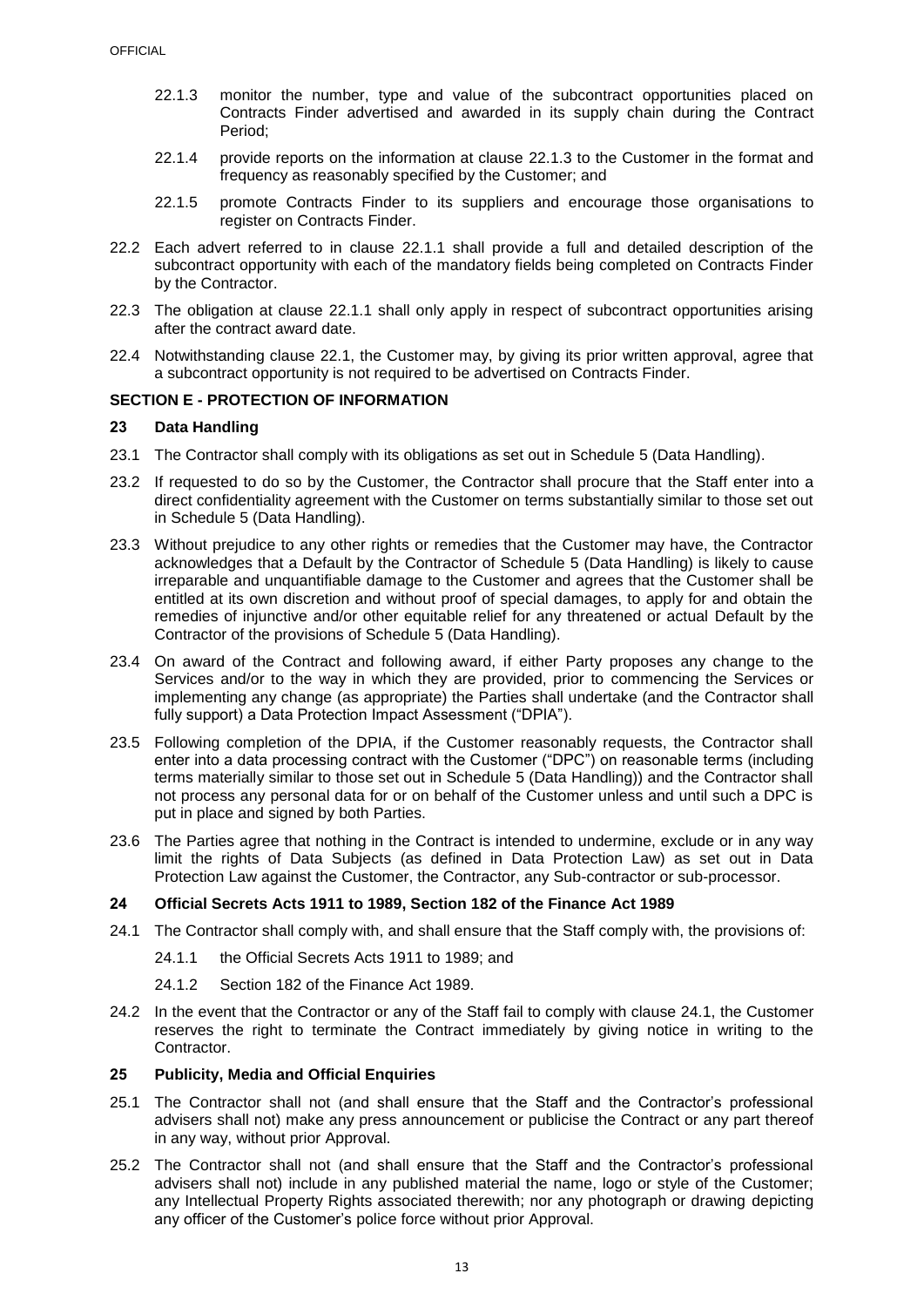## <span id="page-15-0"></span>**26 Intellectual Property Rights**

- <span id="page-15-2"></span>26.1 Intellectual Property Rights belonging to the Customer created prior to the beginning of the Contract Period shall continue to belong to the Customer and the Contractor shall be entitled to use any documentation, information, property (other than real property) or material ("Customer Material") provided by the Customer to the Contractor (or any of the Staff) only for purposes envisaged by or arising under the Contract.
- 26.2 The Contractor not be entitled to exercise any lien over any Customer Material in its possession but shall hold all such Customer Material in safe custody at its own risk and shall maintain the Customer Material in good condition until returned to the Customer (which the Contractor shall do immediately following a request to do so from the Customer) and shall not dispose of or use the Customer Material other than in accordance with the Customer's written instructions or authorisation. The Contractor irrevocably licences the Customer and its agents to enter any premises of the Contractor during normal working hours on reasonable notice to recover any Customer Material not returned by the Contractor following a request to do so.
- <span id="page-15-3"></span>26.3 Intellectual Property Rights in any deliverable created by the Contractor during the Contract Period in the performance of the Contract shall be the sole property of the Customer provided that the Contractor shall have free and unfettered access to and right to use such Intellectual Property Rights during the Contract Period for all purposes envisaged by or arising under the Contract.
- <span id="page-15-4"></span>26.4 Immediately upon request, the Contractor shall assign (or procure the assignment) in writing to the Customer (or to such other person(s) as the Customer shall direct) with full title guarantee title to and all rights and interests as it (or any Staff or any Sub-contractor) has or may acquire in any deliverables the sole property of the Customer pursuant to clause [26.3.](#page-15-3)
- 26.5 The Contractor shall obtain waivers of all moral rights in any deliverables that are transferred to the Customer pursuant to clause [26.3](#page-15-3) and/or clause [26.4](#page-15-4) to which any person is now or may at any future time be entitled under Chapter IV of Part I of the Copyright Designs and Patents Act 1988 or any similar provisions of Law in any jurisdiction.
- <span id="page-15-5"></span>26.6 The Contractor hereby grants (or (in the case of third party Intellectual Property Rights) shall procure that the third party grants) to the Customer an irrevocable, non-exclusive royalty-free licence to use, copy, modify, adapt, publish and create derivative works from, and for any purpose in connection with the Services (and/or related deliverables), all the Intellectual Property Rights (other than in respect of the Customer Material or deliverables, the Intellectual Property Rights of which are the sole property of the Customer pursuant to clause [26.1](#page-15-2) and/or clause [26.3\)](#page-15-3) which the Contractor, the Staff and/or the Sub-contractor(s) have used or supplied in connection with the Services (and/or related deliverables). Such licence shall include the right for the Customer to sub-license, transfer, novate or assign to other Contracting Authorities, the Replacement Contractor or to any other third party supplying goods or services to the Customer.
- 26.7 For the avoidance of doubt, the licence in clause [26.6](#page-15-5) extends to any officers, employees, agents or staff of the Customer or any Contracting Authority which is a member of any collaboration agreement with the Customer for the delivery of goods or services or sharing of data which in the ordinary course of business or operations incorporate or utilise the Services.
- 26.8 The Contractor warrants that the performance, receipt and use of the Services and any deliverables shall not infringe the Intellectual Property Rights of any third party and the Contractor shall indemnify and keep indemnified the Customer in full and hold it harmless on demand from and against any claims, proceedings, actions, damages, costs, expenses and any other liabilities suffered or incurred by the Customer or for which the Customer may become liable arising directly or indirectly out of or in connection with any claim made against the Customer that the performance, receipt or use of the Services and/or any deliverables infringes the Intellectual Property Rights of a third party.

## <span id="page-15-1"></span>**27 Audit**

- 27.1 The Contractor shall keep and maintain (in accordance with Good Industry Practice), during the Contract Period and for a period of 6 years thereafter, full and accurate records of the Contract including the Services performed under it, all expenditure reimbursed by the Customer, and all payments made by the Customer.
- 27.2 The Contractor shall on request afford the Customer and/or any Regulatory Body including the National Audit Office (or any other applicable national audit body from time to time) and their respective representatives such access to those records as may be requested by the Customer in connection with the Contract.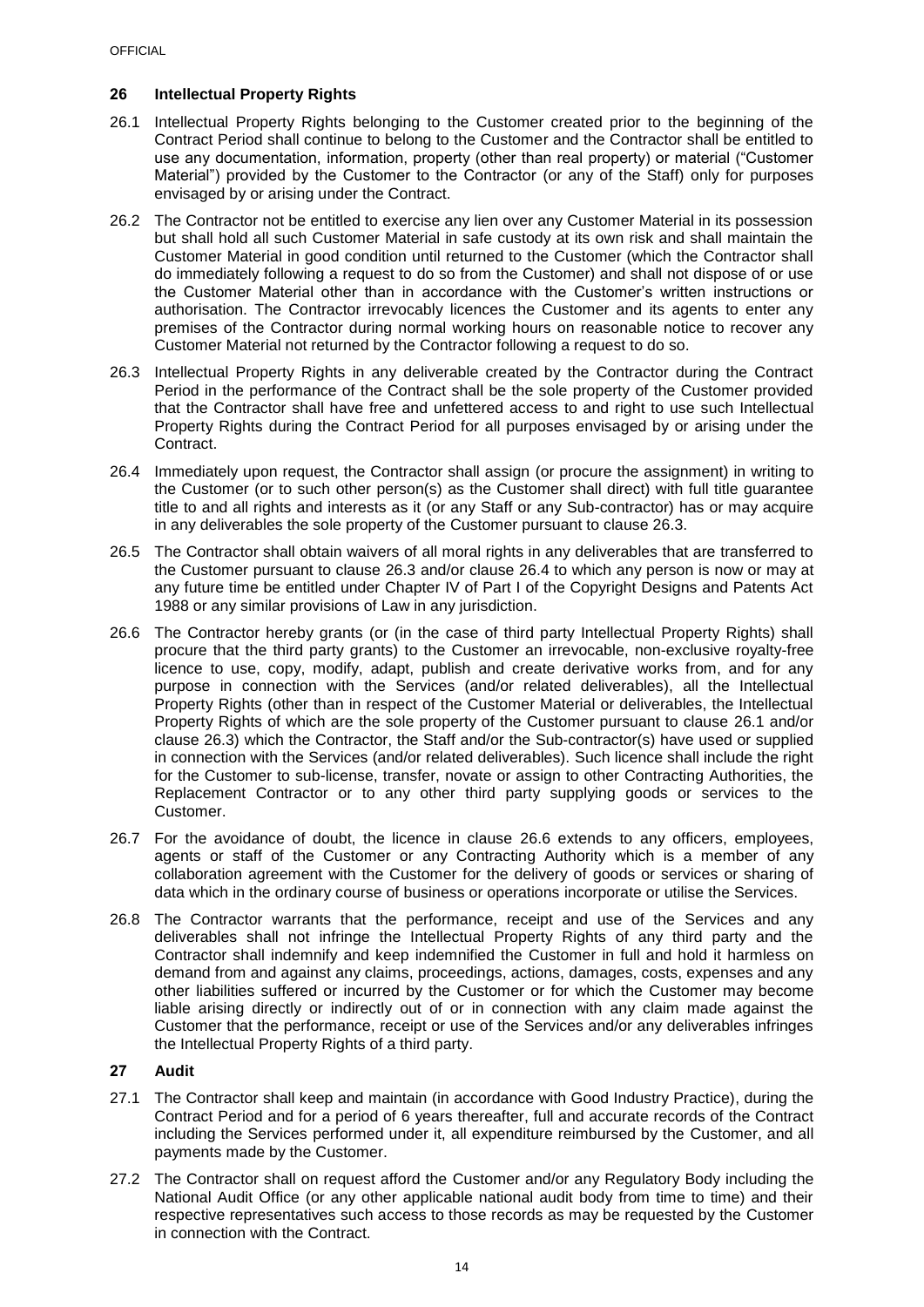## <span id="page-16-0"></span>**28 Transparency**

- <span id="page-16-7"></span>28.1 The Contractor acknowledges that the Customer is subject to the Elected Local Policing Bodies (Specified Information) Order 2011 and hereby gives its consent for the Customer to publish the Contract Information to the extent that the Customer is required to do so pursuant to that legislation or any other applicable Law.
- 28.2 The Customer may, in its sole discretion, redact all or part of the Contract Information prior to its publication in accordance with clause [28.1](#page-16-7) and, in doing so, the Customer shall take account of the Freedom of Information Act 2000. The Customer may consult with the Contractor regarding any redactions to the Contract Information to be published pursuant to this clause [28](#page-16-0) but the Contractor acknowledges and agrees that the final decision regarding publication and/or redaction of the Contract Information shall be that of the Customer.

## <span id="page-16-1"></span>**SECTION F - CONTROL OF THE CONTRACT**

#### <span id="page-16-2"></span>**29 Transfer and Sub-Contracting**

- 29.1 The Contractor shall not assign, sub-contract or in any other way dispose of the Contract or any part of it without prior Approval.
- 29.2 Sub-contracting any part of the Contract shall not relieve the Contractor of any of its obligations or duties under the Contract and the Contractor shall be responsible for the acts and omissions of any Sub-contractor(s) as though they are its own.
- 29.3 The Customer may assign, novate or otherwise dispose of its rights and obligations under the Contract or any part thereof to:
	- 29.3.1 any Contracting Authority; or
	- 29.3.2 any body which substantially performs the functions of the Customer; or
	- 29.3.3 any other third party provider or supplier of the Customer,

provided that any such assignment, novation or other disposal shall not increase the burden of the Contractor's obligations under the Contract.

29.4 Any change in the legal status of the Customer such that it ceases to be a Contracting Authority shall not affect the validity of the Contract. In such circumstances, the Contract shall bind and inure to the benefit of any successor body to the Customer.

#### <span id="page-16-3"></span>**30 Waiver**

- 30.1 The failure of either Party to insist upon strict performance of any provision of the Contract, or the failure of either Party to exercise, or any delay in exercising, any right or remedy shall not constitute a waiver of that right or remedy and shall not cause a diminution of the obligations established by the Contract.
- 30.2 No waiver shall be effective unless it is expressly stated to be a waiver and communicated to the other Party in writing in accordance with clause [4.](#page-6-2)
- 30.3 A waiver of any right or remedy arising from a Default of the Contract shall not constitute a waiver of any right or remedy arising from any other or subsequent Default of the Contract.

## <span id="page-16-4"></span>**31 Variation**

31.1 The Contract shall not be varied or amended unless such variation or amendment is agreed in writing by an authorised representative of the Customer and by an authorised representative of the Contractor.

### <span id="page-16-5"></span>**32 Severability**

32.1 If any provision of the Contract is held invalid, illegal or unenforceable for any reason by any court of competent jurisdiction, such provision shall be severed and the remainder of the provisions of the Contract shall continue in full force and effect as if the Contract had been executed with the invalid, illegal or unenforceable provision eliminated.

#### <span id="page-16-6"></span>**33 Remedies in the event of inadequate performance**

- 33.1 If the Contractor fails to perform any of the Services in accordance with the provisions of the Contract and such failure is capable of remedy, then the Customer shall be entitled to instruct the Contractor to remedy the failure, in which event the Contractor shall, at its own cost and expense, remedy such failure (and any damage resulting from such failure) within 10 Working Days or such other reasonable period of time as the Customer may direct.
- 33.2 Where the Contractor fails to perform the Services in accordance with the provisions of the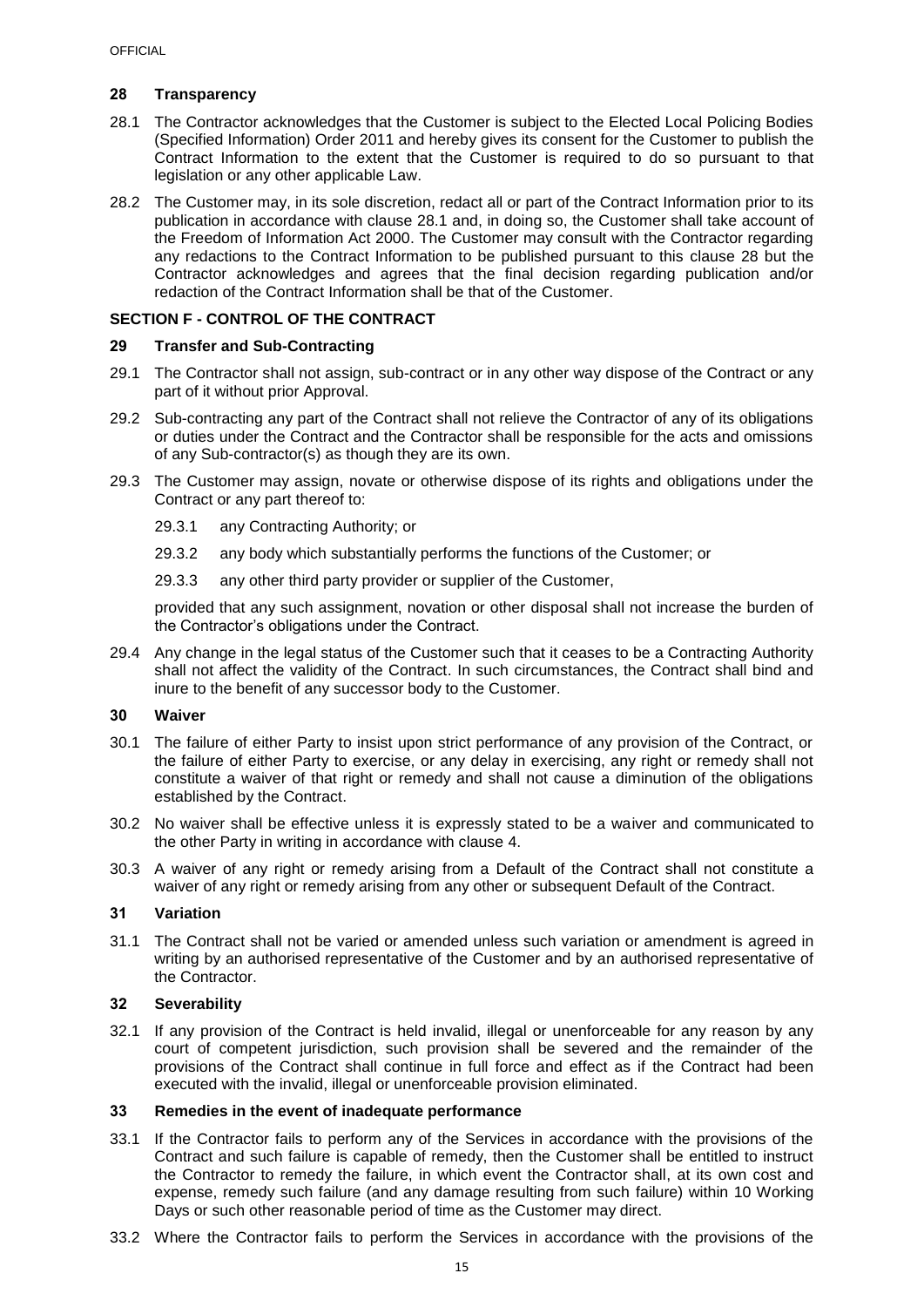Contract and the failure is not remedied to the satisfaction of the Customer within 10 Working Days (or such other reasonable period specified by the Customer) following a written notice to the Contractor requesting the failure to be remedied, or where the Contractor persistently fails to comply with the terms of the Contract, it will be considered a material Default of the Contract.

- <span id="page-17-5"></span>33.3 In the event that the Customer is of the reasonable opinion that there has been a material Default of the Contract by the Contractor, then the Customer may, without prejudice to its rights under clause [40](#page-21-0) or the provisions of clause [42,](#page-22-1) do any of the following:
	- 33.3.1 without terminating the Contract, itself perform (or procure a third party to perform) replacement services for all or part of the Services until such time as the Contractor shall have demonstrated to the reasonable satisfaction of the Customer that the Contractor will once more be able to perform all or such part of the Services in accordance with the Contract and for the avoidance of doubt, in such circumstances, the Customer shall have no liability to pay the Contract Price in respect of those Services where the Customer has performed (or procured a third party to perform) replacement services;
	- 33.3.2 without terminating the whole of the Contract, terminate the Contract immediately by giving notice in writing to the Contractor in respect of part of the Services only (whereupon a corresponding reduction in the Contract Price shall be made) and thereafter itself perform (or procure a third party to perform) replacement services for such part of the Services; and/or
	- 33.3.3 terminate, in accordance with clause [40,](#page-21-0) the whole of the Contract.
- 33.4 Without prejudice to its right under clause [13,](#page-10-0) the Customer may charge the Contractor for any costs reasonably incurred and any reasonable administration costs in respect of the performance of any replacement services by the Customer or a third party (including pursuant to clause [33.3\)](#page-17-5) to the extent that such costs exceed the payment which would otherwise have been payable to the Contractor for such part of the Services replaced and provided that the Customer uses its reasonable endeavours to mitigate any additional expenditure in obtaining replacement services.

### <span id="page-17-0"></span>**34 Remedies Cumulative**

34.1 Except as otherwise expressly provided by the Contract, all rights and remedies available to either Party under the Contract or otherwise are cumulative and may be exercised concurrently or separately, and the exercise of any one right or remedy shall not be deemed an election of such right or remedy to the exclusion of, and shall be without prejudice to the availability of, any other right or remedy.

#### <span id="page-17-1"></span>**35 Entire Agreement**

- <span id="page-17-6"></span>35.1 The Contract constitutes the entire agreement between the Parties in respect of the matters dealt with therein. The Contractor acknowledges and agrees that it has not been induced to enter into the Contract in reliance upon, and in connection with the Contract does not have any remedy and waives all rights in respect of, any warranty, representation, statement, agreement or undertaking of any nature whatsoever other than as expressly set out in the Contract, except that this clause [35.1](#page-17-6) shall not exclude liability in respect of any fraudulent misrepresentation.
- 35.2 In the event of, and only to the extent of, any conflict or inconsistency between the clauses of the Contract, the Schedules and any document(s) referred to in or attached to the Contract, the conflict or inconsistency shall be resolved in accordance with the following order of precedence:
	- 35.2.1 first priority, the clauses of the Contract;
	- 35.2.2 second priority, the Schedules (including the Specification); and
	- 35.2.3 third priority, any document(s) referred to in or attached to the Contract.

### <span id="page-17-2"></span>**36 Counterparts**

36.1 The Contract may be executed in counterparts, each of which when executed and delivered shall constitute an original but all counterparts together shall constitute one and the same instrument.

#### <span id="page-17-3"></span>**SECTION G - LIABILITIES**

#### <span id="page-17-4"></span>**37 Liability, Indemnity and Insurance**

- <span id="page-17-7"></span>37.1 Neither Party excludes or limits its liability to the other Party for or in respect of:
	- 37.1.1 death or personal injury caused by its negligence or that of its employees, agents or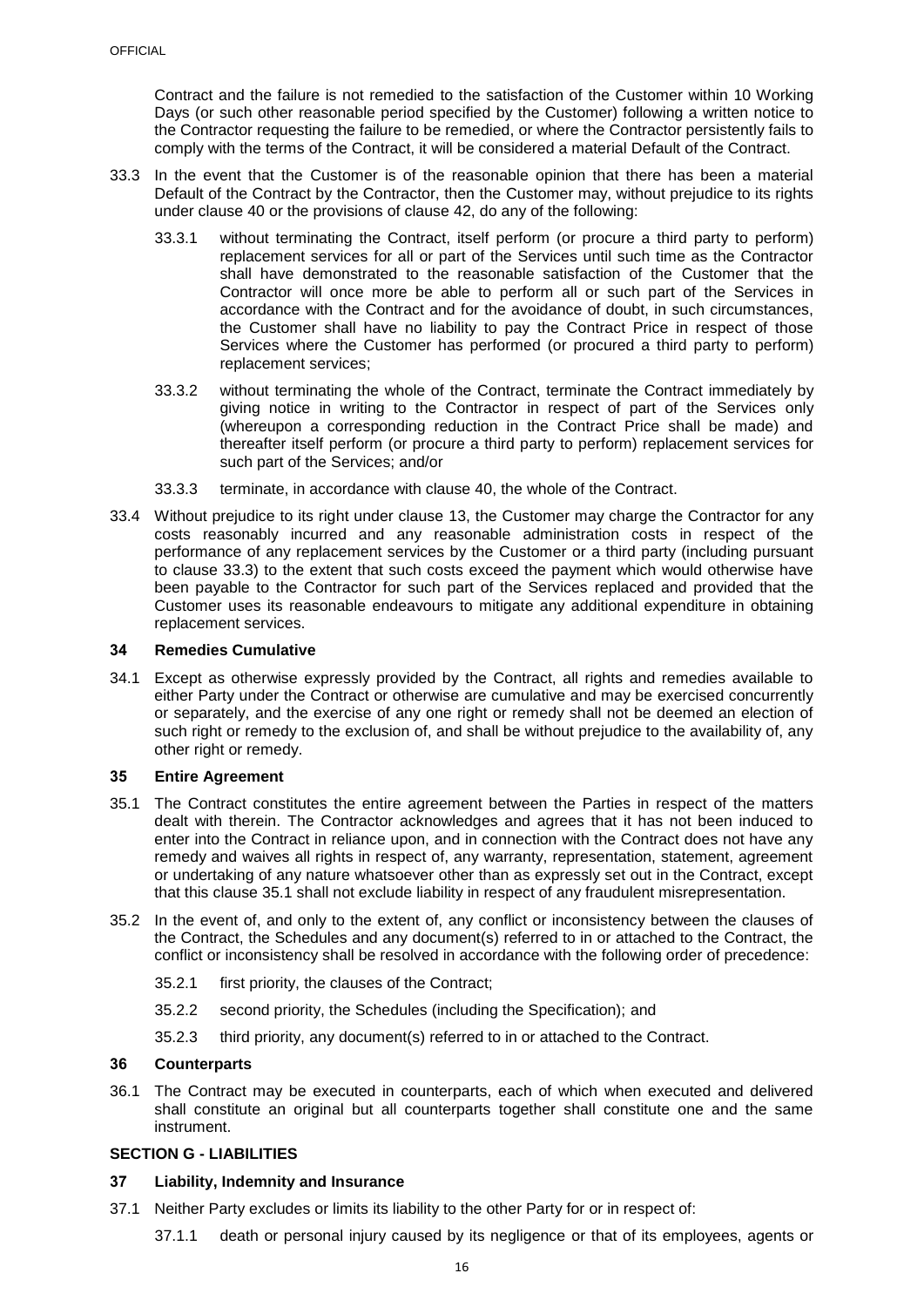sub-contractors; or

- 37.1.2 fraud or fraudulent misrepresentation by it or its employees; or
- 37.1.3 any liability arising under any indemnity provision in the Contract, save for the indemnity set out at clause [37.2;](#page-18-1) or
- 37.1.4 any other matter which, by Law, may not be excluded or limited.
- <span id="page-18-1"></span>37.2 Subject to clauses [37.3](#page-18-2) and [37.4,](#page-18-0) the Contractor shall indemnify and keep indemnified the Customer in full and hold it harmless on demand from and against any claims, proceedings, actions, damages, costs, expenses and any other liabilities which may arise out of, or in consequence of, the performance, delayed performance or failure to perform the Services and/or the performance, delayed performance or non-performance by the Contractor of its other obligations under the Contract and/or the presence of the Contractor or any Staff on the Premises, including in respect of any death or personal injury, loss of or damage to property, financial loss arising from any advice given or omitted to be given by the Contractor, or any other loss which is caused directly or indirectly by any act or omission of the Contractor or any of the Staff.
- <span id="page-18-3"></span><span id="page-18-2"></span>37.3 Subject always to clause [37.1,](#page-17-7) the liability of either Party for Defaults shall be subject to the following limits:
	- 37.3.1 the liability of either Party for any single Default resulting in loss of or damage to the property of the other Party shall not exceed £5,000,000 (five million pounds);
	- 37.3.2 the aggregate liability under the Contract of either Party for any and all Defaults (other than a Default covered by clause [37.3.1\)](#page-18-3) shall not exceed an amount equal to 150% (one hundred and fifty per cent) of the total Contract Price (being the aggregate of all amounts already paid to the Contractor and all amounts payable over the balance of the Contract Period.
- <span id="page-18-0"></span>37.4 Without prejudice to its liability to indemnify the Customer under the Contract, the Contractor shall take out and maintain, or procure the taking out and maintenance of, a policy or policies of insurance providing an adequate level of cover in respect of all risks which may be incurred by the Contractor, arising out of the Contractor's performance of its obligations under the Contract including death or personal injury, loss of or damage to property or any other loss (including any insurance specified in Section 2 of the Contract Schedule) together with any other insurances as may be required by Law (the "Required Insurances").
- <span id="page-18-4"></span>37.5 The Contractor shall ensure that the Required Insurances are taken out with insurers of good financial standing and of good repute in the United Kingdom insurance market and that the relevant policies are effective in each case not later than the date on which the relevant risk commences.
- 37.6 The Contractor shall not (and shall use all reasonable endeavours to procure that none of the Sub-contractors of any tier shall) take any action or fail to take any reasonable action, or (insofar as it is reasonably within its power) permit anything to occur in relation to it, which would entitle any insurer to refuse to pay any claim under any policy in which the Contractor is an insured, a co-insured or additional insured person.
- 37.7 The Contractor shall in respect of the Required Insurances:
	- 37.7.1 provide for 5 Working Days' prior written notice of their cancellation or non-renewal to be given to the Customer. Failure to do so will be deemed to be a material Default of the Contract;
	- 37.7.2 insofar as they relate to damage to assets, cover the same for the full reinstatement or replacement value; and
	- 37.7.3 in respect of third party public and products liability insurance, procure that this shall contain an indemnity to principals clause under which the Customer shall be indemnified in respect of claims made against the Customer arising from death or bodily injury or third party property damage and for which the insured is legally liable in the provision of the Services and/or in connection with the Contract.
- 37.8 The Contractor shall provide on request by the Customer:
	- 37.8.1 evidence of the Required Insurances in a form satisfactory to the Customer;
	- 37.8.2 evidence in a form satisfactory to the Customer, that the premiums payable under the Required Insurances have been paid and that those insurances are in full force and effect and meet the insurance requirements of the Contractor in respect thereof,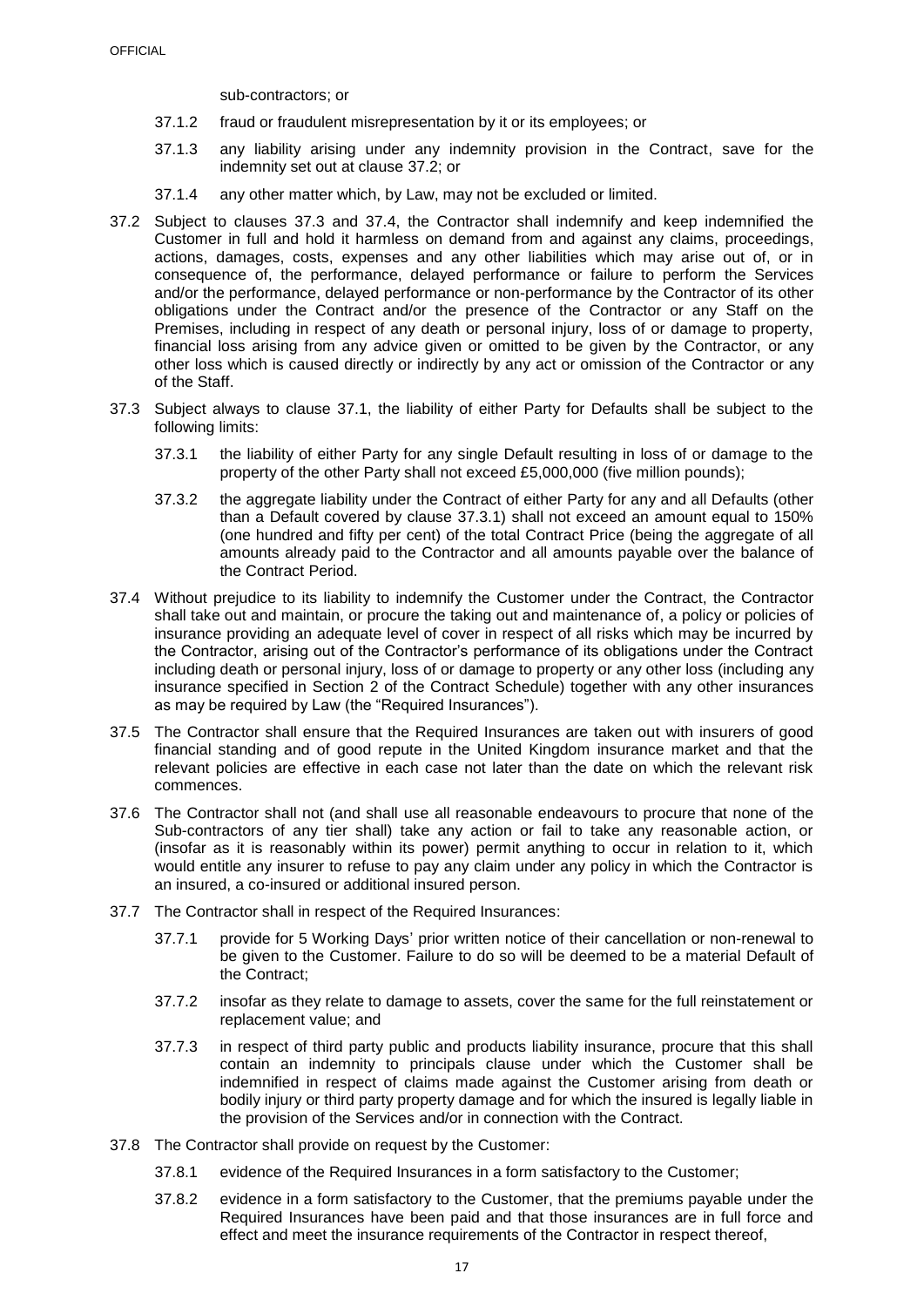provided that neither inspection, nor receipt of such evidence shall constitute acceptance by the Customer of the terms thereof, nor be a waiver of the Contractor's liability under the Contract.

- 37.9 The Contractor shall obtain renewal certificates or cover notes, in a form satisfactory to the Customer, in relation to any of the Required Insurances as and when requested and shall forward certified copies to the Customer as soon as possible but in any event no later than 10 Working Days following the request.
- 37.10 If the Contractor is in Default of clause [37.5](#page-18-4) in respect of any Required Insurance, the Customer may pay any premiums required to keep such insurance in force or itself procure such insurance and may, in either case, recover such amounts from the Contractor on written demand, together with all expenses incurred in procuring such insurance.

#### <span id="page-19-0"></span>**38 Warranties and Representations**

- 38.1 The Contractor warrants and represents that:
	- 38.1.1 it has full capacity and authority and all necessary consents (including where its procedures so require, the consent of its parent company) to:
		- (a) enter into and perform its obligations under the Contract;
		- (b) grant all the rights it purports to grant in accordance with the terms of the Contract; and
		- (c) perform the Services in accordance with the Contract;
	- 38.1.2 the Contract is executed by a duly authorised representative of the Contractor;
	- 38.1.3 in entering the Contract it has not committed any fraud;
	- 38.1.4 it has not committed any offence under the Bribery Act 2010 or any other applicable Law creating offences in respect of bribery, corruption or fraudulent acts;
	- 38.1.5 as at the Commencement Date, all information contained in the Tender remains true, accurate and not misleading, save as may have been specifically disclosed in writing to the Customer prior to execution of the Contract;
	- 38.1.6 no claim is being asserted and no litigation, arbitration or administrative proceeding is presently in progress or, to the best of its knowledge and belief, pending or threatened against it or any of its assets which will or might have a material adverse effect on its ability to perform its obligations under the Contract;
	- 38.1.7 it is not subject to any contractual obligation, compliance with which is likely to have a material adverse effect on its ability to perform its obligations under the Contract;
	- 38.1.8 no proceedings or other steps have been taken and not discharged (nor, to the best of its knowledge, are threatened) for the winding up of the Contractor or for its dissolution or for the appointment of a receiver, administrative receiver, liquidator, manager, administrator or similar officer in relation to any of the Contractor's assets or revenue;
	- 38.1.9 it has adequate resources to meet its obligations under the Contract in a timely and reliable manner;
	- 38.1.10 the Staff shall:
		- (a) have the relevant qualifications, experience and training for their role and will be competent to carry out the duties expected of persons acting in their or a similar capacity;
		- (b) be vetted and verified in accordance with the provisions of Schedule 5 (Data Handling) and Good Industry Practice;
		- *(c)* be entitled to work in the United Kingdom or (where applicable) any other country from which (or in which) the Services are to be performed;
		- (d) perform the Services in compliance with all applicable Law;
	- 38.1.11 it owns or has obtained valid licences for all Intellectual Property Rights that are necessary for the performance of its obligations under the Contract; and
	- 38.1.12 in the 3 years prior to the date of the Contract:
		- (a) it has conducted all financial accounting and reporting activities in compliance in all material respects with the generally accepted accounting principles that apply to it in any country where it files accounts;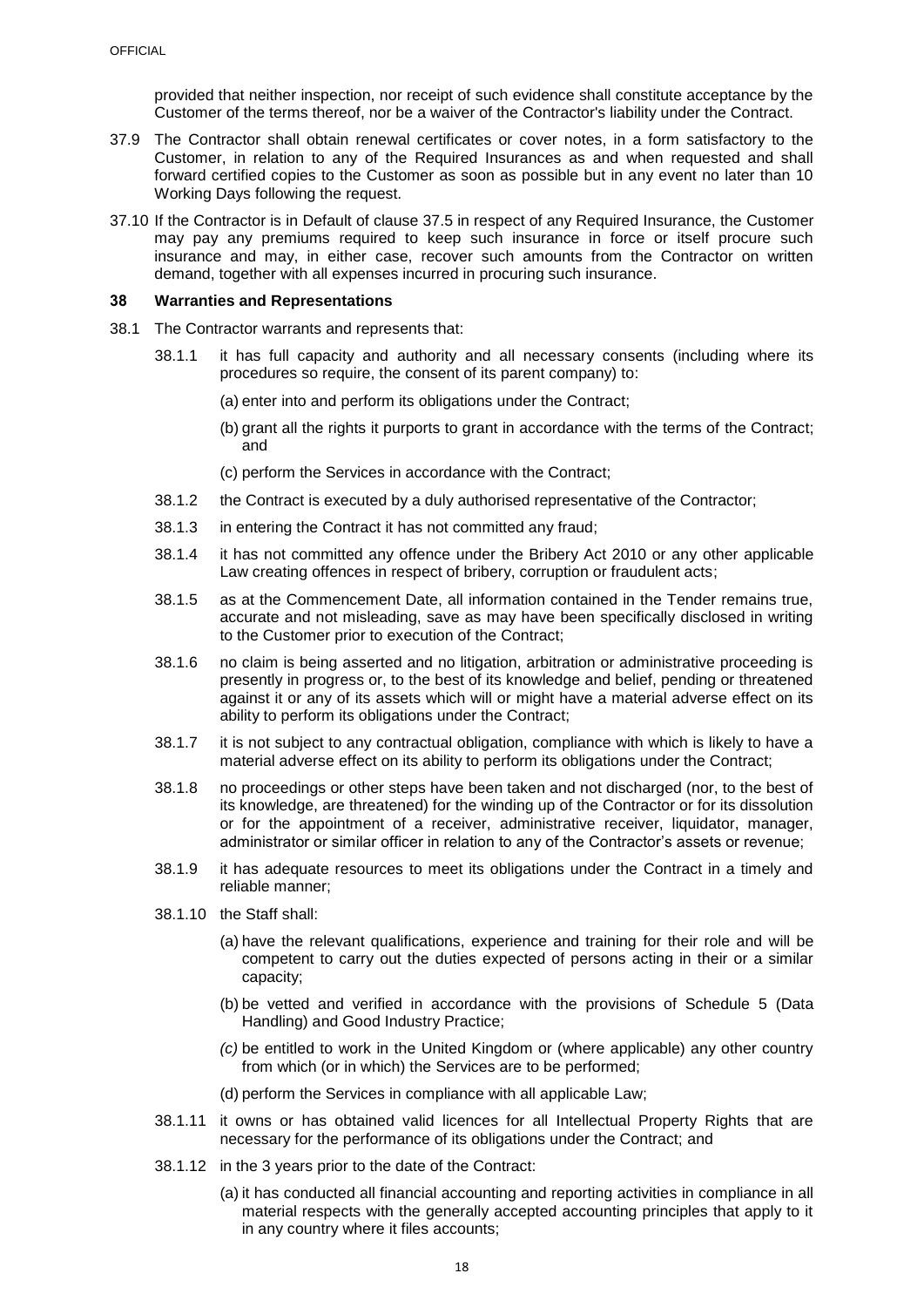- (b) it has been in full compliance with all applicable securities and tax Law in the jurisdiction in which it is established; and
- (c) it has not done or omitted to do anything which could have a material adverse effect on its assets, financial condition or position as an ongoing business concern or its ability to fulfil its obligations under the Contract.
- 38.2 For the avoidance of doubt, the fact that any provision within the Contract is expressed as a warranty shall not preclude any right of termination the Customer may have in respect of Default of that provision by the Contractor.

#### <span id="page-20-0"></span>**SECTION H - DEFAULT, DISRUPTION AND TERMINATION**

#### <span id="page-20-1"></span>**39 Termination on insolvency and change of control**

- <span id="page-20-2"></span>39.1 The Customer may terminate the Contract with immediate effect by giving notice in writing where the Contractor is a body corporate (whether a limited company, a limited liability partnership or otherwise) and in respect of the Contractor:
	- 39.1.1 a proposal is made for or it becomes the subject of a voluntary arrangement under the Insolvency Act 1986 or of any other composition scheme, restructuring plan or arrangement with, or assignment for the benefit of, its creditors (including any restructuring plan or scheme of arrangement under the Companies Act 2006); or
	- 39.1.2 a shareholders' or members' meeting is convened for the purpose of considering a resolution that it be wound up or a resolution for its winding-up is passed or any other step is taken with a view to it being determined that it be wound-up (other than as part of, and exclusively for the purpose of, a bona fide solvent reconstruction or amalgamation); or
	- 39.1.3 a petition is presented for its winding up (which is not dismissed within 10 Working Days of its service) or an application is made for the appointment of a provisional liquidator or a creditors' meeting is convened pursuant to the Insolvency Act 1986; or
	- 39.1.4 a receiver, administrative receiver or similar officer is appointed over the whole or any part of its business, assets or income; or
	- 39.1.5 has a freezing order made against it; or
	- 39.1.6 is subject to any recovery or attempted recovery of items supplied to it by a supplier retaining title in those items; or
	- 39.1.7 an application order is made either for the appointment of an administrator or for an administration order, an administrator is appointed, or notice of intention to appoint an administrator is given; or
	- 39.1.8 it is or becomes unable to pay its debts within the meaning of section 123 of the Insolvency Act 1986; or
	- 39.1.9 a moratorium comes into force pursuant to Schedule A1 of the Insolvency Act 1986; or
	- 39.1.10 it is for any reason dissolved or struck-off the register of companies; or
	- 39.1.11 any event similar to those listed in clauses [39.1.1](#page-20-2) to [39.1.10](#page-20-3) occurs under the law of any jurisdiction in which it is established.
- <span id="page-20-3"></span>39.2 The Customer may terminate the Contract with immediate effect by giving notice in writing where the Contractor is an individual and:
	- 39.2.1 an application for an interim order is made pursuant to sections 252-253 of the Insolvency Act 1986 or a proposal is made for any composition scheme or arrangement with, or assignment for the benefit of, the Contractor's creditors; or
	- 39.2.2 a petition is presented and not dismissed within 10 Working Days or an order is made for the Contractor's bankruptcy; or
	- 39.2.3 a receiver, or similar officer is appointed over the whole or any part of the Contractor's assets or a person becomes entitled to appoint a receiver, or similar officer over the whole or any part of his assets; or
	- 39.2.4 the Contractor is unable to pay his debts or has no reasonable prospect of doing so, in either case within the meaning of section 268 of the Insolvency Act 1986; or
	- 39.2.5 a creditor or encumbrancer attaches or takes possession of, or a distress, execution, sequestration or other such process is levied or enforced on or sued against, the whole or any part of the Contractor's assets and such attachment or process is not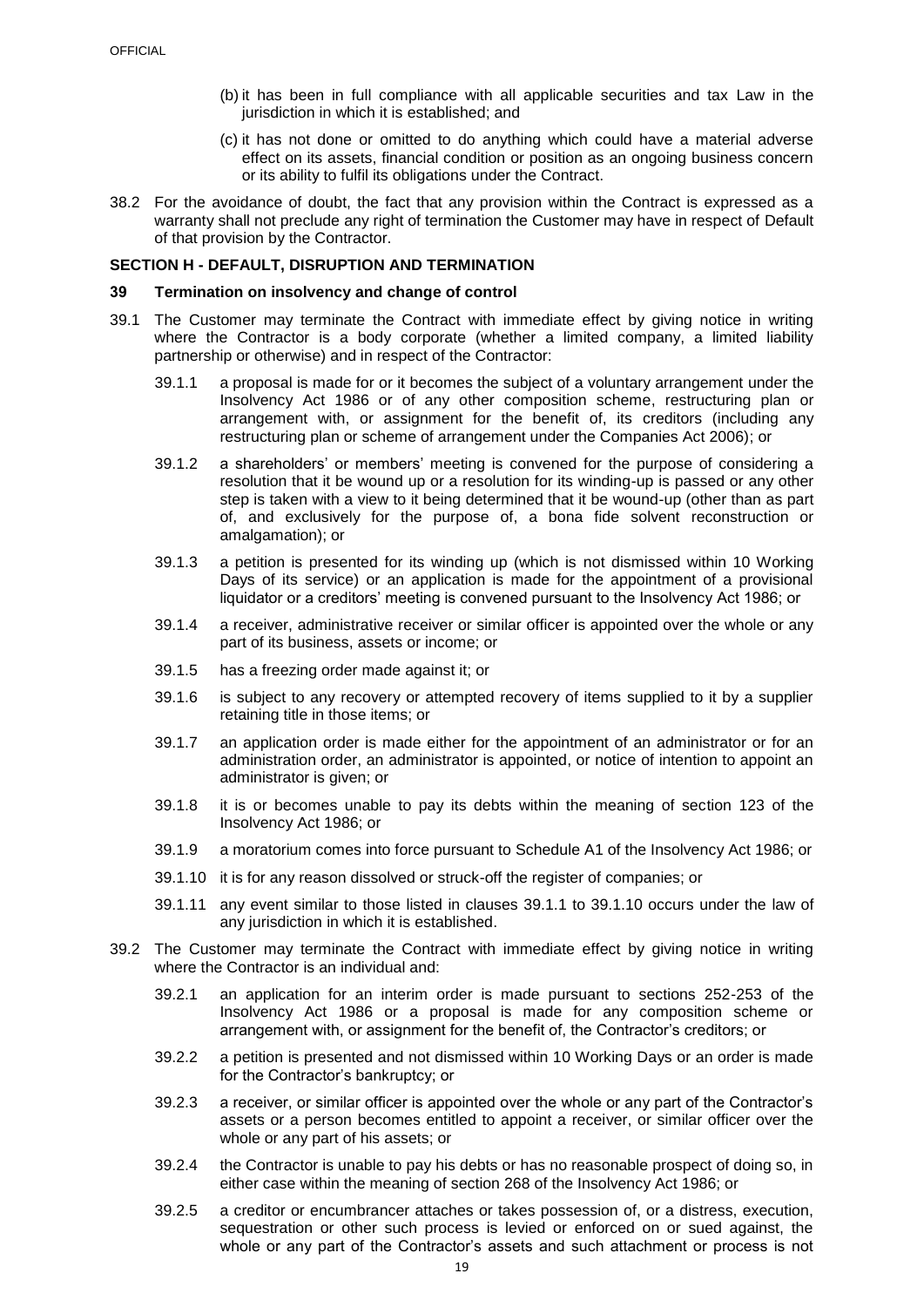discharged within 10 Working Days; or

- 39.2.6 he dies or is unable to make decisions for himself within the meaning of section 3 of the Mental Capacity Act 2005; or
- 39.2.7 he suspends or ceases, or threatens to suspend or cease, to carry on all or a substantial part of his business.
- 39.3 The Customer may terminate the Contract with immediate effect by giving notice in writing where the Contractor is a partnership and in respect of the Contractor:
	- 39.3.1 a proposal is made for a voluntary arrangement within Article 4 of the Insolvent Partnerships Order 1994 or a proposal is made for any other composition, scheme, arrangement with, or assignment for the benefit of, its creditors; or
	- 39.3.2 it is for any reason dissolved; or
	- 39.3.3 a petition is presented for its winding-up or for the making of any administration order, or an application is made for the appointment of a provisional liquidator; or
	- 39.3.4 a receiver, or similar officer, is appointed over the whole or any part of its assets; or
	- 39.3.5 the partnership is deemed unable to pay its debts within the meaning of section 222 or 223 of the Insolvency Act 1986; or
	- 39.3.6 any of the following occurs in relation to any of its partners:
		- (a) an application for an interim order is made pursuant to Section 252-253 of the Insolvency Act 1986 or a proposal is made for any composition, scheme or arrangement with, or assignment for the benefit of, his creditors; or
		- (b) a petition is presented for his bankruptcy; or
		- (c) a receiver, or similar officer is appointed over the whole or any part of his assets.
- 39.4 The Contractor shall notify the Customer immediately if the Contractor undergoes a change of control within the meaning of section 1124 of the Corporation Tax Act 2010 ("change of control"). The Customer may terminate the Contract with immediate effect by giving notice in writing within 6 months of:
	- 39.4.1 being notified that a change of control has occurred; or
	- 39.4.2 where no notification has been made, the date that the Customer becomes aware of the change of control,

but shall not be permitted to terminate where an Approval to the change of control was granted prior to that change occurring.

#### <span id="page-21-0"></span>**40 Termination on Default**

- <span id="page-21-2"></span>40.1 The Customer may terminate the Contract with immediate effect by giving written notice to the Contractor if the Contractor commits a Default and if:
	- 40.1.1 the Contractor has not remedied the Default to the reasonable satisfaction of the Customer within 10 Working Days (or such other reasonable period specified by the Customer) after issue of a written notice specifying the Default and requesting it to be remedied; or
	- 40.1.2 the Default is not, in the reasonable opinion of the Customer, capable of remedy; or
	- 40.1.3 the Default, in the reasonable opinion of the Customer, is a material Default of the Contract; or
	- 40.1.4 the Default relates to a persistent or repeated breach of the Contract in such a manner as to reasonably justify the opinion that the Contractor's conduct is inconsistent with it having the intention or ability to perform its obligations in accordance with the terms of the Contract; or
	- 40.1.5 the Default relates to a failure to meet and/or rectify performance in respect of any particular delivery timescales, service levels or key performance indicators set out in the Specification and the failure in question is of a severity that permits the Customer by reference to other provisions of the Contract (whether in a Schedule or otherwise) to terminate the Contract.
- <span id="page-21-1"></span>40.2 If the Customer fails to pay the Contractor undisputed sums of money when due, the Contractor shall notify the Customer in writing of such failure to pay. If the Customer fails to pay such undisputed sums within 45 Working Days of the date of such written notice, the Contractor may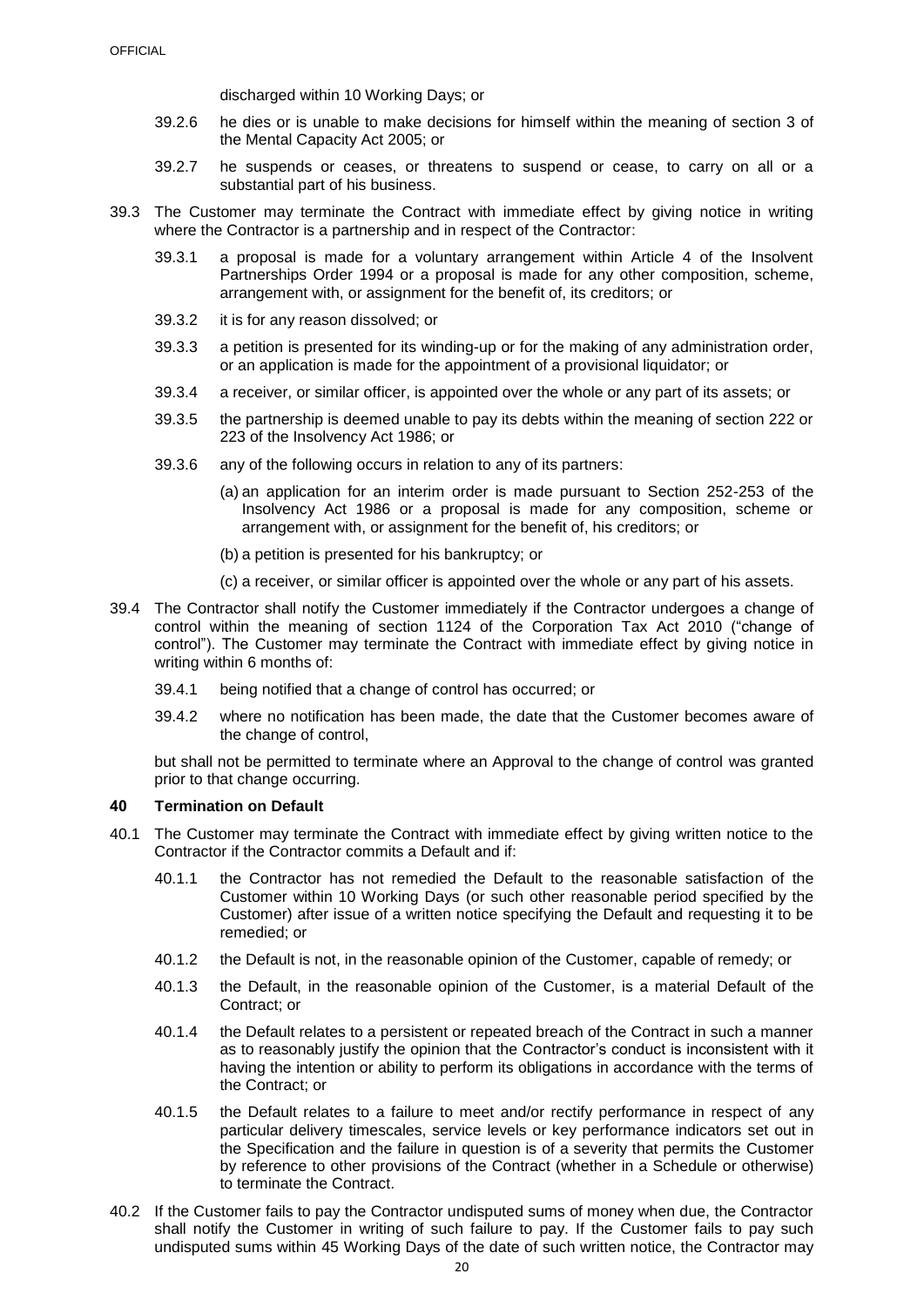terminate the Contract in writing with immediate effect, save that such right of termination shall not apply where the failure to pay is due to the Customer exercising its rights in accordance with clause [13.](#page-10-0)

## <span id="page-22-0"></span>**41 Break**

- 41.1 The Customer shall have the right to terminate the Contract at any time for any reason by giving to the Contractor not less than three months' prior written notice.
- <span id="page-22-3"></span><span id="page-22-2"></span>41.2 The Customer may terminate the Contract (at any time) immediately by giving written notice to the Contractor where:
	- 41.2.1 the Contractor was, at the time of the date of the Contract, in one of the situations referred to in Regulation 57(1) of the PCR, including as a result of the application of Regulation 57(2);
	- 41.2.2 the Contractor was, at the time of the date of the Contract, in one of the situations referred to in Regulation 57(3) or 57(4) of the PCR which has not ceased to apply as a result of the application of Regulation 57(5);
	- 41.2.3 the Customer is notified (or has reasonably grounds to believe) that a claim or application has been or shall be made by a third party to a court of competent jurisdiction in UK:
		- (a) that the Contract should not have been awarded to the Contractor in view of a serious infringement of the obligations under the PCR;
		- (b) that the Contract has been subject to a substantial modification which should have required a new procurement procedure in accordance with Regulation 72(9) of the PCR; or
		- (c) requesting Judicial Review of the decision to award the Contract to the Contractor.

#### <span id="page-22-1"></span>**42 Consequences of Expiry or Termination**

- <span id="page-22-4"></span>42.1 Where the Customer terminates the Contract in accordance with clauses [15,](#page-11-1) [16,](#page-11-2) [20,](#page-12-2) [24,](#page-14-2) [26,](#page-15-0) [33,](#page-16-6) [39,](#page-20-1) [40,](#page-21-0) [41.2.1,](#page-22-2) [41.2.2](#page-22-3) or [43](#page-23-0) and then makes other arrangements for the provision of replacement services, the Customer may recover from the Contractor the cost reasonably incurred of making those other arrangements and any additional expenditure incurred by the Customer throughout the remainder of the Contract Period.
- 42.2 Where the Contract is terminated in accordance with any of the clauses referred to in clause [42.1,](#page-22-4) no further payments shall be payable by the Customer to the Contractor (for Services performed by the Contractor prior to termination and in accordance with the Contract but where the payment has yet to be made by the Customer), until the Customer has established the final cost of making the other arrangements envisaged under that clause.
- <span id="page-22-6"></span><span id="page-22-5"></span>42.3 On the termination of the Contract for any reason or on expiry of the Contract Period, the Contractor shall:
	- 42.3.1 immediately return to the Customer (in the format reasonably specified by the Customer) the Customer Material, any deliverables and all other material, information and documentation belonging to the Customer in its possession or in the possession or under the control of any Staff or Sub-contractors, which were obtained or produced in the course of performing the Services;
	- 42.3.2 refund to the Customer any amount which it may have paid in advance in respect of the Services not provided by the Contractor as a consequence of termination;
	- 42.3.3 promptly vacate the Premises leaving them clean and tidy;
	- 42.3.4 assist and cooperate with the Customer to ensure an orderly transition ( to the Replacement Contractor) of the provision of the replacement services and/or the completion of any work in progress; and
	- 42.3.5 promptly provide all information (in the format reasonably specified by the Customer) concerning the performance of the Services which may reasonably be requested by the Customer for the purposes of adequately understanding the manner in which the Services have been provided or for the purpose of allowing the Customer or the Replacement Contractor to conduct due diligence.
- 42.4 If the Contractor fails to comply with clause [42.3.1,](#page-22-5) the Customer may recover possession thereof and the Contractor grants a licence to the Customer or its appointed agents to enter (for the purposes of such recovery) any premises of the Contractor or its permitted suppliers or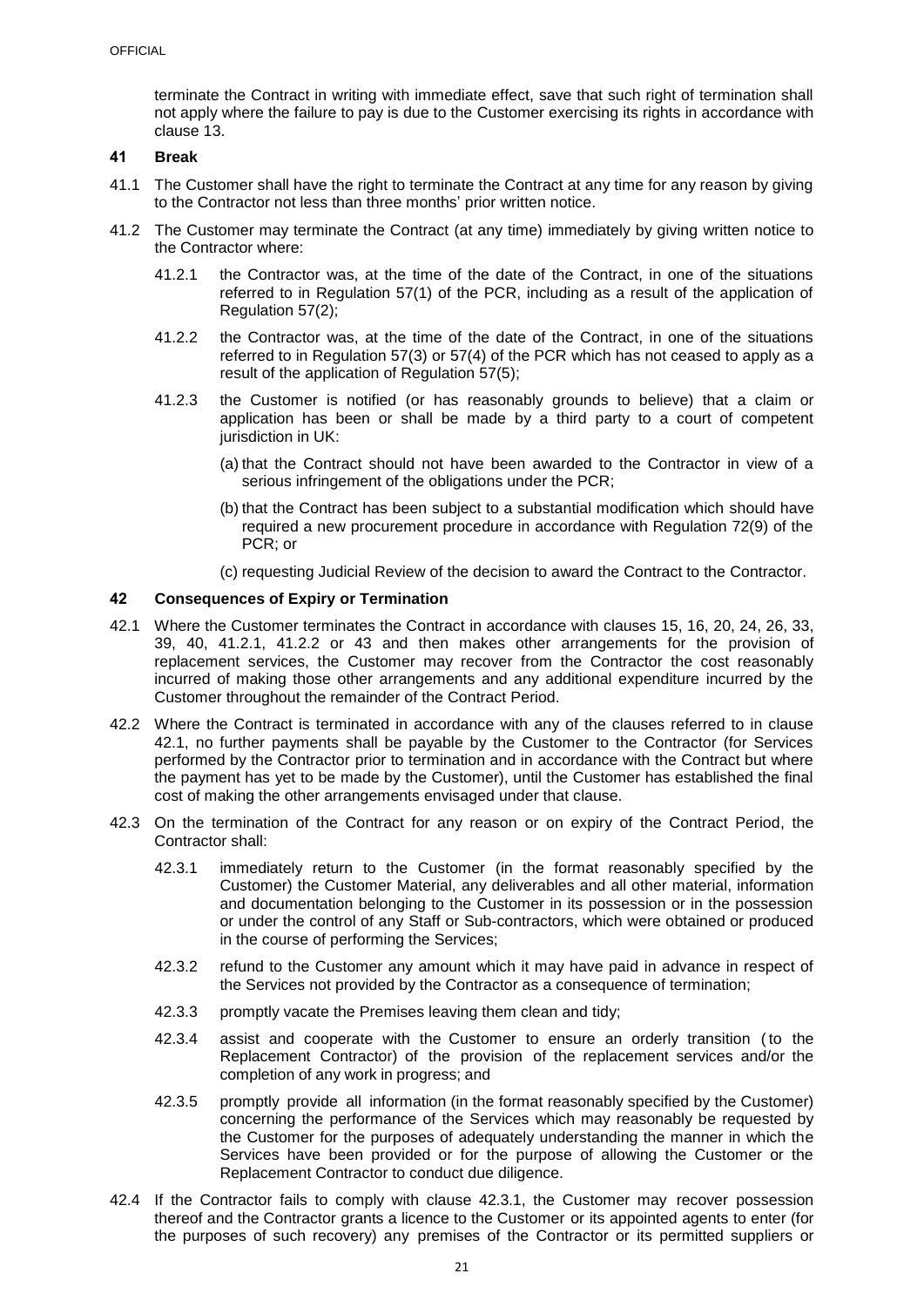Sub-contractors where any such items may be held.

- 42.5 Where the Contract is terminated by the Customer in accordance with any of the clauses referred to in clause [42.1](#page-22-4) or in accordance with clause [44.3,](#page-23-5) the Contractor shall provide all assistance and information referred to in clause [42.3.1](#page-22-5) and clause [42.3.3](#page-22-6) free of charge. Otherwise, the Customer shall pay the Contractor's reasonable costs of providing the assistance and information provided that the Contractor shall take all reasonable steps to mitigate such costs.
- 42.6 Termination of the Contract shall not affect the continuing rights, remedies or obligations of the Customer or the Contractor under clauses [12,](#page-9-1) [13,](#page-10-0) [15,](#page-11-1) [16,](#page-11-2) [23,](#page-14-1) [24,](#page-14-2) [26,](#page-15-0) [27,](#page-15-1) [34,](#page-17-0) [37,](#page-17-4) [45,](#page-23-3) [46,](#page-23-4) [47](#page-25-1) and this clause [42.](#page-22-1)
- 42.7 Save as otherwise expressly provided in the Contract, termination or expiry of the Contract shall be without prejudice to any rights, remedies or obligations accrued under the Contract prior to termination or expiration and nothing in the Contract shall prejudice the right of either Party to recover any amount outstanding at such termination or expiry.

#### <span id="page-23-0"></span>**43 Disruption**

43.1 The Contractor shall take reasonable care to ensure that in the performance of its obligations under the Contract it does not disrupt the operations of the Customer, its employees or any other contractor employed by the Customer.

#### <span id="page-23-1"></span>**44 Force Majeure**

- <span id="page-23-7"></span>44.1 Subject to compliance with clause [44.2,](#page-23-6) neither Party shall be liable to the other Party for any delay in performing, or failure to perform, its obligations under the Contract (other than a payment of money for services already performed) to the extent that such delay or failure is a result of Force Majeure.
- <span id="page-23-6"></span>44.2 If either Party becomes aware of Force Majeure which gives rise to, or is likely to give rise to, any failure or delay on its part as described in clause [44.1](#page-23-7) it shall:
	- 44.2.1 immediately notify the other Party by the most expeditious method then available;
	- 44.2.2 inform the other Party of the period for which it is estimated that such failure or delay shall continue;
	- 44.2.3 use its best endeavours, acting in accordance with Good Industry Practice, to resume performance of its obligations as quickly as possible and minimise the duration and impact of such failure or delay.
- <span id="page-23-5"></span>44.3 The Customer shall be entitled to terminate the Contract by written notice to the Contractor with immediate effect if:
	- 44.3.1 the performance by the Contractor of some or all of its obligations under the Contract is prevented or delayed by Force Majeure for a period of more than 15 Working Days cumulatively or consecutively; or
	- 44.3.2 the Customer reasonably anticipates that the performance by the Contractor of some or all of its obligations under the Contract is likely to be prevented or delayed by Force Majeure for a period of more than 15 Working Days cumulatively or consecutively.
- 44.4 For the avoidance of doubt, the Customer shall not be required to pay the Contractor in respect of any period during which (and to the extent that) the Contractor is prevented or delayed in performing its obligations due to Force Majeure. In these circumstances, the Contract Price shall be adjusted and any necessary refund or credit effected in accordance with the Customer's reasonable instructions.

#### <span id="page-23-2"></span>**SECTION I - DISPUTES AND LAW**

## <span id="page-23-3"></span>**45 Governing Law and Jurisdiction**

45.1 Subject to the provisions of clause [46,](#page-23-4) the Customer and the Contractor accept the exclusive jurisdiction of the English courts and agree that the Contract and all non-contractual obligations and other matters arising from or connected with it are to be governed by, and construed according to, English Law.

#### <span id="page-23-4"></span>**46 Dispute Resolution**

<span id="page-23-8"></span>46.1 The Parties shall attempt in good faith to negotiate a settlement to any dispute between them arising out of or in connection with the Contract within 20 Working Days of either Party notifying the other Party of the dispute and such efforts shall involve the escalation of the dispute to the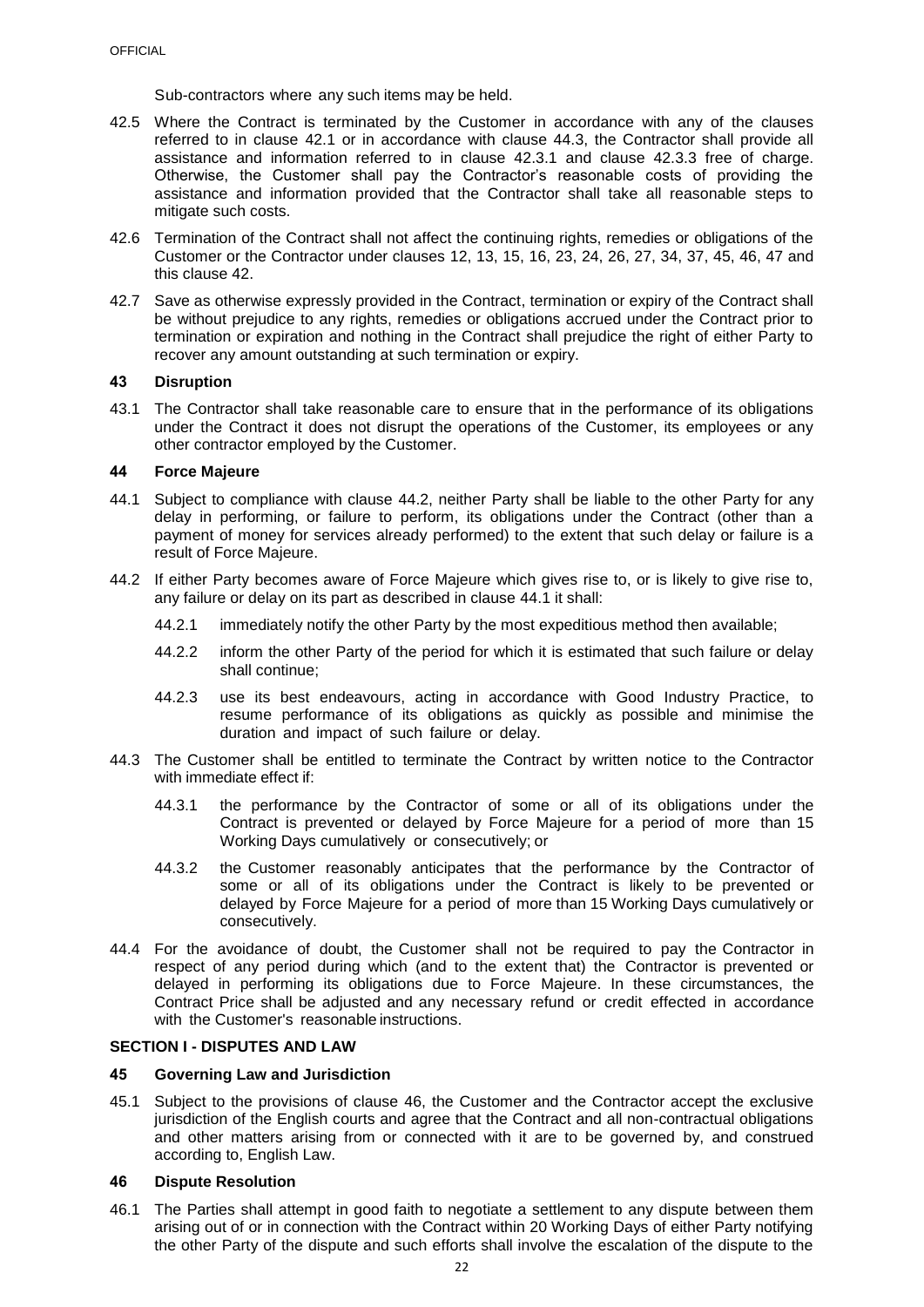finance director (or equivalent) of each Party.

- <span id="page-24-2"></span>46.2 Nothing in this dispute resolution procedure shall prevent the Parties from seeking from any court of competent jurisdiction an interim order restraining the other Party from doing any act or compelling the other Party to do any act.
- <span id="page-24-3"></span>46.3 If the dispute cannot be resolved by the Parties pursuant to clause [46.1](#page-23-8) the Parties shall refer it to mediation pursuant to the procedure set out in clause [46.5](#page-24-0) unless:
	- 46.3.1 the Customer considers that the dispute is not suitable for resolution by mediation; or
	- 46.3.2 the Contractor does not agree to mediation.
- 46.4 The obligations of the Parties under the Contract shall not cease, or be suspended or delayed by the reference of a dispute to mediation (or arbitration) and the Contractor and the Staff shall comply fully with the requirements of the Contract at all times.
- <span id="page-24-0"></span>46.5 The procedure for mediation and consequential provisions relating to mediation are as follows:
	- 46.5.1 A neutral adviser or mediator (the **"Mediator"**) shall be chosen by agreement between the Parties or, if they are unable to agree upon a Mediator within 10 Working Days after a request by one Party to the other or if the Mediator agreed upon is unable or unwilling to act, either Party shall within 10 Working Days from the date of the proposal to appoint a Mediator or within 10 Working Days of notice to either Party that he is unable or unwilling to act, apply to the Centre for Effective Dispute Resolution to appoint a Mediator.
	- 46.5.2 The Parties shall within 10 Working Days of the appointment of the Mediator meet with him in order to agree a programme for the exchange of all relevant information and the structure to be adopted for negotiations to be held. If considered appropriate, the Parties may at any stage seek assistance from the Centre for Effective Dispute Resolution to provide guidance on a suitable procedure.
	- 46.5.3 Unless otherwise agreed, all negotiations connected with the dispute and any settlement agreement relating to it shall be conducted in confidence and without prejudice to the rights of the Parties in any future proceedings.
	- 46.5.4 If the Parties reach agreement on the resolution of the dispute, the agreement shall be recorded in writing and shall be binding on the Parties once it is signed by their duly authorised representatives.
	- 46.5.5 If the Parties fail to reach agreement in the structured negotiations within 60 Working Days of the Mediator being appointed, or such longer period as may be agreed by the Parties, then any dispute or difference between them may be referred to the courts, unless the dispute is referred to arbitration pursuant to the procedures set out in clause [46.6.](#page-24-1)
	- 46.5.6 The costs of the Mediator and all other costs connected with the mediation shall be equally apportioned between the Parties or as may otherwise be directed by the Mediator.
	- 46.5.7 Each party will bear its own costs and expenses of its preparation and participation in the mediation.
- <span id="page-24-1"></span>46.6 Subject to clause [46.2,](#page-24-2) the Parties shall not institute court proceedings until the procedures set out in clauses [46.1](#page-23-8) and [46.3](#page-24-3) have been completed save that:
	- 46.6.1 the Customer may at any time before court proceedings are commenced, serve a notice on the Contractor requiring the dispute to be referred to and resolved by arbitration in accordance with clause [46.7;](#page-24-4)
	- 46.6.2 if the Contractor intends to commence court proceedings, it shall serve written notice on the Customer of its intentions and the Customer shall have 15 Working Days following receipt of such notice to serve a reply on the Contractor requiring the dispute to be referred to and resolved by arbitration in accordance with clause [46.7;](#page-24-4)
	- 46.6.3 the Contractor may request by notice in writing to the Customer that any dispute be referred and resolved by arbitration in accordance with clause [46.7,](#page-24-4) to which the Customer may consent as it sees fit.
- <span id="page-24-5"></span><span id="page-24-4"></span>46.7 In the event that any arbitration proceedings are commenced pursuant to clause [46.6:](#page-24-1)
	- 46.7.1 the arbitration shall be governed by the provisions of the Arbitration Act 1996;
	- 46.7.2 the Customer shall give a written notice of arbitration to the Contractor (the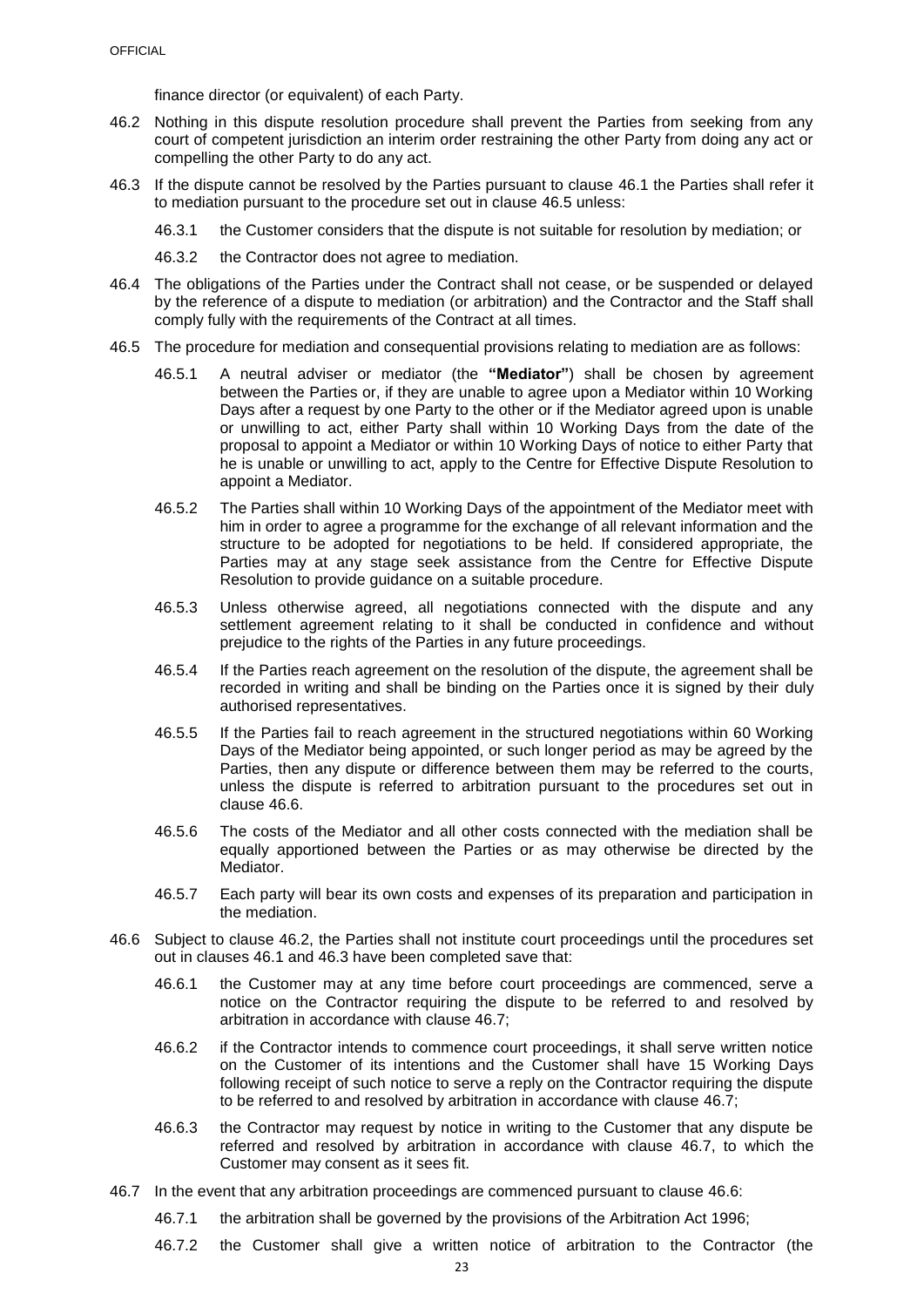**"Arbitration Notice"**) stating:

(a) that the dispute is referred to arbitration; and

- (b) providing details of the issues to be resolved;
- 46.7.3 the London Court of International Arbitration (**"LCIA"**) procedural rules in force at the date that the dispute was referred to arbitration in accordance with clause [46.7.2](#page-24-5) shall be applied and are deemed to be incorporated by reference to the Contract and the decision of the arbitrator shall be binding on the Parties in the absence of any material failure to comply with such rules;
- 46.7.4 the tribunal shall consist of a sole arbitrator to be agreed by the Parties;
- 46.7.5 if the Parties fail to agree the appointment of the arbitrator within 10 Working Days of the Arbitration Notice being issued by the Customer in accordance with clause [46.7.2](#page-24-5) or if the person appointed is unable or unwilling to act, the arbitrator shall be appointed by the LCIA;
- 46.7.6 the arbitration proceedings shall take place in London and in the English language; and
- 46.7.7 the arbitration proceedings shall be governed by, and interpreted in accordance with, English Law.

## <span id="page-25-0"></span>**SECTION J – EMPLOYEE LIABILITIES**

### <span id="page-25-1"></span>**47 TUPE**

- 47.1 The Parties acknowledge and agree that if Services Commencement gives rise to a relevant transfer within the meaning of the TUPE Regulations:
	- 47.1.1 the Contractor shall, and shall procure that any Sub-contractor shall, comply with such obligations as may arise under Regulation 13 of the TUPE Regulations to inform and (if appropriate) consult with employees and/or their appropriate representatives; and
	- 47.1.2 clauses [47.2](#page-25-2) to [47.5](#page-25-3) shall apply.
- <span id="page-25-2"></span>47.2 Subject to clauses [47.3](#page-25-4) and [47.4,](#page-25-5) the Customer shall indemnify the Contractor in respect of any costs, expenses, liabilities, damages and losses (including legal costs) arising out of any claim, demand, action or proceeding which is made or brought against the Contractor at any time:
	- 47.2.1 by an Entrance Employee, to the extent that it relates to the period before the date of Service Commencement;
	- 47.2.2 in relation to a failure by any Outgoing Contractor to comply with its obligations under Regulation 13 of the TUPE Regulations; and/or
	- 47.2.3 by an employee or former employee of any Outgoing Contractor other than an Entrance Employee whose employment is deemed to transfer to the Contractor under the TUPE Regulations by virtue of Service Commencement.
- <span id="page-25-4"></span>47.3 The indemnities in clause [47.2](#page-25-2) shall not apply to the extent that:
	- 47.3.1 any contract between the Customer and the Outgoing Contractor provides for the Outgoing Contractor to indemnify the Contractor in respect of any of the costs, expenses, liabilities, damages and losses covered by the indemnities set out in clause [47.2;](#page-25-2)
	- 47.3.2 the relevant indemnity in such contract is enforceable directly by the Contractor against the Outgoing Contractor pursuant to the Contract (Rights of Third Parties) Act 1999; and
	- 47.3.3 the Customer has provided to the Contractor a copy of the relevant clauses from such contract.
- <span id="page-25-5"></span>47.4 Subject always to clause [47.3,](#page-25-4) the indemnities in clause [47.2](#page-25-2) shall only apply to the extent that the Customer recovers (in respect of the subject matter of such indemnities) such sum of money as may be required to satisfy such indemnities from any Outgoing Contractor under any indemnity or other legal entitlement it has against such Outgoing Contractor. The Customer shall use its reasonable endeavours to recover any such sums under such entitlement as is mentioned in this clause 47.4
- <span id="page-25-3"></span>47.5 The Contractor shall indemnify and keep indemnified the Customer in full and hold it harmless on demand from and against any claims, costs, expenses, damages, losses or other liabilities whatsoever and howsoever arising incurred or suffered by the Customer (whether directly or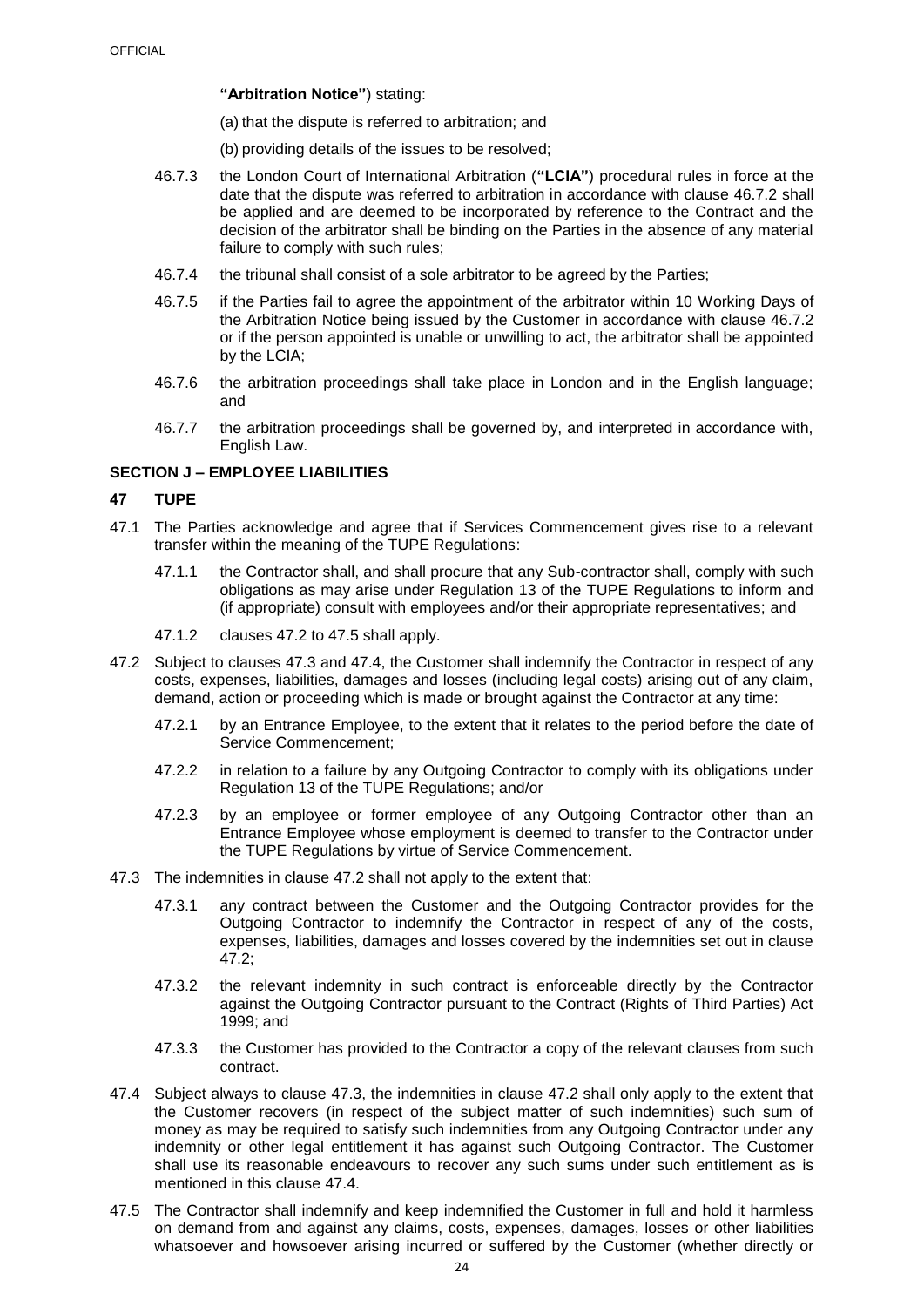indirectly under an indemnity given by the Customer or otherwise) including all legal expenses and other professional fees (together with any VAT thereon) in relation to:

- 47.5.1 any failure by the Contractor or any Sub-contractor to comply with its obligations pursuant to the TUPE Regulations; and/or
- 47.5.2 anything done or omitted to be done by the Contractor or any Sub-contractor in respect of any of the Entrance Employees whether before or after the date of Service Commencement.
- 47.6 The Parties acknowledge and agree that:
	- 47.6.1 subsequent to the commencement of the Contract, the identity of the provider of the Services (or any part of the Services) may change (whether as a result of termination of the Contract, or part of it, or otherwise) resulting in a transfer of the Services in whole or in part ("Exit Transfer"); and
	- 47.6.2 if an Exit Transfer is a relevant transfer for the purposes of the TUPE Regulations, then the Customer or a Replacement Contractor or a sub-contractor of a Replacement Contractor (as the case may be) would inherit liabilities in respect of the Exit Employees.
- <span id="page-26-0"></span>47.7 The Contractor agrees that, subject to compliance with Data Protection Law:
	- 47.7.1 within 15 Working Days of the earliest of:
		- (a) receipt or the giving of notice of early termination of the Contract or any part thereof;
		- (b) the date which is 12 months before the expiry of any fixed period for the duration of the Contract (whether an initial or any extended period);
		- (c) receipt by the Contractor of a written notice from the Customer given on or after the commencement by the Customer of a re-tendering exercise in respect of the provision of part or all of the Services or any similar services;

it shall provide the Contractor's Provisional Staff List and the Staffing Information to the Customer or, at the direction of the Customer, to a Replacement Contractor and it shall provide an updated Contractor's Provisional Staff List and updated Staffing Information when reasonably requested by the Customer or any Replacement Contractor;

- 47.7.2 at least 20 Working Days prior to the End Date, the Contractor shall prepare and provide to the Customer and/or, at the direction of the Customer, to the Replacement Contractor, the Contractor's Final Staff List, which shall be complete and accurate in all material respects. The Contractor's Final Staff List shall identify which of the Staff named are Exit Employees;
- 47.7.3 the Customer shall be permitted to use and disclose the Contractor's Provisional Staff List, the Contractor's Final Staff List and the Staffing Information for informing any tenderer or other prospective Replacement Contractor for any services which are substantially the same type of services (or any part thereof) as the Services; and
- 47.7.4 upon reasonable request by the Customer the Contractor shall provide the Customer or at the request of the Customer, the Replacement Contractor, with access (on reasonable notice and during normal working hours) to such employment records (and provide copies) as the Customer reasonably requests.
- 47.8 The Contractor shall ensure that the Contractor's Provisional Staff List, the Contractor's Final Staff List and the Staffing Information are true and accurate in all material respects.
- 47.9 Within 10 Working Days following the End Date, the Contractor shall, if so requested by the Customer, provide to the Customer or any Replacement Contractor, in respect of each person (subject to compliance with Data Protection Law) on the Contractor's Final Staff List who is an Exit Employee, their:
	- 47.9.1 pay slip data for the most recent month;
	- 47.9.2 cumulative pay for tax and pension purposes;
	- 47.9.3 cumulative tax paid;
	- 47.9.4 tax code;
	- 47.9.5 voluntary deductions from pay; and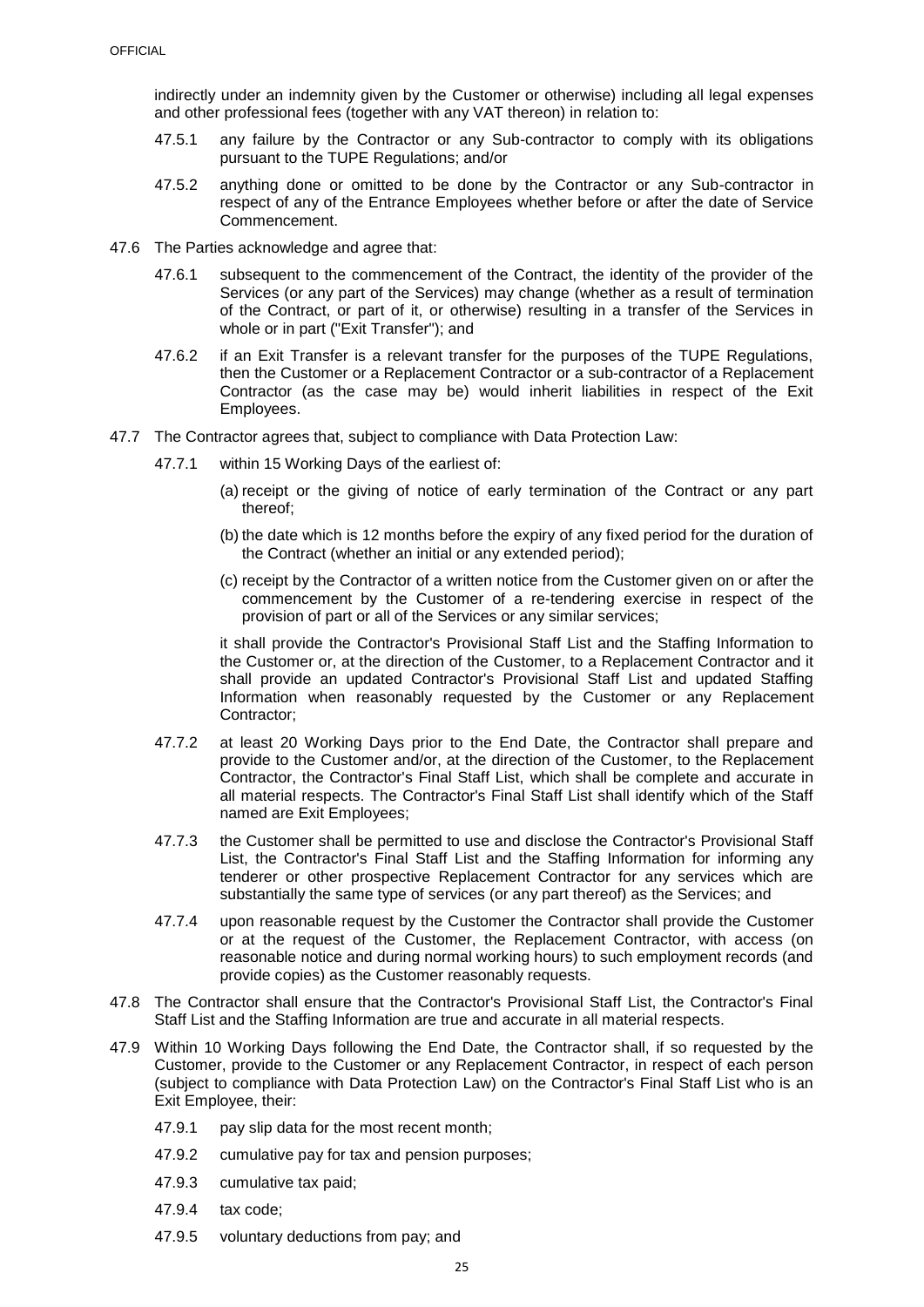- 47.9.6 bank or building society account details for payroll purposes.
- 47.10 From the date of the earliest event referred to in clause [47.7.1](#page-26-0) the Contractor shall not, and shall procure that each Sub-contractor shall not, without prior Approval assign any person to the performance of the Services (or the relevant part) which is the subject of an Exit Transfer who is not listed in the Contractor's Provisional Staff List and shall not without prior Approval (not to be unreasonably withheld or delayed):
	- 47.10.1 increase the total number of employees listed on the Contractor's Provisional Staff List save for fulfilling assignments and projects previously scheduled and agreed with the Customer;
	- 47.10.2 make, propose or permit any changes to the terms and conditions of employment of any employees listed on the Contractor's Provisional Staff List;
	- 47.10.3 increase the proportion of working time spent on the Services (or the relevant part) by any of the Staff save for fulfilling assignments and projects previously scheduled and agreed with the Customer;
	- 47.10.4 introduce any new contractual or customary practice concerning the making of any lump sum payment or the giving of any benefit on the termination of employment of any employees listed on the Contractor's Provisional Staff List; or
	- 47.10.5 replace any of the Staff listed on the Contractor's Provisional Staff List or deploy any other person to perform the Services (or the relevant part) or increase the number of employees or terminate or give notice to terminate the employment or contracts of any persons on the Contractor's Provisional Staff List.
- 47.11 The Contractor shall promptly notify the Customer or, at the direction of the Customer, the Replacement Contractor of any notice to terminate employment received from any persons listed on the Contractor's Provisional Staff List regardless of when such notice takes effect.
- 47.12 In connection with a relevant transfer to which the TUPE Regulations apply, the Contractor shall, and shall procure that each Sub-contractor shall, perform and discharge all obligations in respect of all the Exit Employees and their representatives for its own account up to and including the End Date.
- 47.13 The Contractor shall indemnify and keep indemnified the Customer and any Replacement Contractor (and any sub-contractor of a Replacement Contractor) in full and hold them harmless on demand from and against any claims, costs, expenses, damages, losses or other liabilities whatsoever and howsoever arising, incurred or suffered by the Customer (whether directly or indirectly under an indemnity given by the Customer to a Replacement Contractor or otherwise) or any Replacement Contractor (or any sub-contractor thereof) including all legal expenses and other professional fees (together with any VAT thereon) in relation to:
	- 47.13.1 any act or omission by the Contractor or any Sub-contractors on or before the End Date or any other matter, event or circumstance occurring or having its origin before the End Date, which relates to an Exit Employee;
	- 47.13.2 any claim in respect of all emoluments and outgoings in relation to the Exit Employees (including all wages, holiday entitlement, bonuses, PAYE, National Insurance contributions, pension contributions and otherwise) payable in respect of any period on or before the End Date;
	- 47.13.3 any claim arising out of the provision of, or proposal by the Contractor or any Subcontractor to offer any change to any benefit, term or condition or working condition of any Exit Employee where such offer or agreement is made on or before the End Date;
	- 47.13.4 any claim made by or in respect of any person who claims to be employed or to have been employed by the Contractor or any Sub-contractor, other than an Exit Employee, and for which it is alleged that the Customer or any Replacement Contractor (or any sub-contractor thereof) may be liable by virtue of the Contract and/or the TUPE Regulations;
	- 47.13.5 any act or omission of the Contractor or any Sub-contractor in relation to its obligations under Regulations 11 or 13 of the TUPE Regulations, or in respect of an award of compensation under Regulation 15 of the TUPE Regulations except to the extent that the liability arises from the failure of the Customer or any Replacement Contractor (or any sub-contractor thereof) to comply with Regulation 13 of the TUPE Regulations:
	- 47.13.6 any statement communicated to or action done by the Contractor or any Sub-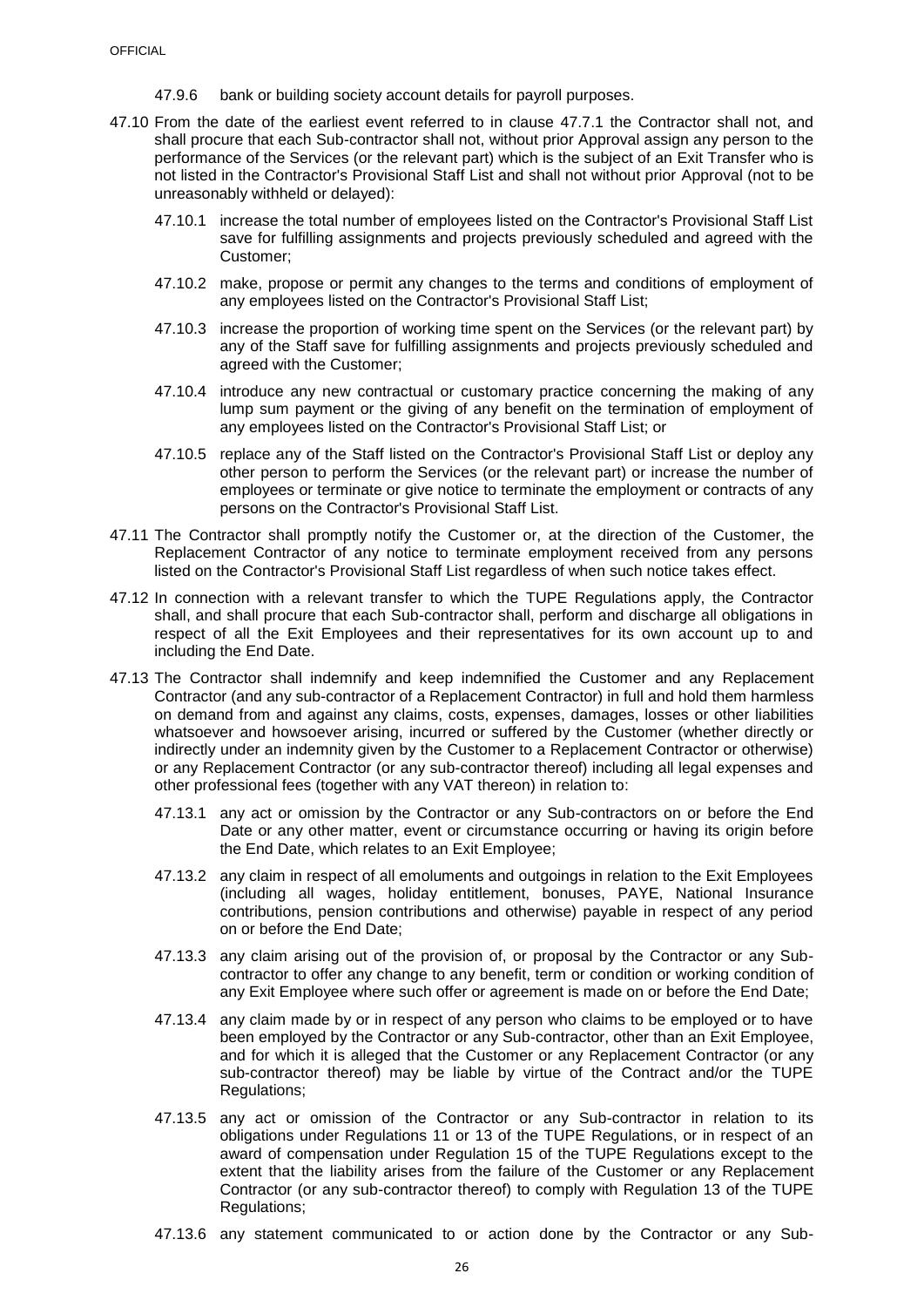contractor in respect of any Exit Employee on or before the End Date regarding the Exit Transfer which has not been agreed in advance with the Customer in writing.

- <span id="page-28-2"></span>47.14 All Staff Expenses which relate to any Exit Employee shall be apportioned on a time basis so that such part of such Staff Expenses which relates to any Exit Employee and is attributable to the period ending on the End Date shall be borne by the Contractor. Within 10 Working Days of the End Date, the Contractor shall account to the Customer or any Replacement Contractor for such Staff Expenses, including the cost of unused holiday entitlement accrued to the End Date. The Contractor shall indemnify and keep indemnified the Customer and any Replacement Contractor (or any sub-contractor thereof) in full and hold them harmless on demand from and against any liability arising because of any failure by the Contractor to fulfil its obligations in accordance with this clause [47.14.](#page-28-2)
- 47.15 The Contractor shall indemnify and keep indemnified the Customer, any Replacement Contractor and/or (as the case may be) any sub-contractor of a Replacement Contractor in full and hold them harmless on demand from and against any claims (including any claims under an indemnity given by the Customer to a Replacement Contractor or otherwise) arising from any act or omission of the Contractor (or any Sub-contractors) in relation to any other Staff who is not an Exit Employee during any period whether before, on or after the End Date.
- <span id="page-28-1"></span>47.16 The Parties agree that any Replacement Contractor and any sub-contractor of a Replacement Contractor shall be entitled to enforce the obligations owed to and the indemnities given to such Replacement Contractor or sub-contractor (as the case may be) under this clause [47](#page-25-1) pursuant to the Contracts (Rights of Third Parties) Act 1999.

### <span id="page-28-0"></span>**48 Pensions**

- 48.1 The Contractor shall comply with any requirement notified to it by the Customer relating to pensions in respect of any Entrance Employee as set down in (i) the Cabinet Office Statement of Practice on Staff Transfers in the Public Sector of January 2000, revised 2007; (ii) HM Treasury's guidance "Staff Transfers from Central Government: A Fair Deal for Staff Pensions of 1999; (iii) HM Treasury's guidance "Fair deal for staff pensions: procurement of Bulk Transfer Agreements and Related Issues" of June 2004; and/or (iv) the New Fair Deal.
- 48.2 The Contractor shall comply with all statutory pension obligations in respect of all Entrance Employees.
- 48.3 Where the Contractor employs any LGPS Eligible Employees from a Relevant Transfer Date, the Contractor undertakes:
	- 48.3.1 to become an LGPS Admission Body and shall on or before the Relevant Transfer Date enter into a LGPS Admission Agreement with the Administering Authority which shall have effect from and including the Relevant Transfer Date;
	- 48.3.2 to ensure that the LGPS Admission Agreement ensures that all LGPS Eligible Employees who were active LGPS members immediately before the Relevant Transfer Date are admitted to the LGPS with effect on and from the Relevant Transfer Date. The Contractor shall ensure that any LGPS Eligible Employees who were eligible to join the LGPS but were not active LGPS members immediately before the Relevant Transfer Date retain the ability to join the LGPS after the Relevant Transfer Date if they wish to do so;
	- 48.3.3 to award benefits to the LGPS Eligible Employees under the LGPS in circumstances where the LGPS Eligible Employees would have received such benefits had they still been employed by their previous employer. Where such benefits are of a discretionary nature, they shall be awarded on the basis of the previous employer's written policy in relation to such benefits at the time of the Relevant Transfer Date;
	- 48.3.4 to provide any indemnity, bond or guarantee required by an Administering Authority in relation to an LGPS Admission Agreement;
	- 48.3.5 not to automatically enrol or re-enrol for the purposes of the Pensions Act 2008 any LGPS Eligible Employees in any pension scheme other than the LGPS;
	- 48.3.6 to pay to the LGPS all such amounts as are due under the LGPS Admission Agreement and shall deduct and pay to the LGPS such employee contributions as are required;
	- 48.3.7 to be fully responsible for all other costs, contributions, payments and other amounts relating to its participation in the LGPS, including for the avoidance of doubt any exit payments and the costs of providing any bond, indemnity or guarantee required in relation to such participation;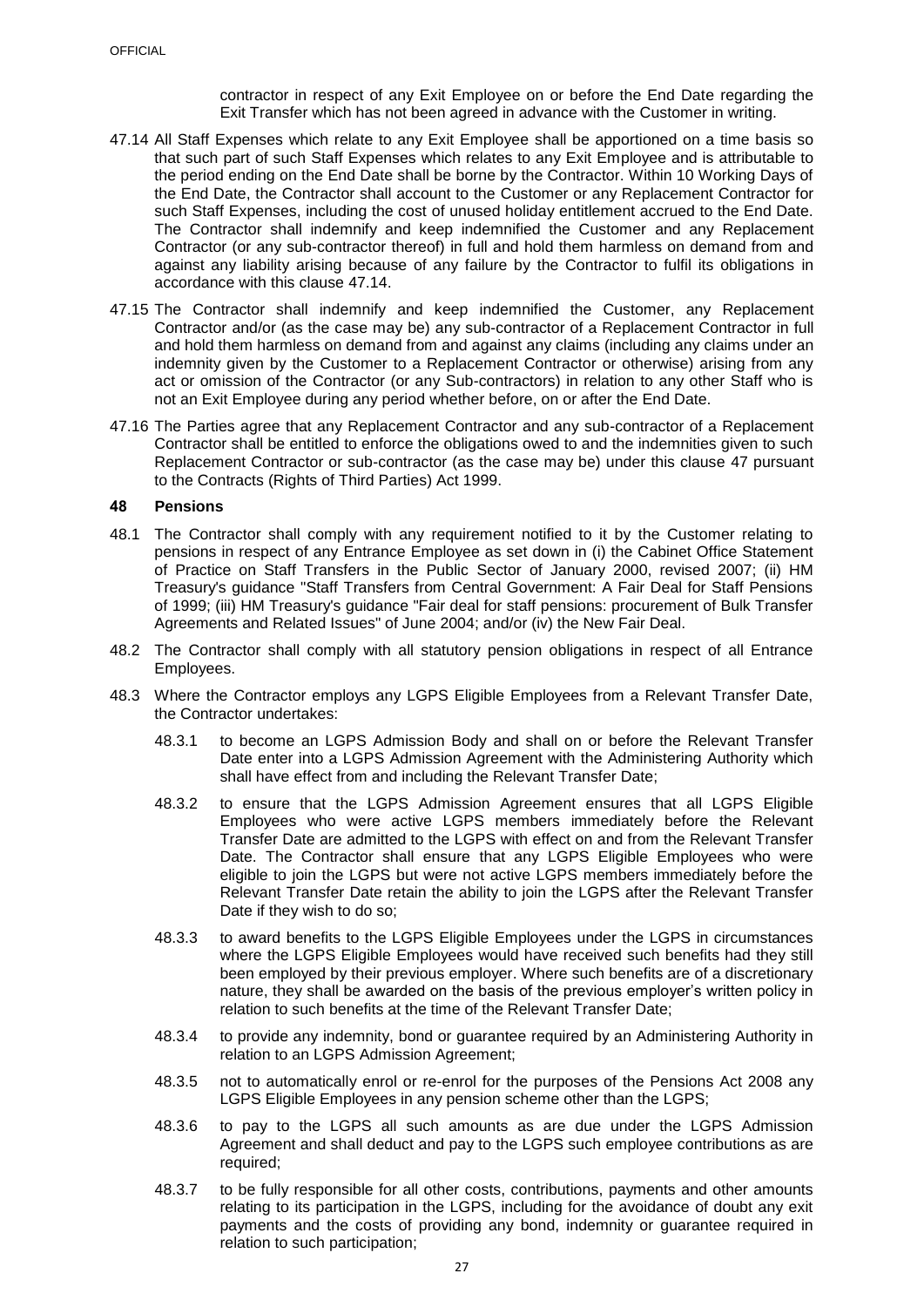- 48.3.8 not to issue any announcements to any Fair Deal Employee prior to the Relevant Transfer Date concerning the matters stated in this clause [48](#page-28-0) without the consent in writing of the Customer (such consent not to be unreasonably withheld or delayed);
- 48.3.9 cooperate with the Customer and the Replacement Contractor to ensure an effective consultation process and smooth transfer in respect of Exit Employees in line with good employee relations and the effective continuity of the Services, and to allow for participation in any pension arrangements to be put in place to comply with New Fair Deal;
- 48.3.10 not do anything which might adversely affect pension rights accrued by all and any Fair Deal Employees during the period from the date of the earliest event referred to in clause [47.7.1](#page-26-0) and ending on the End Date;
- <span id="page-29-1"></span>48.3.11 maintain such documents and information as will be reasonably required to manage the pension aspects of any onward transfer of any person engaged or employed by the Contractor or any Sub-contractor in the provision of the Services on the expiry or termination of the Contract (including without limitation identification of the Fair Deal Employees);
- 48.3.12 promptly provide to the Customer such documents and information mentioned in clause [48.3.11](#page-29-1) which the Customer may reasonably request in advance of the expiry or termination of the Contract (including details of the extent to which any Exit Employee qualifies for membership of the LGPS); and
- 48.3.13 fully co-operate with the reasonable requests of the Contractor relating to any administrative tasks necessary to deal with the pension aspects of any onward transfer of any person engaged or employed by the Contractor or any Sub-contractor in the provision of the Services on the expiry or termination of the Contract.
- 48.4 The Customer shall have a right to set off against any payments due to the Contractor under the Contract an amount equal to any overdue employer and employee contributions and other payments (and interest payable under the LGPS Regulations) due from the Contractor (or from any relevant Sub-contractor) under the LGPS Admission Agreement and shall pay such amount to the relevant Fund.
- 48.5 The Contractor shall indemnify and keep indemnified the Customer, any Replacement Contractor and/or any sub-contractor of a Replacement Contractor in full and hold them harmless on demand from and against all and any claims, costs, expenses, damages, losses or other liabilities whatsoever and howsoever arising out of or in connection with any liability towards all and any Fair Deal Employees arising in respect of service on or after the Relevant Transfer Date which arise from any breach by the Contractor of this clause [48](#page-28-0) and/or the LGPS Admission Agreement or relates to the payment of benefits under and/or participation in an occupational pension scheme (within the meaning provided for in section 1 of the Pension Schemes Act 1993).
- 48.6 The Contractor shall indemnify and keep indemnified the Customer, any Replacement Contractor and/or any sub-contractor of a Replacement Contractor from and against Contractor in full and hold them harmless on demand from and against all and any claims, costs, expenses, damages, losses or other liabilities suffered or incurred by it or them which arise from claims by Fair Deal Employees of the Contractor and/or of any Sub-contractor or by any trade unions, elected employee representatives or staff associations in respect of all or any such Fair Deal Employees which:
	- 48.6.1 relate to pension rights in respect of periods of employment on and after the Relevant Transfer Date until the date of termination or expiry of the Contract; o
	- 48.6.2 arise out of the failure of the Contractor and/or any relevant Sub-contractor to comply with the provisions of this clause [48](#page-28-0) before the date of termination or expiry of the Contract.
- <span id="page-29-0"></span>48.7 The Parties agree that any Fair Deal Employee shall be entitled to enforce any obligation owed to him or her or it by the Contractor under this clause [48](#page-28-0) pursuant to the Contracts (Rights of Third Parties) Act 1999. Further, the Contractor shall ensure that any sub-contract shall include similar provisions to those set out in this clause [48](#page-28-0) to ensure that any Fair Deal Employee will have the right to enforce any obligation owed to him or her by the Sub-contractor.
- 48.8 Save on expiry or termination of the Contract, if the employment of any Fair Deal Employee transfers to another employer (by way of a transfer under the TUPE Regulations) the Contractor shall and shall procure that any relevant Sub-Contractor shall: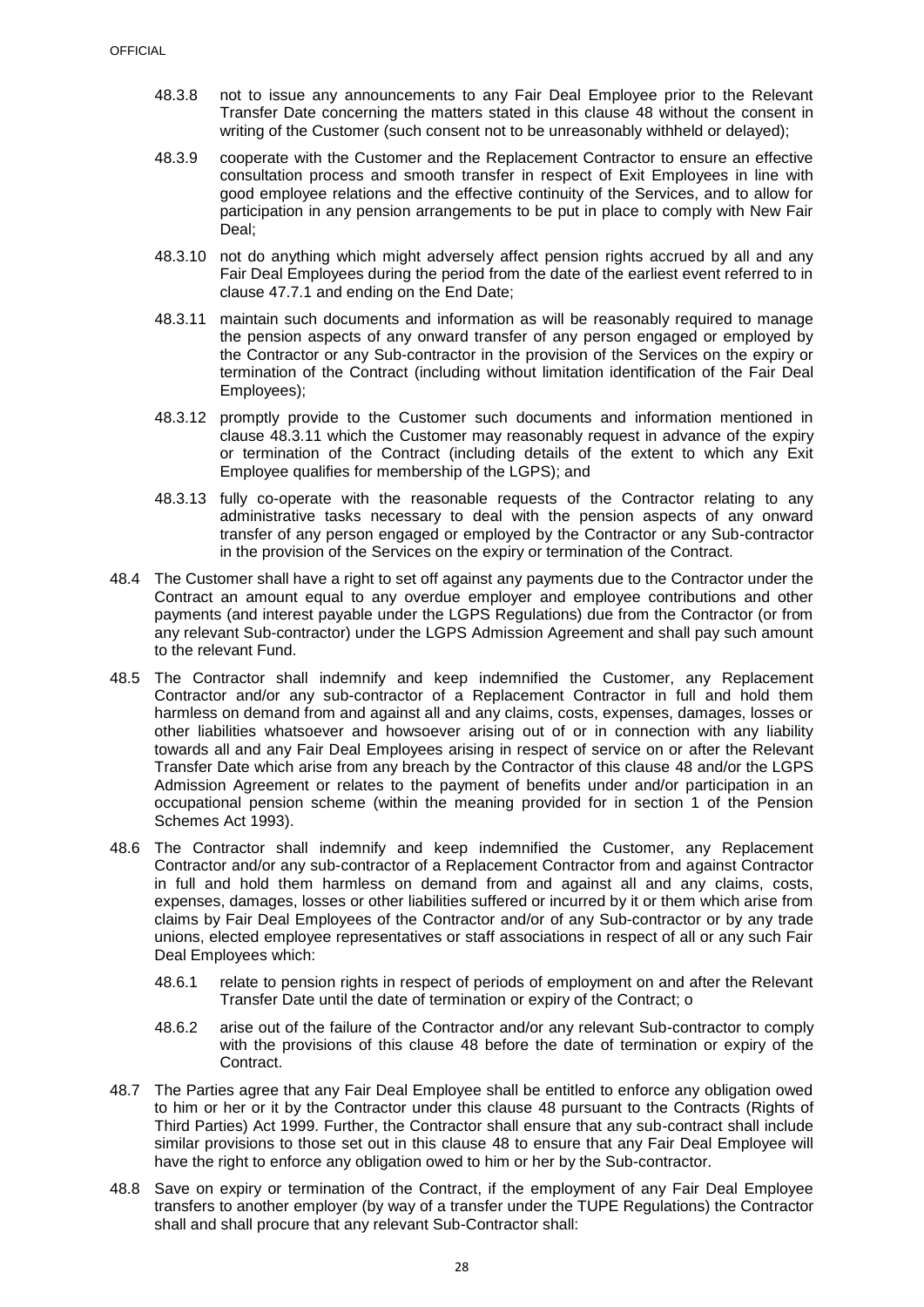- 48.8.1 consult with and inform those Fair Deal Employees of the pension provisions relating to that transfer; and
- 48.8.2 procure that the employer to which the Fair Deal Employees are transferred (the "New Employer") complies with the provisions of this clause [48](#page-28-0) provided that references to the "Contractor" will become references to the New Employer, references to "Relevant Transfer Date" will become references to the date of the transfer to the New Employer and references to "Fair Deal Employees" will become references to the Fair Deal Employees so transferred to the New Employer.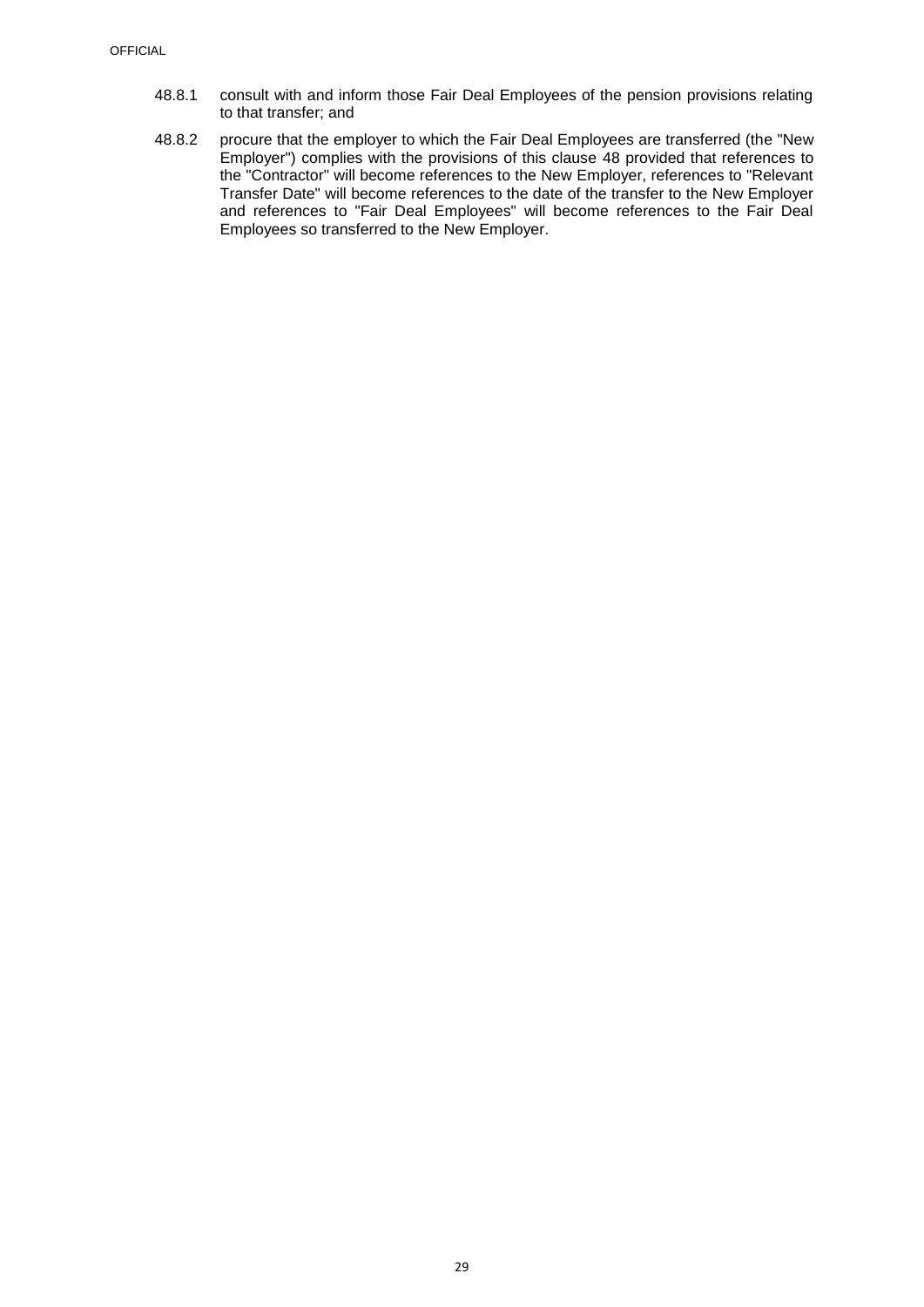**Annex A**

DATED 20 \_\_\_\_\_\_\_\_\_\_\_\_\_\_\_\_\_\_\_\_\_\_\_\_\_\_\_\_\_\_\_\_\_\_\_\_\_\_\_\_\_\_\_\_

**(1) [NAME OF LOCAL AUTHORITY]**

**AND**

**(2) [NAME OF SERVICE PROVIDER]**

**AND**

**(3) [NAME OF PUBLIC SECTOR EMPLOYER]**

**TRANSFEREE ADMISSION AGREEMENT**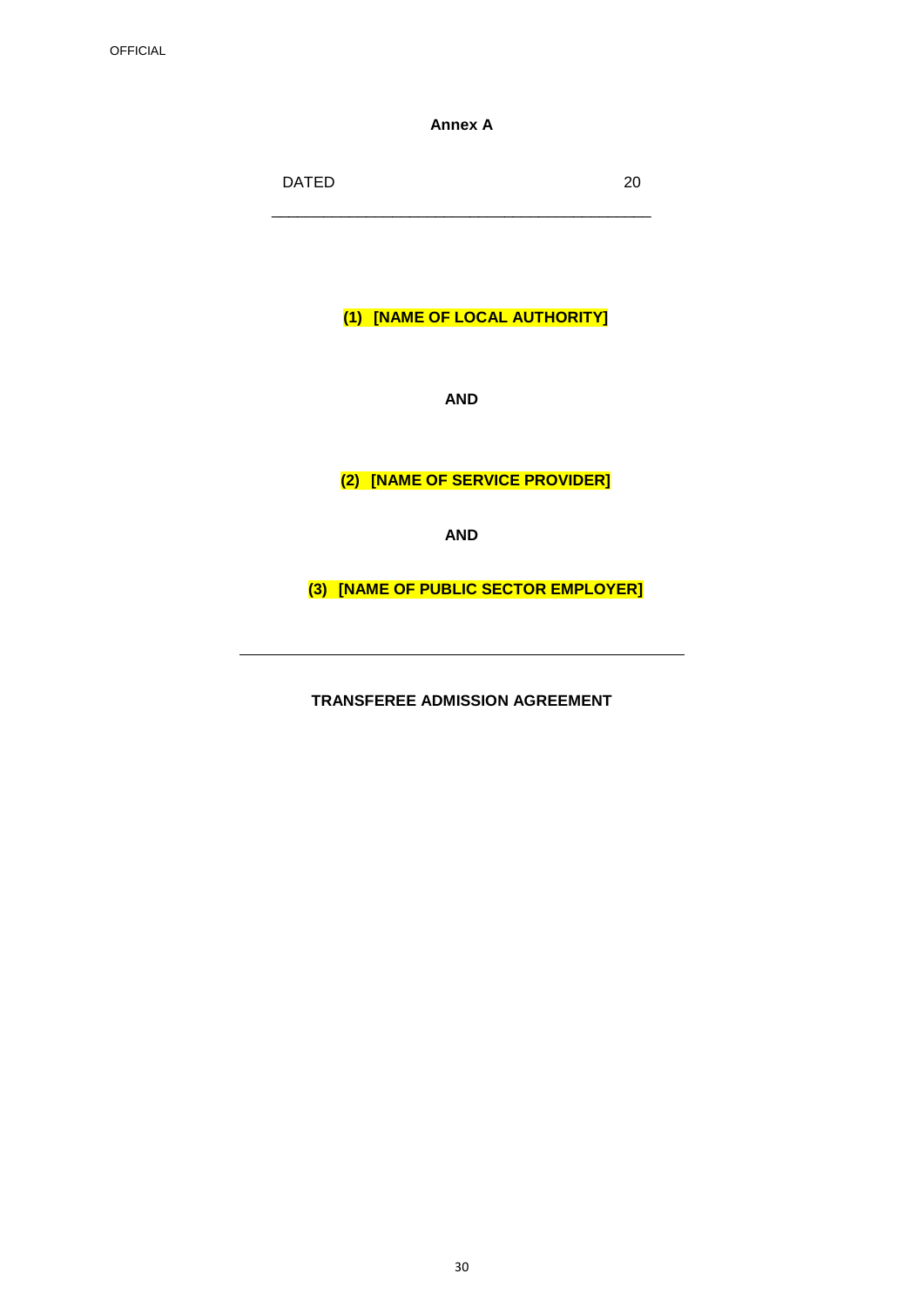## **ADMISSION AGREEMENT**

## **THIS AGREEMENT** is made on **[insert date]**

## **BETWEEN THE FOLLOWING PARTIES:**

- **(1) [NAME OF LOCAL AUTHORITY]** of [(ADDRESS] **(the "Authority")**;
- **(2) [NAME OF SERVICE PROVIDER] [(Company number: […….])]** whose registered office is at **[ADDRESS] (the "Admission Body")**; and
- **(3) [NAME OF PUBLIC SECTOR EMPLOYER]** of **[ADDRESS] (the "Scheme Employer")**.
- **BACKGROUND**The Authority is the Administering Authority of the Scheme in accordance with the Regulations.
- (B) The Scheme Employer is a scheme employer within the meaning of the Regulations.
- (C) The Admission Body is an admission body within paragraph 1(d) of Part 3 of Schedule 2 to the Regulations.
- (D) The Admission Body wishes to admit certain employees of the Admission Body to participate in the benefits of the Scheme which is a superannuation fund maintained by the Authority.
- (E) Under the powers contained in the Regulations, the terms and conditions of such admission have been agreed between the parties to this Agreement, as set out in this Agreement.

## **OPERATIVE PROVISIONS**

## **1 DEFINITIONS AND INTERPRETATION**

- 1.1 In this Agreement,
	- 1.1.1 unless the context otherwise requires, expressions defined in the Regulations and used in this Agreement shall have the meaning set out in the Regulations;
	- 1.1.2 words denoting the masculine gender include the feminine gender;
	- 1.1.3 words in the singular include the plural and vice versa;
	- 1.1.4 reference to a numbered clause is to a clause of this Agreement;
	- 1.1.5 the Schedule to this Agreement forms part of this Agreement;
	- 1.1.6 reference to any Act of Parliament shall include reference to any subordinate legislation passed under that Act;
	- 1.1.7 reference to any legislative instrument shall be construed as a reference to that instrument as amended, consolidated or re-enacted;
	- 1.1.8 the headings and sub-headings are for ease of reference only and do not form part of this Agreement; and
	- 1.1.9 the following words and expressions have the meanings set out below:

**Contract:** a contract dated [*insert date*] between the Admission Body and the Scheme Employer under which the Admission Body provides [*describe the services*] to the Scheme Employer;

**Contract Start Date:** the date on which the Contract takes effect;

**Employee:** an employee of the Scheme Employer listed in Schedule 1 to this Agreement admitted to the Scheme under Clause [2.1](#page-33-0) or Clause [2.2;](#page-33-1) 

**Insolvency:** in relation to the Admission Body, any legal proceedings being taken for its winding-up, dissolution or reorganisation or for the appointment of a receiver, administrator, administrative receiver, trustee or similar officer of it or of any of its revenues or assets;

**Premature Termination:** the premature termination of the Admission Body by reason of Insolvency;

**Registration:** registration of a pension scheme under Chapter 2 of Part 4 of the Finance Act 2004;

**Regulations:** the Local Government Pension Scheme Regulations 2013;

**Scheme:** the **[NAME OF LOCAL AUTHORITY]** Local Government Pension Fund;

**Secretary of State:** the Secretary of State for Communities and Local Government;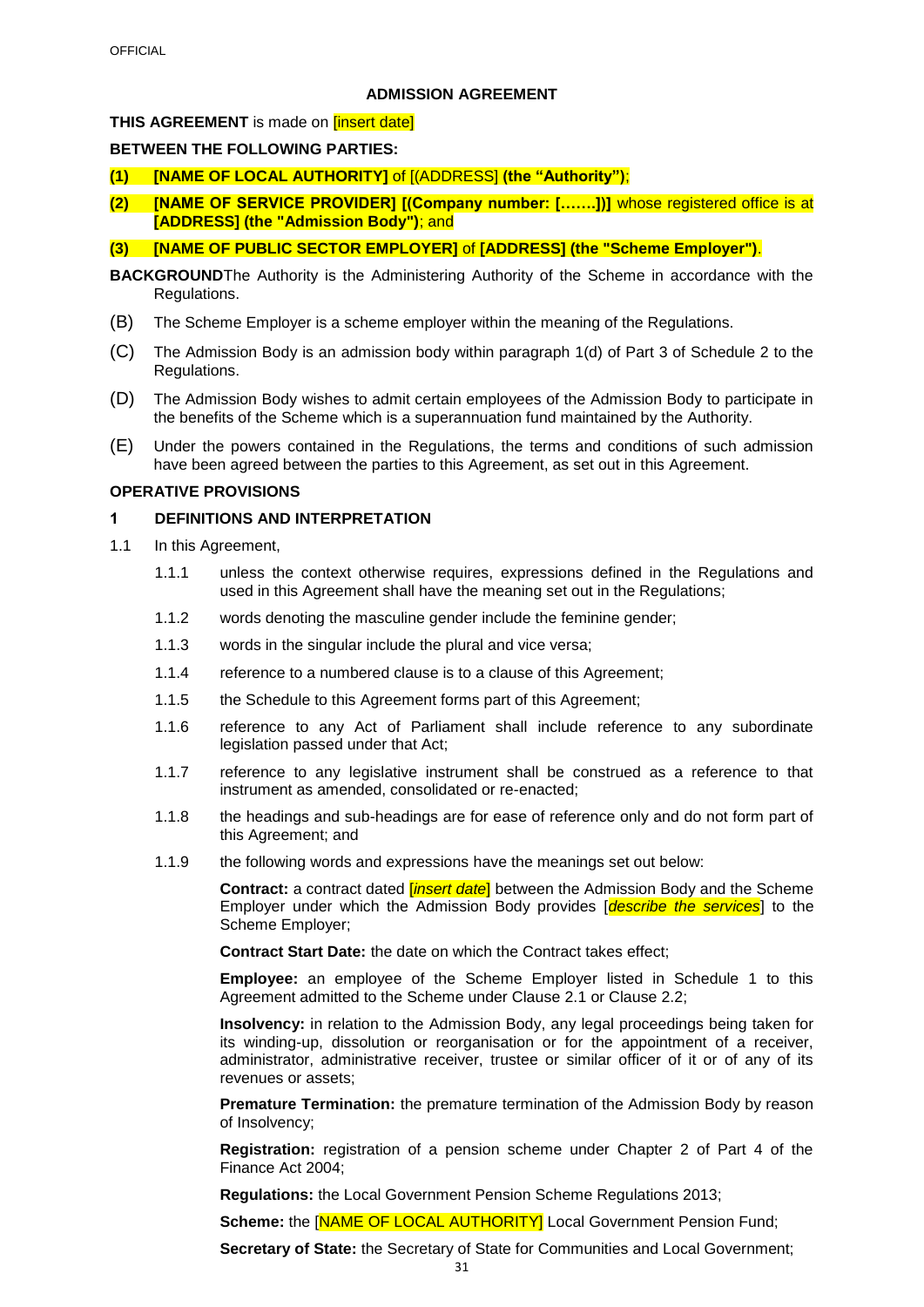**Services:** the services which are to be provided by the Admission Body under the Contract;

#### **Transfer Date**: [DATE];

**Transferee Admission Body:** a transferee admission body within Paragraph 1(d) of Part 3 of Schedule 2 to the Regulations.

#### <span id="page-33-3"></span>**2 ADMISSION AND CONTINUED ADMISSION OF EMPLOYEES**

- <span id="page-33-0"></span>2.1 Subject to Clause [2.3,](#page-33-2) the Authority agrees to the continued participation in the Scheme of every Employee:
	- 2.1.1 who was employed by the Scheme Employer on the Transfer Date; and
	- 2.1.2 who was a member of the Scheme at the Transfer Date.
- <span id="page-33-1"></span>2.2 Subject to Clause 2.3, the Authority agrees to admit to participation in the Scheme any Employee who is not referred to in Clause [2.1:](#page-33-0)
	- 2.2.1 who was employed by the Scheme Employer on the Transfer Date;
	- 2.2.2 who was entitled to be a member of the Scheme on the Transfer Date;
	- 2.2.3 who was not a member of the Scheme on the Transfer Date; and

if such Employee confirms that he wishes to become a member of the Scheme. For the purposes of Regulation 3(3) of the Regulations, such an Employee shall only be treated as being eligible for active membership of the Scheme when he confirms he wishes to become a member of the Scheme.

- <span id="page-33-2"></span>2.3 Clauses [2.1](#page-33-0) and [2.2](#page-33-1) are subject to the following provisions:
	- 2.3.1 Benefits in respect of the participation of an Employee in the Scheme will only accrue to the extent permitted by the Regulations.
	- 2.3.2 Employees of the Admission Body who otherwise come within this Clause [2](#page-33-3) shall only be admitted to (or, as the case may be, allowed to continue in) membership of the Scheme, if they are eligible to be members of the Scheme in accordance with the Regulations.
	- 2.3.3 A person may not be a member of the Scheme if he is a member of another Occupational Pension Scheme (within the meaning of section 1 of the Pension Schemes Act 1993) if such membership would affect the Registration of the Scheme.
	- 2.3.4 A person to whom Clause [2.1](#page-33-0) applies shall be admitted from the Transfer Date from the Transfer Date.
- 2.4 The Admission Body must as soon as reasonably practicable notify the Authority in writing of the occurrence of any of the following events:
	- 2.4.1 if a person who becomes or remains a member of the Scheme by virtue of Clauses [2.1](#page-33-0) to [2.3](#page-33-2) ceases to be employed by the Admission Body;
	- 2.4.2 if a person who is a member of the Scheme employed by the Admission Body increases or decreases:

(a) the number of hours per week; or

(b) the proportion of his working week,

in respect of which he is engaged;

- 2.4.3 any transfer (whether under the Transfer of Undertakings (Protection of Employment) Regulations 2006 or otherwise) of any individual admitted to the Scheme under Clauses [2.1](#page-33-0) and [2.2](#page-33-1) from the employment of the Admission Body to the employment of any other body.
- 2.5 A person who is a member of the Scheme by virtue of this Agreement will be treated as leaving the Scheme if he ceases to be employed by the Admission Body.
- 2.6 An Employee's active membership of the Scheme will cease under this Agreement if he ceases to be employed in connection with the provision of the Services.
- 2.7 The Admission Body warrants and represents to the Authority that every Employee is employed in connection with the provision of the Services.
- 2.8 In the case of a person who first becomes a member of the Scheme on or after [INSERT]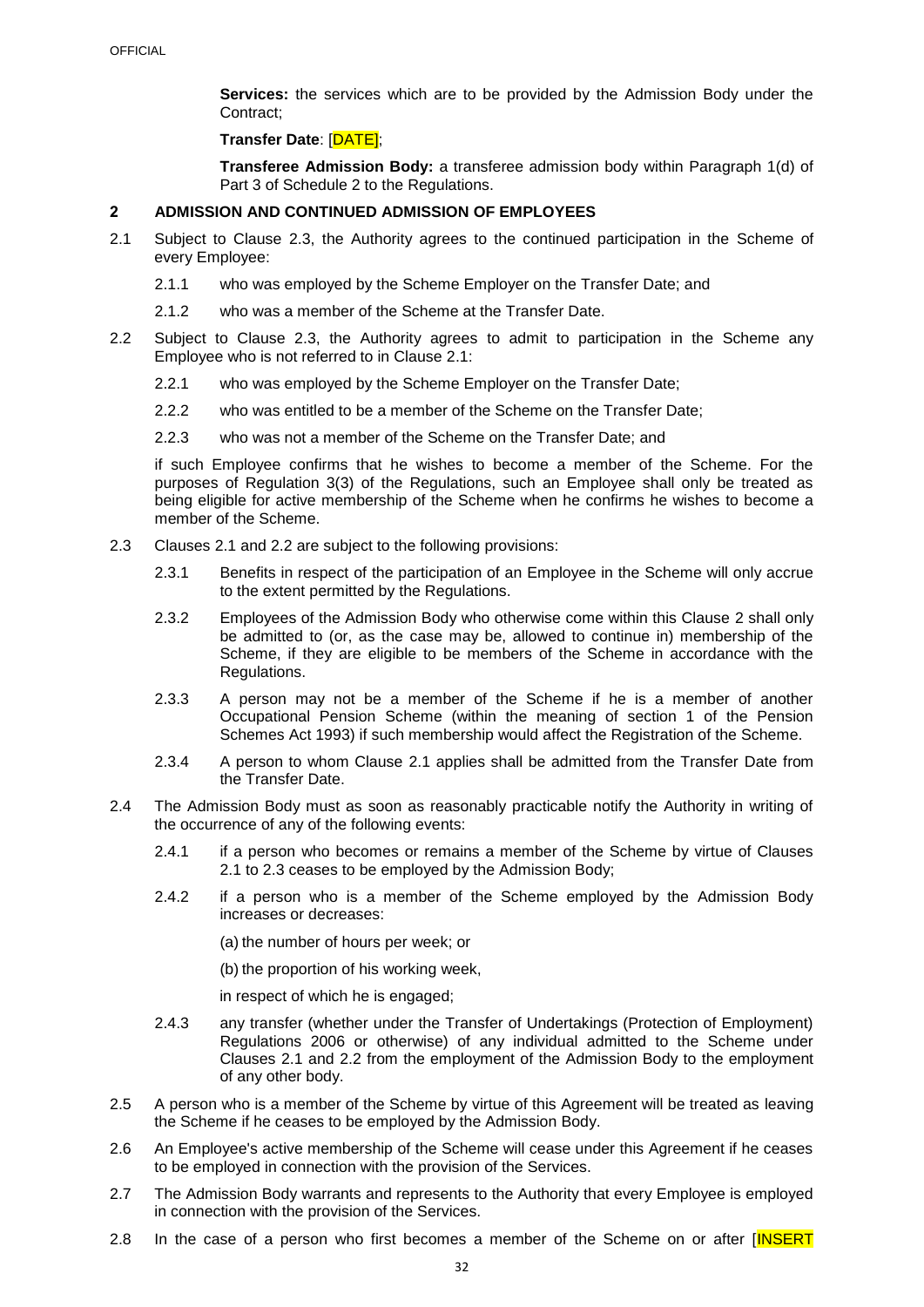**TRANSFER DATE**, any period of membership in the employment of the Admission Body shall not be aggregated with any other period of membership for the purpose of calculating his retirement grant if it would affect the Registration of the Scheme.

## **3 ADMISSION OF ADMISSION BODY**

The Authority admits the Admission Body to the Scheme as a Transferee Admission Body.

## **4 ADMISSION BODY OBLIGATIONS**

- <span id="page-34-0"></span>4.1 The Admission Body must pay to the Authority, in accordance with the Regulations, all contributions and payments which the Admission Body, as an employing authority, may from time to time be required by or under the Regulations and the Admission Body shall observe and perform all its duties and obligations as an employing authority under and in accordance with the Regulations.
- 4.2 The Admission Body must pay to the Authority all contributions and payments due under the Regulations including, for the avoidance of doubt:
	- 4.2.1 any contributions due to be paid under the Regulations after the Admission Body has ceased to be a Transferee Admission Body;
	- 4.2.2 the cost of any action taken or omitted to be taken by the Admission Body which materially affects the benefits under the Scheme of any of its Employees;
	- 4.2.3 any interest payable under the Regulations; and
	- 4.2.4 any contributions due to be paid by the Employees admitted to the Scheme under Clause [2.1](#page-33-0) or Clause [2.2.](#page-33-1)
- 4.3 The Admission Body undertakes to indemnify the Authority against any costs and liabilities which it may incur (whether directly or as a result of a loss or cost to the members of the Scheme) arising out of or in connection with:
	- 4.3.1 non-payment by the Admission Body of any contributions due to the Scheme;
	- 4.3.2 any material breach by the Admission Body of the Regulations or this Agreement; or
	- 4.3.3 benefits accrued under the Scheme in respect of the Employees from the commencement of their employment with the Authority to the end of this Agreement and only to the extent that such benefits are aggregated in accordance with regulation 22(8) of the Regulations and that benefits accrued as at the Transfer Date shall be calculated as per Clause [12.](#page-37-0)
- 4.4 Where the Admission Body certifies that:
	- 4.4.1 an employee who is aged 55 or more is retiring by reason of redundancy or in the interest of efficiency; or
	- 4.4.2 an employee is voluntarily retiring with the Admission Body's consent on or after age 55 but before age 60; or
	- 4.4.3 the deferred benefit of a former employee is brought into payment with the Admission Body's consent on or after age 55 but before age 60,

the Admission Body shall pay to the Authority the amount as notified to them in writing by the Authority as representing the cost to the Scheme caused by the immediate payment of benefits. Payment must be made within 30 days of receiving written notification of this amount from the Authority.

4.5 Any payment due from the Admission Body under Clause [4.1](#page-34-0) shall be calculated on the assumption that, as at the Transfer Date, any liabilities relating to the Scheme membership prior to the Transfer Date of the Employees are 100% funded (as determined by an actuary appointed by the Authority in accordance with the ongoing funding model as described in the fund's Funding Strategy Statement in place as at the Transfer Date (updated to the date of this Agreement as necessary)). Where any additional funding (as certified by an actuary appointed by the Authority) is necessary, this shall be deducted from the Scheme Employer's notional allocation of assets within the fund. For the avoidance of doubt, 100% funded shall mean that the Admission Body shall be notionally allocated at the Transfer Date an amount of assets within the fund equal to the value placed on the liabilities as at the Transfer Date as determined by an actuary appointed by the Authority.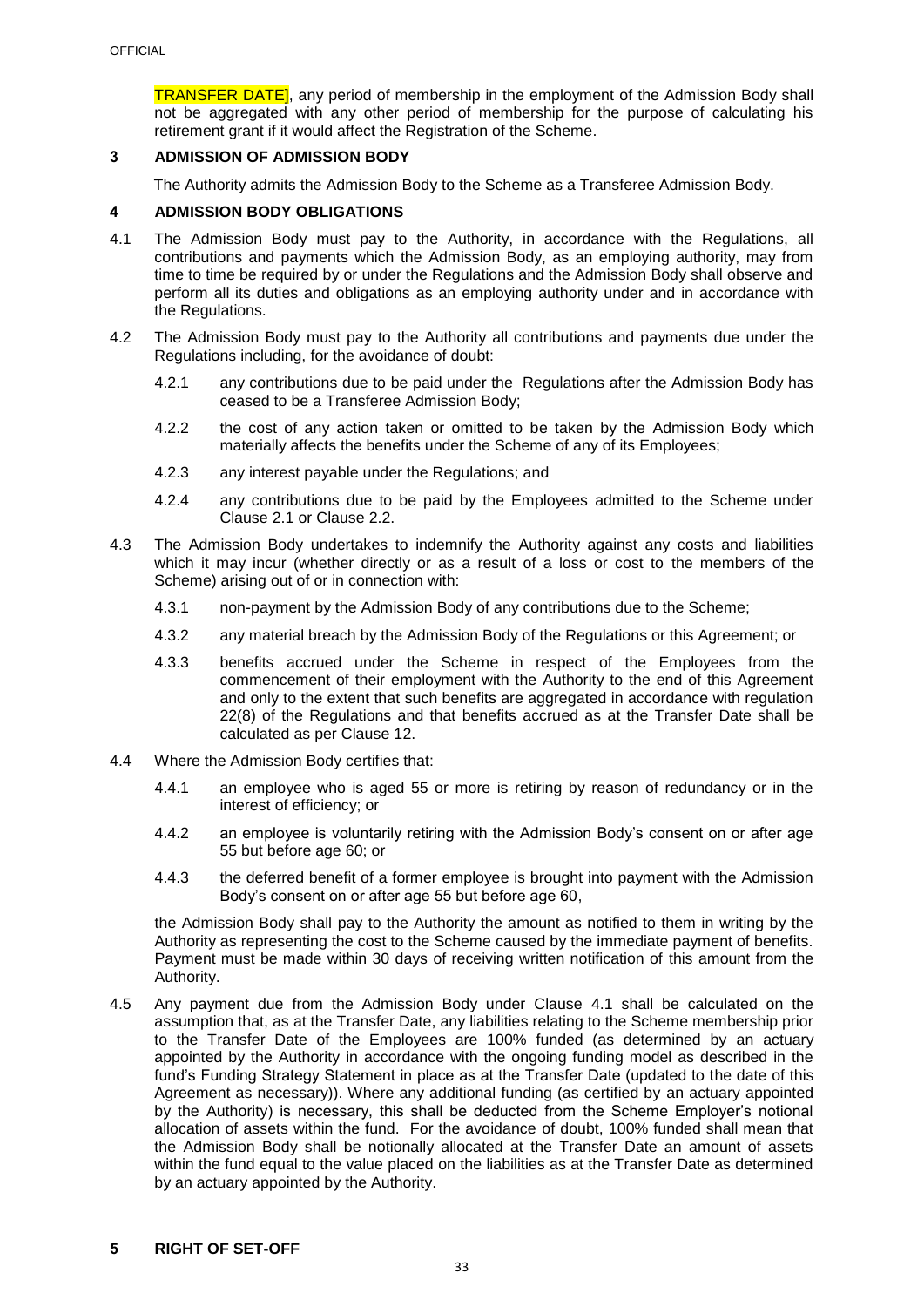- <span id="page-35-0"></span>5.1 The parties agree that the Scheme Employer may seek to set off against any payments due to the Admission Body from the Scheme Employer an amount equal to any overdue employer and employee contributions and other payments (including interest payable under the Regulations) due from the Admission Body as an employing authority.
- 5.2 Where the Scheme Employer exercises the right of set-off under Clause [5.1](#page-35-0) it shall promptly pay to the Authority the amount withheld and such payment shall be treated as discharging (to that extent) the amount due from the Admission Body as described in Clause [5.1.](#page-35-0)
- 5.3 The Admission Body and the Scheme Employer agree that the right of set-off in Clause [5.1](#page-35-0) shall be valid and enforceable by the Authority notwithstanding any provision to the contrary in the Contract.

## **6 ADMISSION BODY'S UNDERTAKINGS, REPRESENTATIONS AND WARRANTIES**

- 6.1 The Admission Body undertakes to adopt the practices and procedures relating to the operation of the Scheme as set out in the Regulations and as set out in any employer's guide published by the Authority and provided to the Admission Body from time to time or contained in any other instructions lawfully given by the Authority in writing.
- 6.2 The Admission Body undertakes to the Authority that it will not do anything to prejudice the Registration of the Scheme.
- 6.3 The Admission Body undertakes that it will promptly notify the Authority in writing of:
	- 6.3.1 any material change in the terms and conditions of employment which will or might affect entitlement to benefits under the Scheme for its Employees who are members of the Scheme; and
	- 6.3.2 any terminations of employment of its employees who are or have been members of the Scheme by virtue of redundancy or in the interests of efficiency; and
	- 6.3.3 each occasion when it exercises a discretion under the Regulations and the manner in which it exercises that discretion.
- 6.4 The Admission Body undertakes to notify the Authority (and to provide a copy of such notification to the Scheme Employer) of any matter which may affect its participation in the Scheme and to give immediate notice of any actual or proposed change in its status which may give rise to a termination, including (without prejudice to the generality of this clause) any actual or proposed takeover, reconstruction, amalgamation, liquidation or receivership of the Admission Body or any material change in the nature of its business or constitution and will promptly pay to the Authority such costs as the Authority may reasonably require as a result of such a change in status.
- <span id="page-35-1"></span>6.5 The Admission Body shall, to the satisfaction of the Authority and Scheme Employer keep under assessment the level of risk arising on Premature Termination. The Admission Body warrants and covenants that, if requested in writing by the Scheme Employer, it will promptly procure and put in place an indemnity or bond to meet the level of risk assessed from time to time by the Authority, taking actuarial advice arising on Premature Termination and that it will keep in place such indemnity or bond with a person or firm described in paragraph 7 of Part 3 of Schedule 2 to the Regulations until the Authority certifies in writing that there are no sums due under this Agreement or the Regulations. The Admission Body will be liable for the costs of the actuary (appointed by the Authority) of carrying out the assessments referred to in this Clause [6.5.](#page-35-1)

## **7 PERIODIC VALUATIONS**

- 7.1 The Authority may periodically obtain from an actuary a certificate specifying, in the case of the Admission Body, the percentage or amount by which, in the actuary's opinion, the contribution rate at the common rate or any prior individual adjustment within the meaning of the Regulations should be increased or reduced. This is with a view to ensuring that, as far as is reasonably possible, the value of the assets of the Scheme in respect of the Employees under this Agreement is neither materially more or materially less than the anticipated liabilities of the Scheme in respect of the Employees at the date the Best Value Arrangement or this Agreement is due to end.
- 7.2 When this Agreement is terminated, the Authority must obtain:
	- 7.2.1 an actuarial valuation as at the termination date of the liabilities of the Scheme in respect of Employees, under this Agreement, of the Admission Body; and
	- 7.2.2 a revision of any rates and adjustments certificate within the meaning of the Regulations showing the revised contributions due from the Admission Body.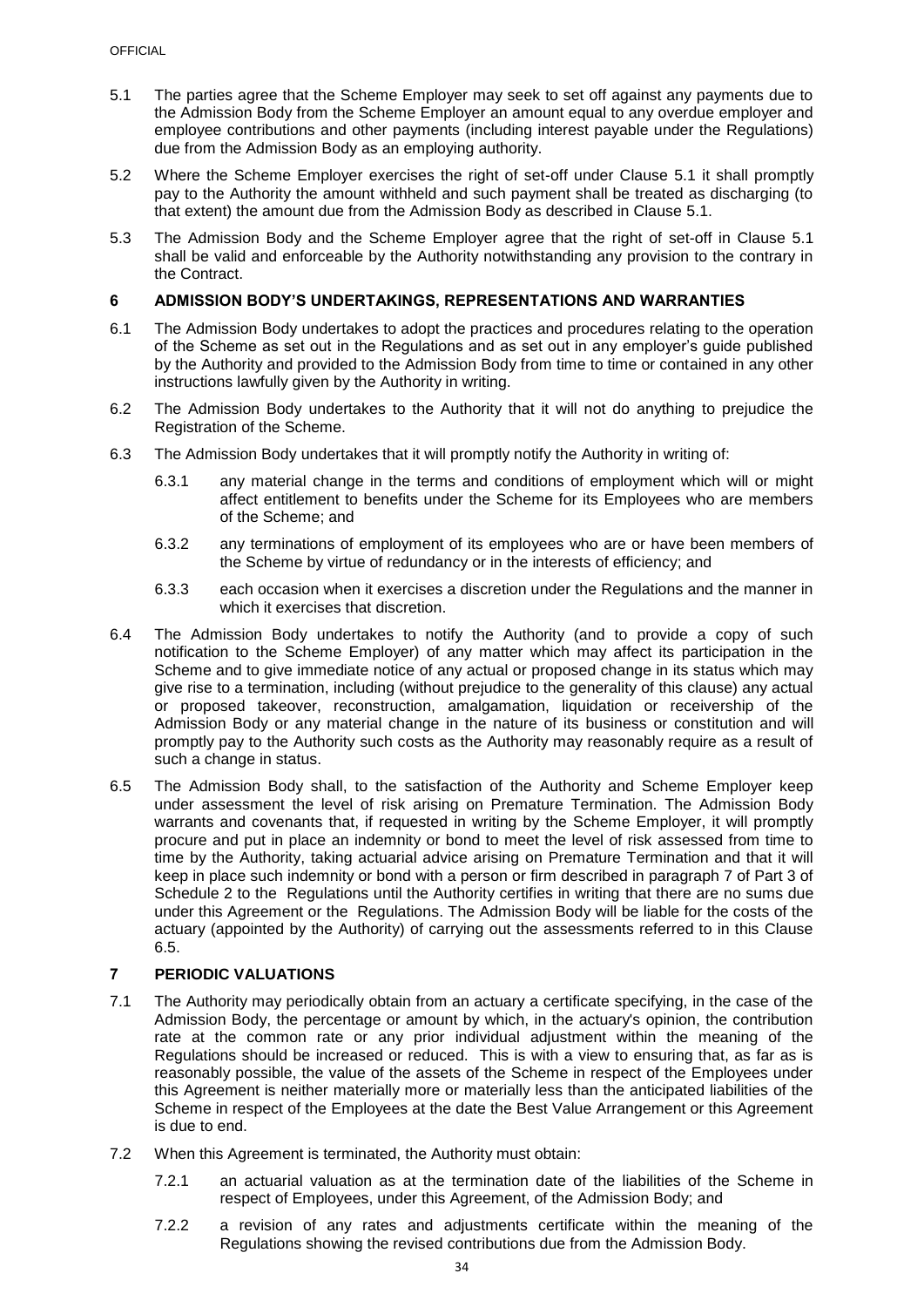## **8 TERMINATION**

- <span id="page-36-0"></span>8.1 The Admission Body will cease to be a Transferee Admission Body and this Agreement will terminate on the occurrence of the first of the following events:
	- 8.1.1 the completion of three months' written notice given by the Admission Body to the Authority that it wishes to cease to be a Transferee Admission Body and the Authority agrees to that cessation; or
	- 8.1.2 the completion of three months' written notice given by the Authority to terminate this Agreement; or
	- 8.1.3 the Insolvency of the Admission Body; or
	- 8.1.4 the withdrawal of the approval by the Commissioners of HM Revenue & Customs to the participation of the Admission Body in the Scheme; or
	- 8.1.5 the Admission Body ceasing to be a Transferee Admission Body.
- <span id="page-36-1"></span>8.2 The Authority may terminate this Agreement immediately by notification in writing to the Admission Body on the occurrence of the first of the following events:
	- 8.2.1 a material breach by the Admission Body of any of its obligations under this Agreement or under the Regulations if that breach is incapable of remedy or is capable of remedy but has not been remedied within a reasonable time (being not less than 30 days) after the Admission Body has been notified of the breach;
	- 8.2.2 a failure by the Admission Body to pay any sums due to the Scheme within a reasonable period (being not less than 30 days) after receipt of a notice from the Authority requiring it to do so.
- 8.3 The Admission Body must notify the Authority immediately if:
	- 8.3.1 it wishes to cease to be a Transferee Admission Body for the purposes of the Regulations; or
	- 8.3.2 it is aware that it will cease to be a Transferee Admission Body under the Regulations.
- 8.4 If the Admission Body ceases to be a Transferee Admission Body under Clause [8.1](#page-36-0) or Clause [8.2,](#page-36-1) its Employees shall immediately cease to be members of the Scheme.
- 8.5 On the event of termination of this Agreement, the Authority will obtain an actuarial valuation of liabilities of the fund in respect of current and former employees of the Admission Body and notify the Admission Body of revised contributions due from it.
- 8.6 Where, for any reason, it is not possible to obtain revised contributions from the Admission Body or from an insurer or any person providing an indemnity or bond on behalf of the Admission Body, the Authority may require such revised contributions to be paid by the Scheme Employer and the Scheme Employer will make such contributions.
- 8.7 The termination of this Agreement howsoever arising is without prejudice to the rights, duties and liabilities of any party accrued prior to termination. The clauses of this Agreement which expressly or impliedly have effect after termination shall continue to be enforceable notwithstanding termination.

## **9 NOTICES AND INFORMATION**

- 9.1 The Authority will promptly inform the Secretary of State of the date of this Agreement and the name of the Admission Body.
- 9.2 The Authority and the Scheme Employer undertake to make available a copy of this Agreement for public inspection at their respective headquarters' offices.

## **10 DISPUTES**

10.1 Any question which may arise between any party relating to the construction of this Agreement or to the rights and obligations thereunder of any party shall be determined by the Secretary of State PROVIDED THAT Employees of the Admission Body who are Scheme members by virtue of this Agreement must use the internal dispute resolution procedure established in respect of the Scheme.

#### **11 AMENDMENTS**

- 11.1 The Authority, the Scheme Employer and the Admission Body may, with the agreement of the other parties, amend this Agreement in writing provided that:
	- 11.1.1 the amendment is not such that it would or might breach the Regulations or any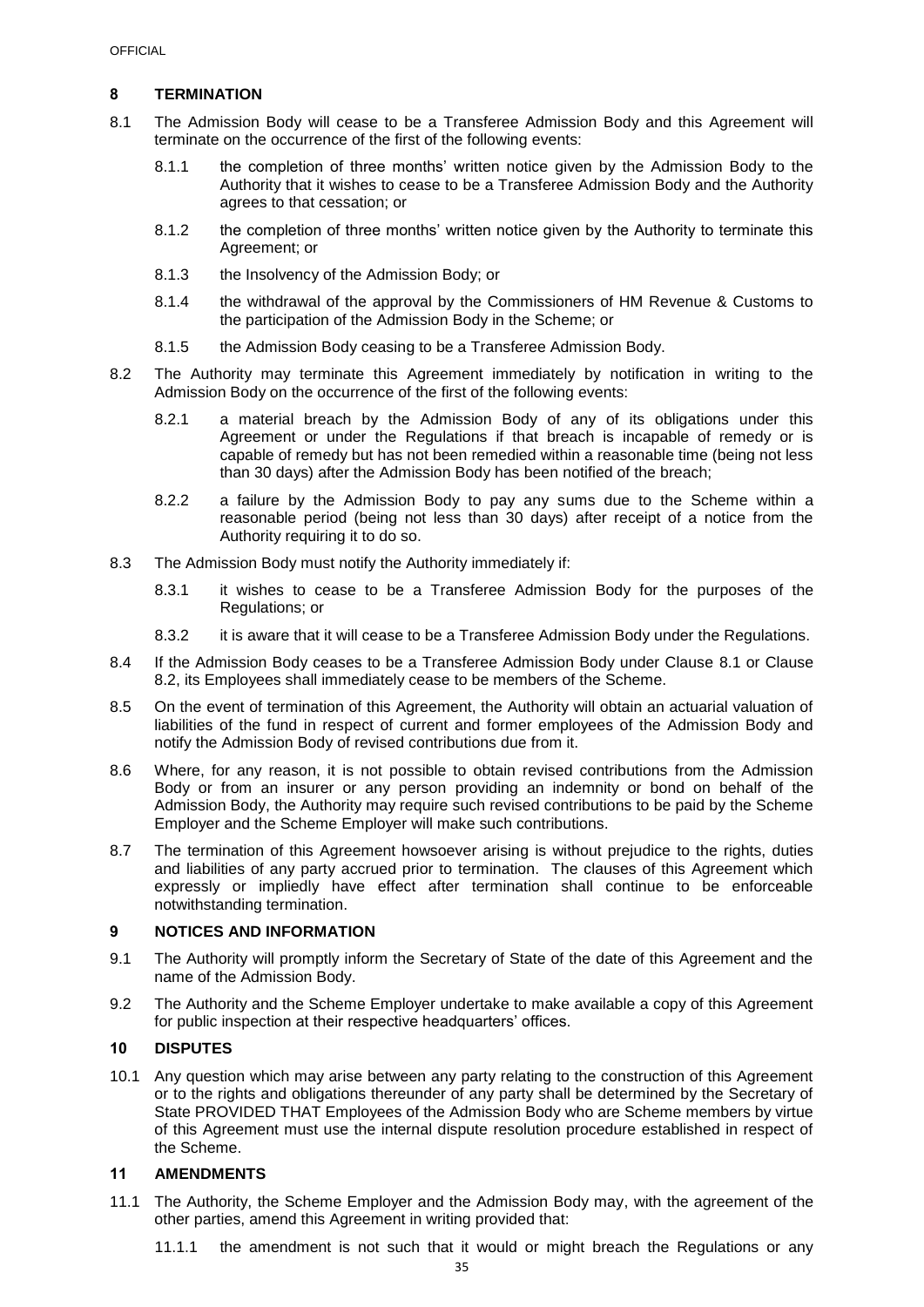requirement of law as it applies to the Scheme; and

11.1.2 the amendment would not prejudice the Registration of the Scheme.

## <span id="page-37-0"></span>**12 FUNDING OF THE SCHEME**

12.1 Without prejudice to any powers set out in the Regulations, the Authority may require reviews of the funding of the Scheme in relation to the employers participating in the Scheme and in each case the Authority may, after considering actuarial advice, adjust the contributions due by the Admission Body as it may deem reasonably necessary.

## **13 RIGHTS OF THIRD PARTIES**

13.1 Nothing in this Agreement creates rights under the Contracts (Rights of Third Parties) Act 1999 in favour of any person other than the parties to this Agreement.

## **14 COUNTERPARTS**

14.1 This Agreement may be issued in counterparts each of which when executed and delivered shall be an original and all the counterparts together shall constitute one and the same instrument.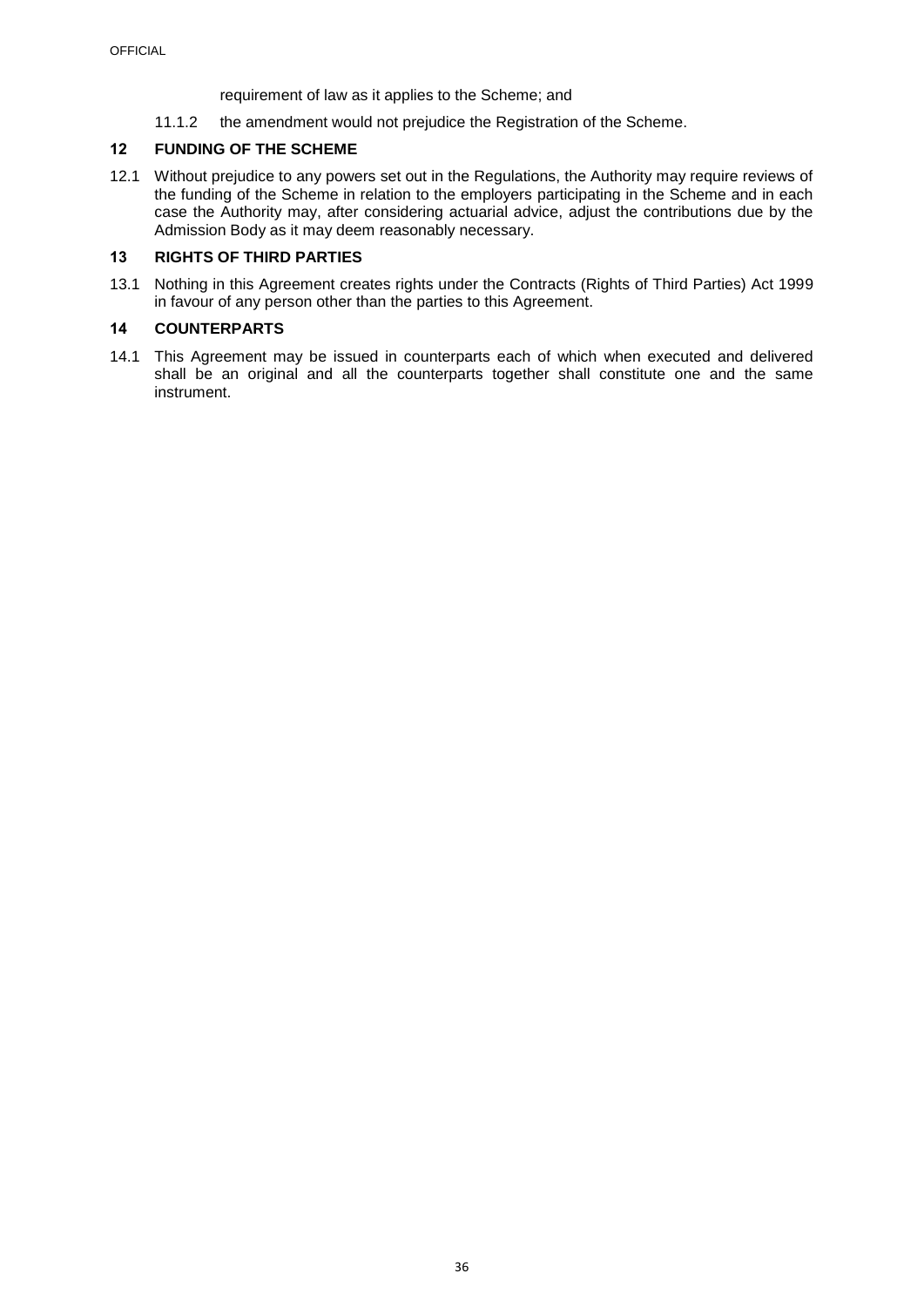**[INSERT EXECUTION PROVISIONS – NB CONSIDER IF SHOULD BE A DEED OR AGREEMENT AND AMEND THROUGHOUT ACCORDINGLY]**